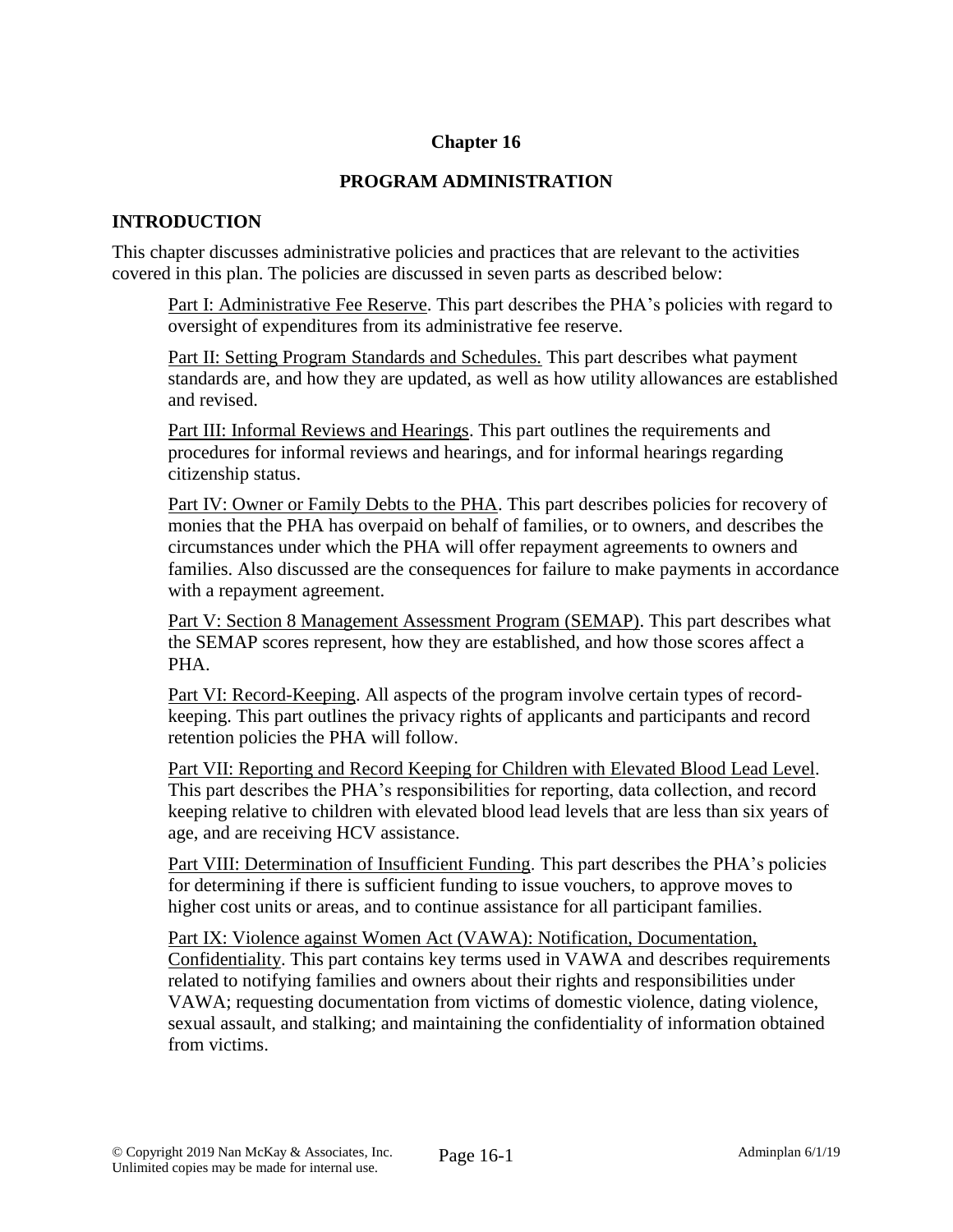# **PART I: ADMINISTRATIVE FEE RESERVE [24 CFR 982.155]**

The PHA will maintain administrative fee reserves, or unrestricted net position (UNP) for the program to pay program administrative expenses in excess of administrative fees paid by HUD for a PHA fiscal year. HUD appropriations acts beginning with FFY 2004 have specified that administrative fee funding may be used only for activities related to the provision of HCV assistance, including related development activities. Notice PIH 2012-9 cites two examples of related development activities: unit modification for accessibility purposes and development of project-based voucher units. The notice makes clear that other activities may also qualify as related development activities. Administrative fees that remain in the UNP account from funding provided prior to 2004 may be used for "other housing purposes permitted by state and local law," in accordance with 24 CFR 982.155(b)(1).

If a PHA has not adequately administered its HCV program, HUD may prohibit use of funds in the UNP Account and may direct the PHA to use funds in that account to improve administration of the program, for HCV HAP expenses, or to reimburse ineligible expenses in accordance with the regulation at 24 CFR 982.155(b)(3).

HUD requires the PHA Board of Commissioners or other authorized officials to establish the maximum amount that may be charged against the UNP account without specific approval.

### LHA Policy

Expenditures from the UNP account will be made in accordance with all applicable federal requirements. Expenditures will not exceed \$10,000 per occurrence without the prior approval of the PHA's Board of Commissioners.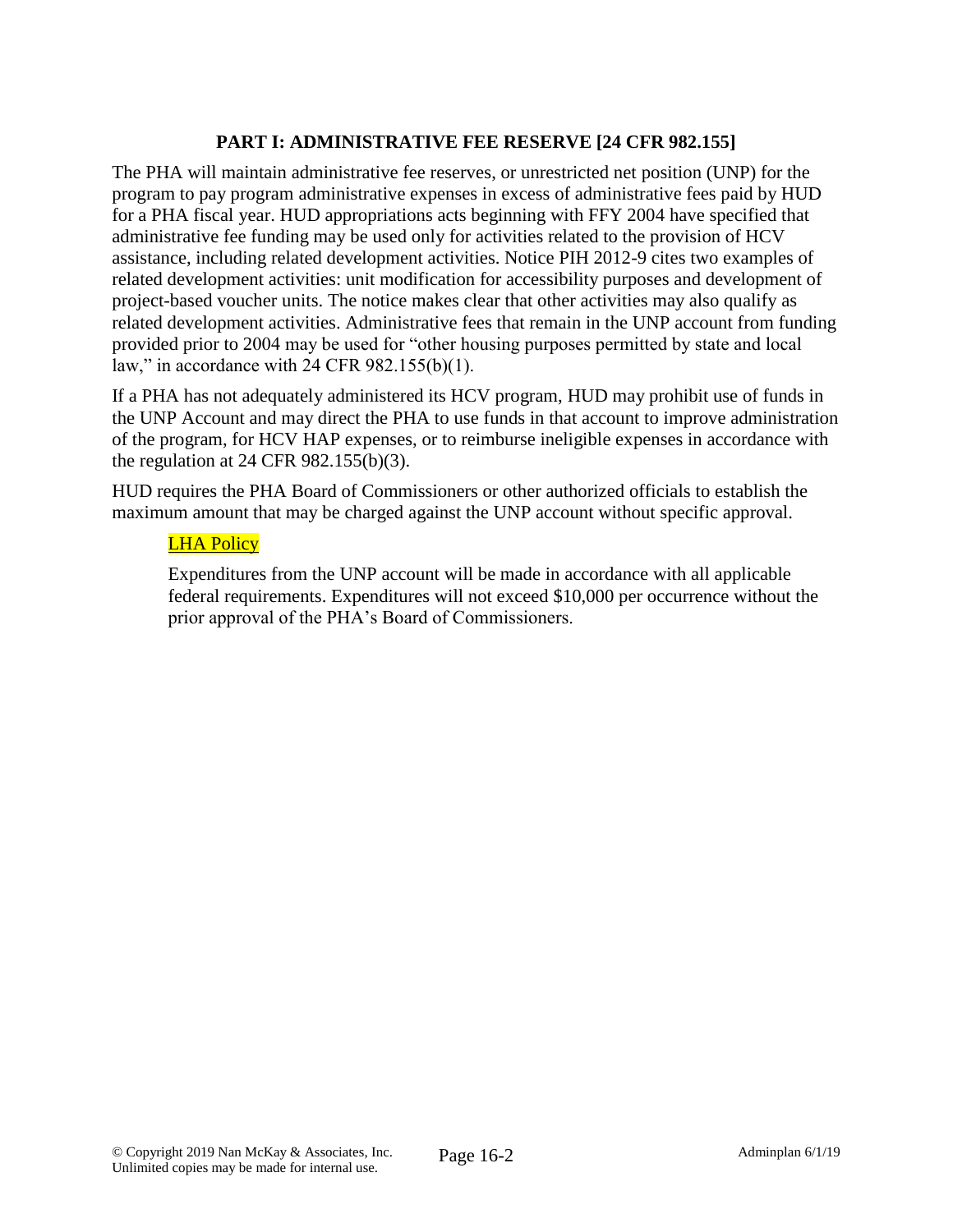# **PART II: SETTING PROGRAM STANDARDS AND SCHEDULES**

### **16-II.A. OVERVIEW**

Although many of the program's requirements are established centrally by HUD, the HCV program's regulations recognize that some flexibility is required to allow the PHA to adapt the program to local conditions. This part discusses how the PHA establishes and updates certain schedules and standards that are used to administer the program locally. Details about how these schedules are applied to individual families are provided in other chapters. The schedules and standards discussed here include:

- *Payment Standards*, which dictate the maximum subsidy a family can receive (application of the payment standards is discussed in Chapter 6); and
- *Utility Allowances*, which specify how a family's payment should be adjusted to account for tenant-paid utilities (application of utility allowances is discussed in Chapter 6).

### **LHA Policy**

Copies of the payment standard and utility allowance schedules are available for review in the PHA's offices during normal business hours.

Families, owners, and members of the public may submit written comments on the schedules discussed in this part, at any time, for consideration during the next revision cycle.

The PHA will maintain documentation to support its annual review of payment standards and utility allowance schedules. This documentation will be retained for at least 3 years.

Establishing and updating the PHA passbook rate, which is used to calculate imputed income from assets, is covered in Chapter 6 (see Section 6-I.G.).

### **16-II.B. PAYMENT STANDARDS [24 CFR 982.503; HCV GB, Chapter 7]**

The payment standard sets the maximum subsidy payment a family can receive from the PHA each month [24 CFR 982.505(a)]. Payment standards are based on fair market rents (FMRs) published annually by HUD. FMRs are set at a percentile within the rent distribution of standard quality rental housing units in each FMR area. For most jurisdictions FMRs are set at the 40th percentile of rents in the market area.

The PHA must establish a payment standard schedule that establishes payment standard amounts for each FMR area within the PHA's jurisdiction, and for each unit size within each of the FMR areas. For each unit size, the PHA may establish a single payment standard amount for the whole FMR area, or may set different payment standards for different parts of the FMR area. Unless HUD grants an exception, the PHA is required to establish a payment standard within a "basic range" established by HUD – between 90 and 110 percent of the published FMR for each unit size.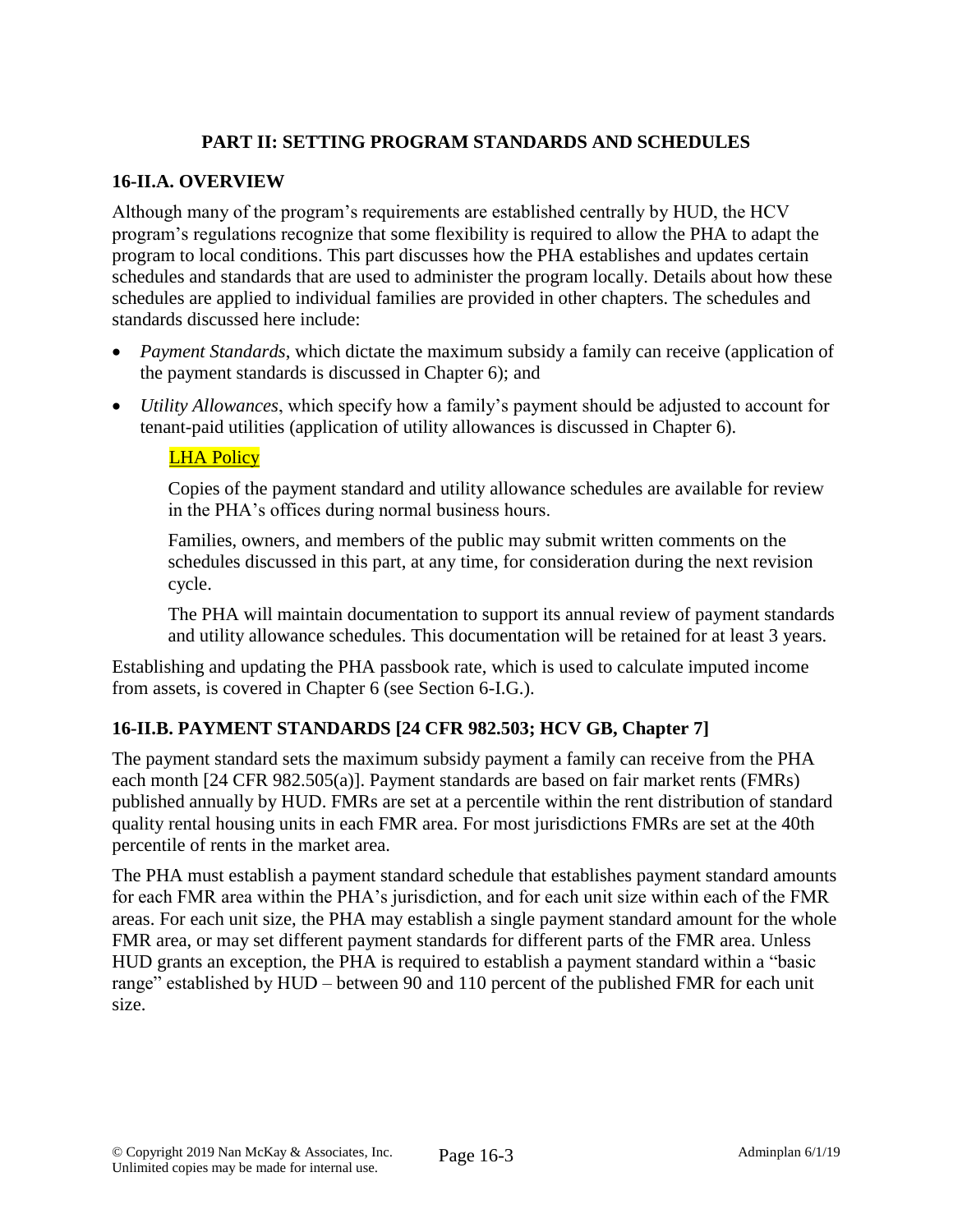### **Updating Payment Standards**

When HUD updates its FMRs, the PHA must update its payment standards if the standards are no longer within the basic range [24 CFR 982.503(b)]. HUD may require the PHA to make further adjustments if it determines that rent burdens for assisted families in the PHA's jurisdiction are unacceptably high  $[24 \text{ CFR } 982.503(g)]$ .

### LHA Policy

The PHA will review the appropriateness of the payment standards on an annual basis when the new FMR is published, and at other times as determined necessary. In addition to ensuring the payment standards are always within the "basic range" the PHA will consider the following factors when determining whether an adjustment should be made to the payment standard schedule:

**Funding Availability**: The PHA will review the budget to determine the impact projected subsidy adjustments will have on funding available for the program and the number of families served. The PHA will compare the number of families who could be served under revised payment standard amounts with the number assisted under current payment standard amounts.

**Rent Burden of Participating Families:** Rent burden will be determined by identifying the percentage of families, for each unit size, that are paying more than 30 percent of their monthly adjusted income as the family share. When 40 percent or more of families, for any given unit size, are paying more than 30 percent of adjusted monthly income as the family share, the PHA will consider increasing the payment standard. In evaluating rent burdens, the PHA will not include families renting a larger unit than their family unit size.

**Quality of Units Selected**: The PHA will review the quality of units selected by participant families when making the determination of the percent of income families are paying for housing, to ensure that payment standard increases are only made when needed to reach the mid-range of the market.

**Changes in Rent to Owner**: The PHA may review a sample of the units to determine how often owners are increasing or decreasing rents and the average percent of increases/decreases by bedroom size.

**Unit Availability:** The PHA will review the availability of units for each unit size, particularly in areas with low concentrations of poor and minority families.

**Lease-up Time and Success Rate**: The PHA will consider the percentage of families that are unable to locate suitable housing before the voucher expires and whether families are leaving the jurisdiction to find affordable housing.

Changes to payment standard amounts will be effective on January  $1<sup>st</sup>$  of every year, or within three months of the FMR effective date, whichever is earlier. The effective date is applicable both to HUD-required revisions and to discretionary revisions.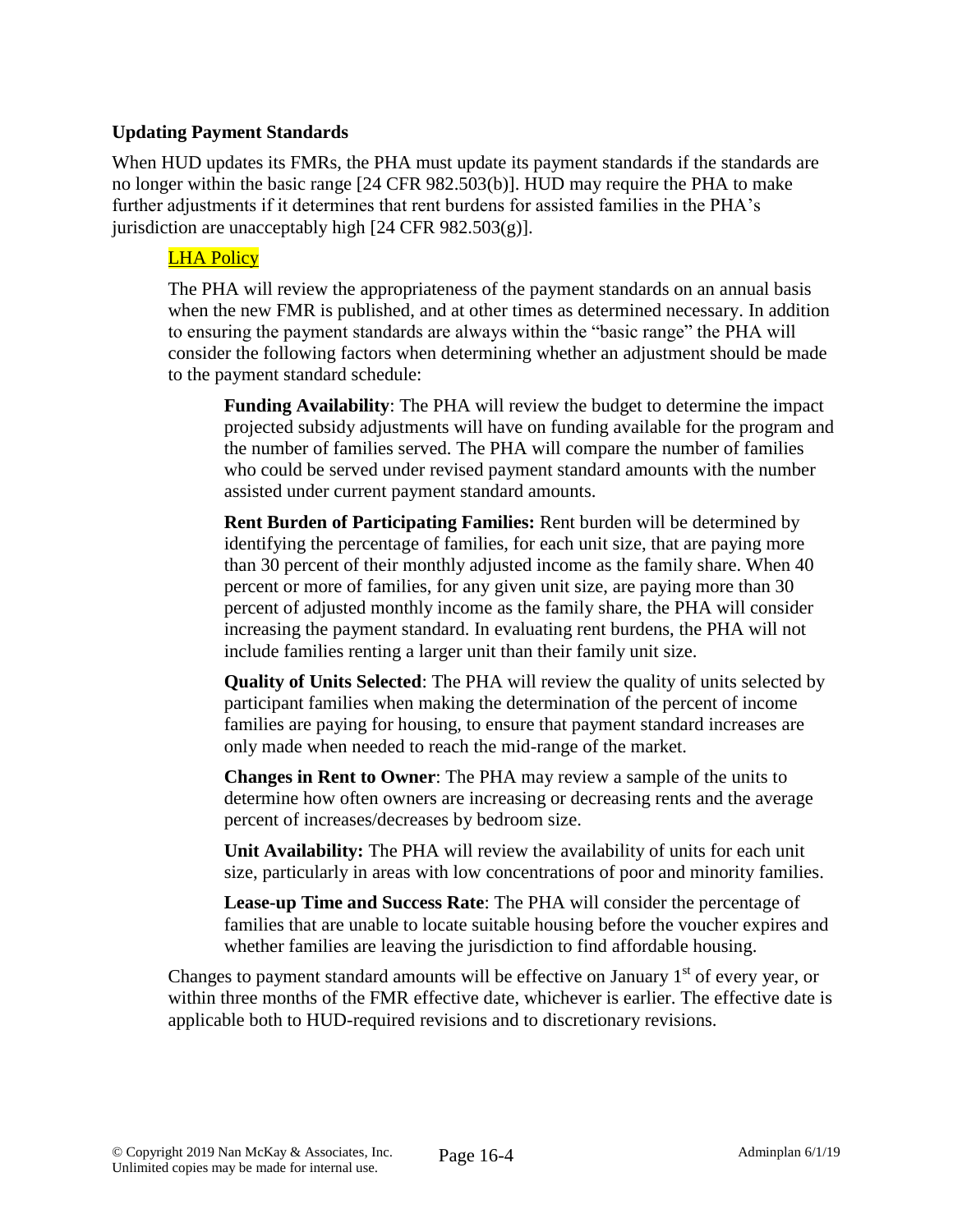# **Exception Payment Standards [24 CFR 982.503(c)]**

The PHA must request HUD approval to establish payment standards that are higher than the basic range. At HUD's sole discretion, HUD may approve a payment standard amount that is higher than the basic range for a designated part of the FMR area. HUD may approve an exception payment standard amount (in accordance with program requirements) for all units, or for all units of a given size, leased by program families in the exception area. Any PHA with jurisdiction in the exception area may use the HUD-approved exception payment standard amount. The total population of all HUD-approved exception areas in an FMR area may not include more than 50 percent of the population of the FMR area.

# **Voluntary Use of Small Area FMRs [24 CFR 982.503, Notice PIH 2018-01]**

PHAs that administer vouchers in a metropolitan area where the adoption of small area FMRs (SAFMRs) is not required may request approval from HUD to voluntarily adopt SAFMRs. SAFMRs may be voluntarily adopted for one or more zip code areas.

# LHA Policy

The PHA will not voluntarily adopt the use of SAFMRs.

# **Unit-by-Unit Exceptions [24 CFR 982.503(b), 24 CFR 982.505(d), Notice PIH 2010-26]**

Unit-by-unit exceptions to the PHA's payment standards generally are not permitted. However, an exception may be made as a reasonable accommodation for a family that includes a person with disabilities. (See Chapter 2 for a discussion of reasonable accommodations.) This type of exception does not affect the PHA's payment standard schedule.

When needed as a reasonable accommodation, the PHA may make an exception to the payment standard without HUD approval if the exception amount does not exceed 120 percent of the applicable FMR for the unit size [24 CFR 982.503(b)]. The PHA may request HUD approval for an exception to the payment standard for a particular family if the required amount exceeds 120 percent of the FMR.

### PHA Policy

A family that requires a reasonable accommodation may request a higher payment standard at the time the Request for Tenancy Approval (RFTA) is submitted. The family must document the need for the exception. In order to approve an exception, or request an exception from HUD, the PHA must determine that:

There is a shortage of affordable units that would be appropriate for the family;

The family's TTP would otherwise exceed 40 percent of adjusted monthly income; and

The rent for the unit is reasonable.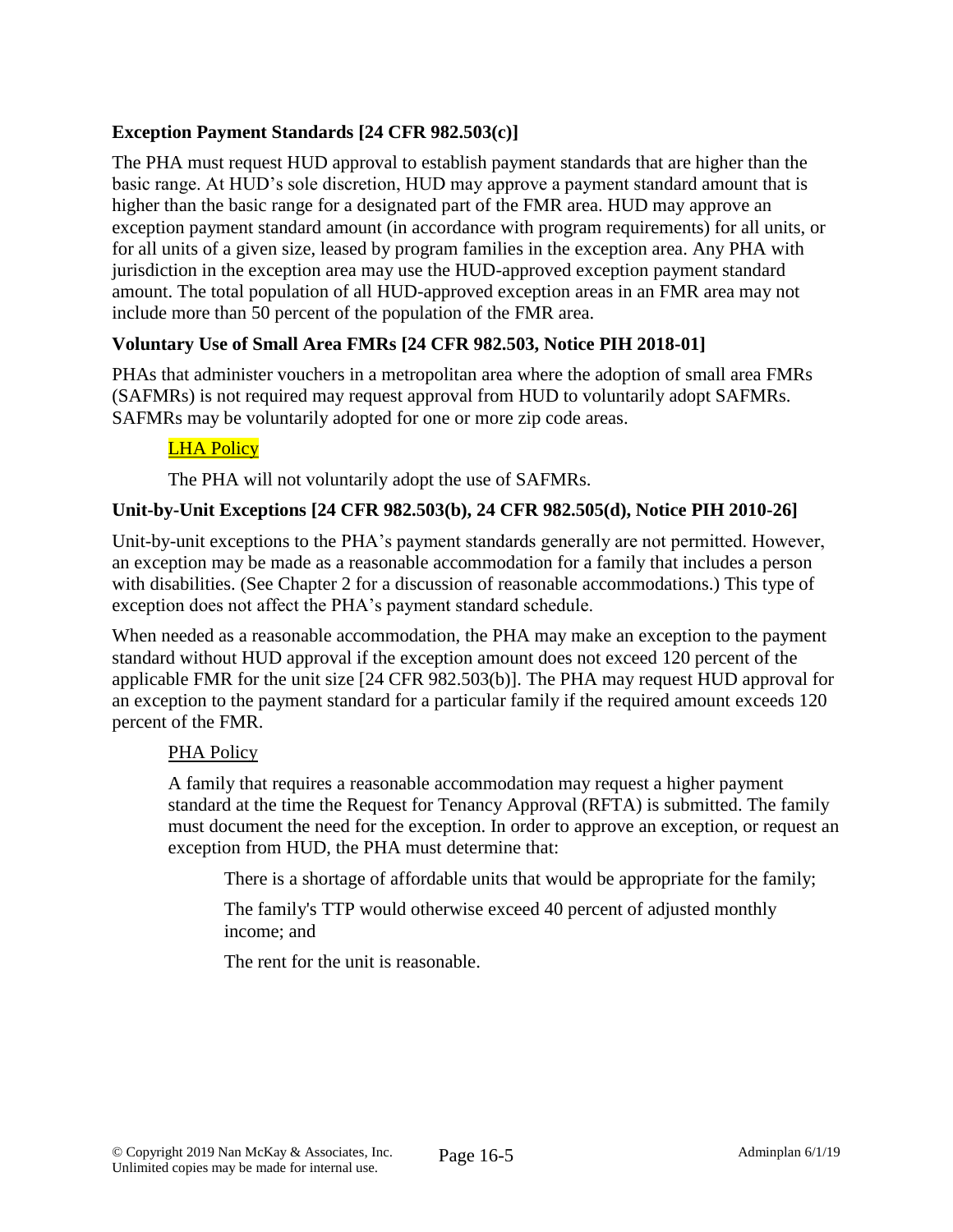# **"Success Rate" Payment Standard Amounts [24 CFR 982.503(e)]**

If a substantial percentage of families have difficulty finding a suitable unit, the PHA may request a "success rate payment standard" that applies to the entire jurisdiction. If approved by HUD, a success rate payment standard allows the PHA to set its payment standards at 90-110 percent of a higher FMR (the  $50<sup>th</sup>$ , rather than the  $40<sup>th</sup>$  percentile FMR). To support the request, the PHA must demonstrate that during the most recent 6-month period for which information is available:

- Fewer than 75 percent of families who were issued vouchers became participants;
- The PHA had established payment standards for all unit sizes, and for the entire jurisdiction, at 110 percent of the published FMR; and
- The PHA had a policy of allowing voucher holders who made sustained efforts to locate units at least 90 days to search for a unit.

Although HUD approves the success rate payment standard for all unit sizes in the FMR area, the PHA may choose to adjust the payment standard for only some unit sizes in all, or a designated part, of the PHA's jurisdiction within the FMR area.

# **Decreases in the Payment Standard below the Basic Range [24 CFR 982.503(d)]**

The PHA must request HUD approval to establish a payment standard amount that is lower than the basic range. At HUD's sole discretion, HUD may approve establishment of a payment standard lower than the basic range. HUD will not approve a lower payment standard if the family share for more than 40 percent of program participants exceeds 30 percent of adjusted monthly income.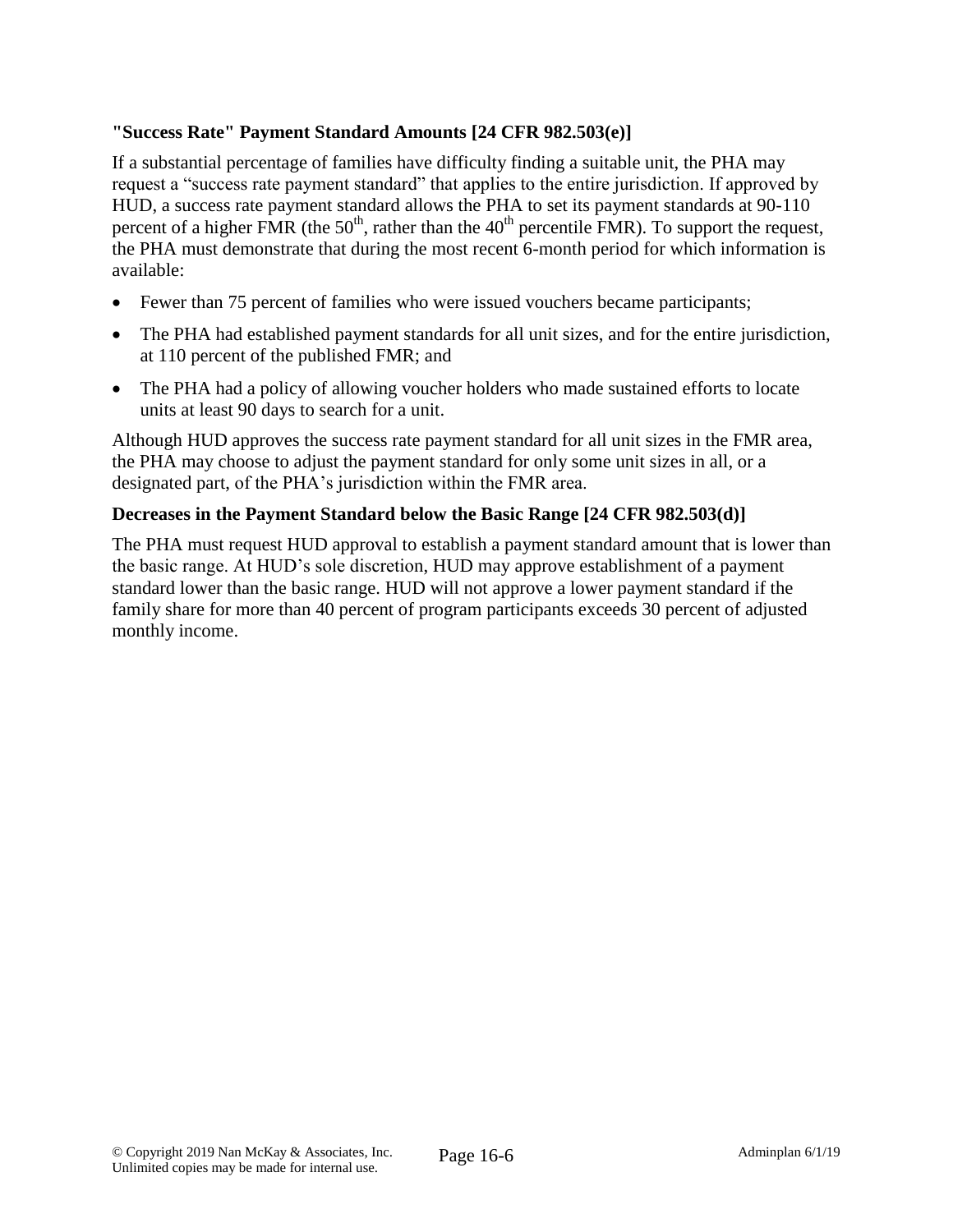# **16-II.C. UTILITY ALLOWANCES [24 CFR 982.517]**

A PHA-established utility allowance schedule is used in determining family share and PHA subsidy. The PHA must maintain a utility allowance schedule for (1) all tenant-paid utilities, (2) the cost of tenant-supplied refrigerators and ranges, and (3) other tenant-paid housing services such as trash collection.

The utility allowance schedule must be determined based on the typical cost of utilities and services paid by energy-conservative households that occupy housing of similar size and type in the same locality. In developing the schedule, the PHA must use normal patterns of consumption for the community as a whole, and current utility rates.

The utility allowance must include the utilities and services that are necessary in the locality to provide housing that complies with housing quality standards. Costs for telephone, cable/satellite television, and internet services are not included in the utility allowance schedule.

In the utility allowance schedule, the PHA must classify utilities and other housing services according to the following general categories: space heating; air conditioning; cooking; water heating; water; sewer; trash collection; other electric; cost of tenant-supplied refrigerator; cost of tenant-supplied range; and other specified housing services.

The cost of each utility and housing service must be stated separately by unit size and type. Chapter 18 of the *HCV Guidebook* provides detailed guidance to the PHA about establishing utility allowance schedules.

### **Air Conditioning**

An allowance for air-conditioning must be provided when the majority of housing units in the market have central air-conditioning or are wired for tenant-installed air conditioners.

# LHA Policy

The PHA does not include an allowance for air-conditioning in its schedule.

#### **Reasonable Accommodation**

HCV program regulations require a PHA to approve a utility allowance amount higher than shown on the PHA's schedule if a higher allowance is needed as a reasonable accommodation for a family member with a disability. For example, if a family member with a disability requires such an accommodation, the PHA will approve an allowance for air-conditioning, even if the PHA has determined that an allowance for air-conditioning generally is not needed (See Chapter 2 for policies regarding the request and approval of reasonable accommodations).

#### **Utility Allowance Revisions**

The PHA must review its schedule of utility allowances each year, and must revise the schedule if there has been a change of 10 percent or more in any utility rate since the last time the allowance for that utility was revised.

The PHA must maintain information supporting its annual review of utility allowance and any revisions made in its utility allowance schedule.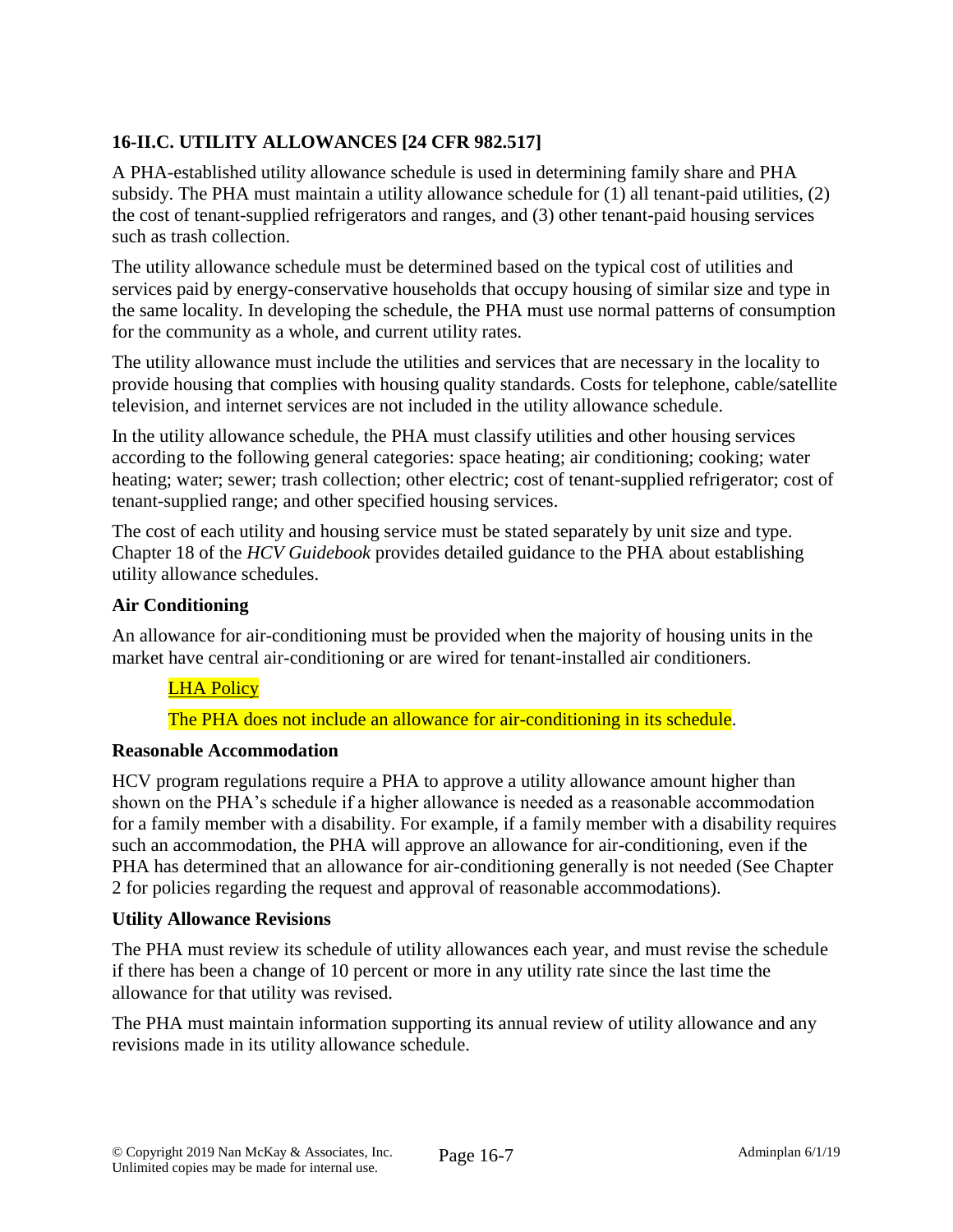# **PART III: INFORMAL REVIEWS AND HEARINGS**

### **16-III.A. OVERVIEW**

Both applicants and participants have the right to disagree with, and appeal, certain decisions of the PHA that may adversely affect them. PHA decisions that may be appealed by applicants and participants are discussed in this section.

The process for applicant appeals of PHA decisions is called the "informal review." For participants (or applicants denied admission because of citizenship issues), the appeal process is called an "informal hearing." PHAs are required to include informal review procedures for applicants and informal hearing procedures for participants in their administrative plans [24 CFR 982.54(d)(12) and (13)].

### **16-III.B. INFORMAL REVIEWS**

Informal reviews are provided for program applicants. An applicant is someone who has applied for admission to the program, but is not yet a participant in the program. Informal reviews are intended to provide a "minimum hearing requirement" [24 CFR 982.554], and need not be as elaborate as the informal hearing requirements [*Federal Register* 60, no. 127 (3 July 1995): 34690].

### **Decisions Subject to Informal Review**

The PHA must give an applicant the opportunity for an informal review of a decision denying assistance [24 CFR 982.554(a)]. Denial of assistance may include any or all of the following [24 CFR 982.552(a)(2)]:

- Denying listing on the PHA waiting list
- Denying or withdrawing a voucher
- Refusing to enter into a HAP contract or approve a lease
- Refusing to process or provide assistance under portability procedures

Informal reviews are *not* required for the following reasons [24 CFR 982.554(c)]:

- Discretionary administrative determinations by the PHA
- General policy issues or class grievances
- A determination of the family unit size under the PHA subsidy standards
- A PHA determination not to approve an extension or suspension of a voucher term
- A PHA determination not to grant approval of the tenancy
- A PHA determination that the unit is not in compliance with the HQS
- A PHA determination that the unit is not in accordance with the HQS due to family size or composition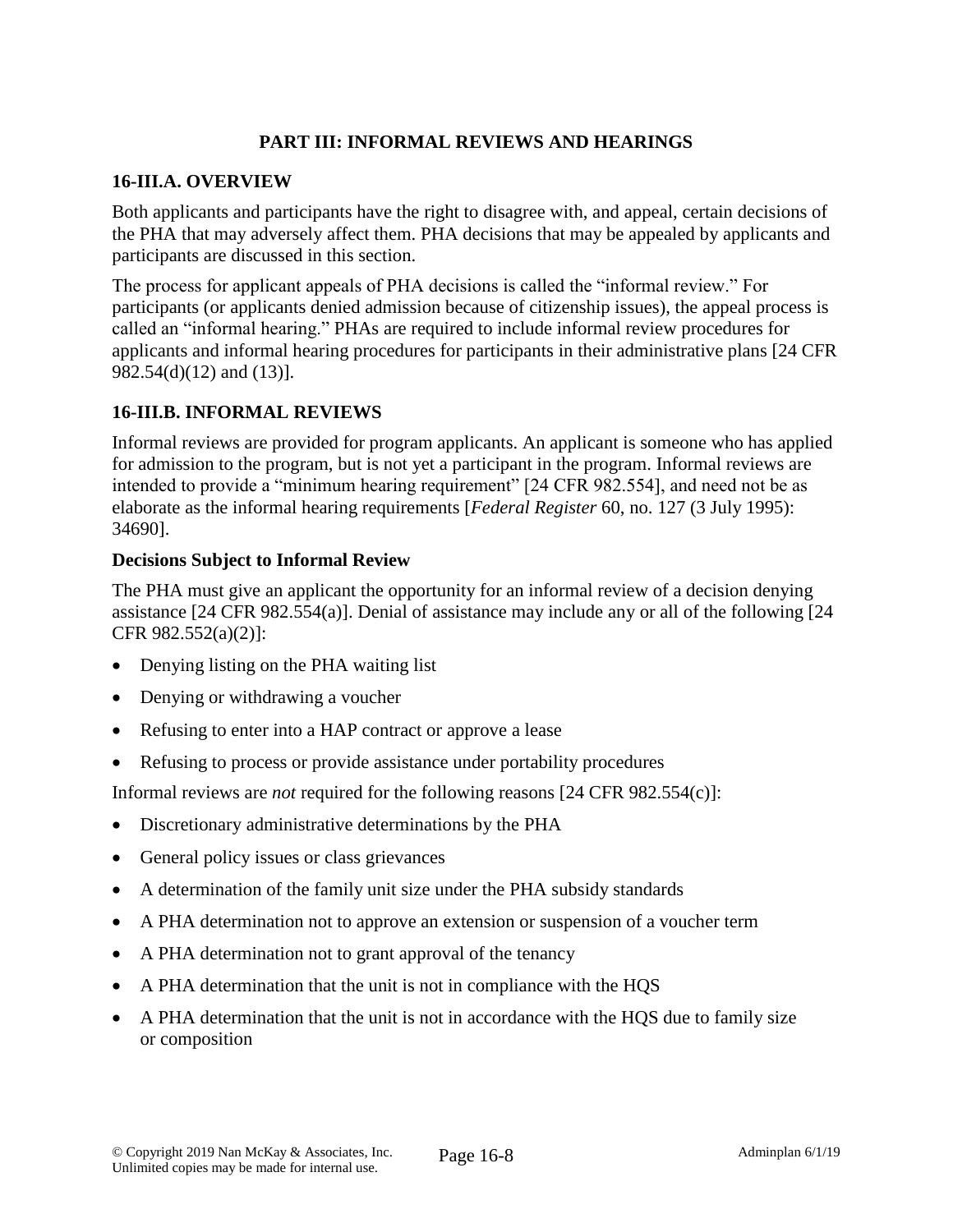# **LHA Policy**

The PHA will only offer an informal review to applicants for whom assistance is being denied. Denial of assistance includes: denying listing on the PHA waiting list; denying or withdrawing a voucher; refusing to enter into a HAP contract or approve a lease; refusing to process or provide assistance under portability procedures.

### **Notice to the Applicant [24 CFR 982.554(a)]**

The PHA must give an applicant prompt notice of a decision denying assistance. The notice must contain a brief statement of the reasons for the PHA decision, and must also state that the applicant may request an informal review of the decision. The notice must describe how to obtain the informal review.

#### **Scheduling an Informal Review**

### LHA Policy

A request for an informal review must be made in writing and delivered to the PHA either in person or by first class mail, by the close of the business day, no later than 10 business days from the date of the PHA's denial of assistance.

The PHA must schedule and send written notice of the informal review within 10 business days of the family's request.

### **Informal Review Procedures [24 CFR 982.554(b)]**

The informal review must be conducted by a person other than the one who made or approved the decision under review, or a subordinate of this person.

The applicant must be provided an opportunity to present written or oral objections to the decision of the PHA.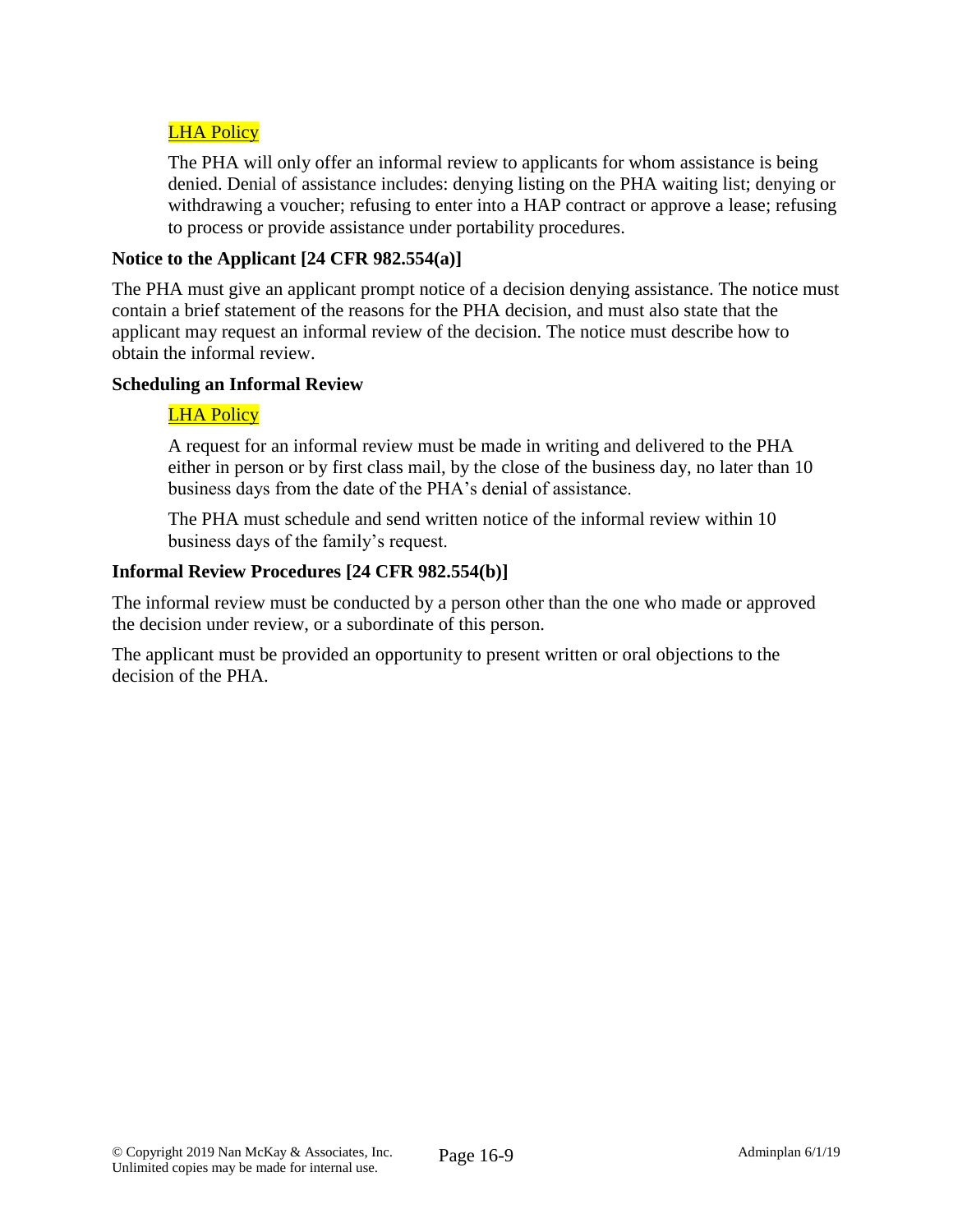### **Informal Review Decision [24 CFR 982.554(b)]**

The PHA must notify the applicant of the PHA's final decision, including a brief statement of the reasons for the final decision.

#### LHA Policy

In rendering a decision, the PHA will evaluate the following matters:

Whether or not the grounds for denial were stated factually in the notice to the family.

The validity of the grounds for denial of assistance. If the grounds for denial are not specified in the regulations, then the decision to deny assistance will be overturned.

The validity of the evidence. The PHA will evaluate whether the facts presented prove the grounds for denial of assistance. If the facts prove that there are grounds for denial, and the denial is required by HUD, the PHA will uphold the decision to deny assistance.

If the facts prove the grounds for denial, and the denial is discretionary, the PHA will consider the recommendation of the person conducting the informal review in making the final decision whether to deny assistance.

The PHA will notify the applicant of the final decision, including a statement explaining the reason(s) for the decision. The notice will be mailed within 10 business days of the informal review, to the applicant and his or her representative, if any, along with proof of mailing.

If the decision to deny is overturned as a result of the informal review, processing for admission will resume.

If the family fails to appear for their informal review, the denial of admission will stand and the family will be so notified.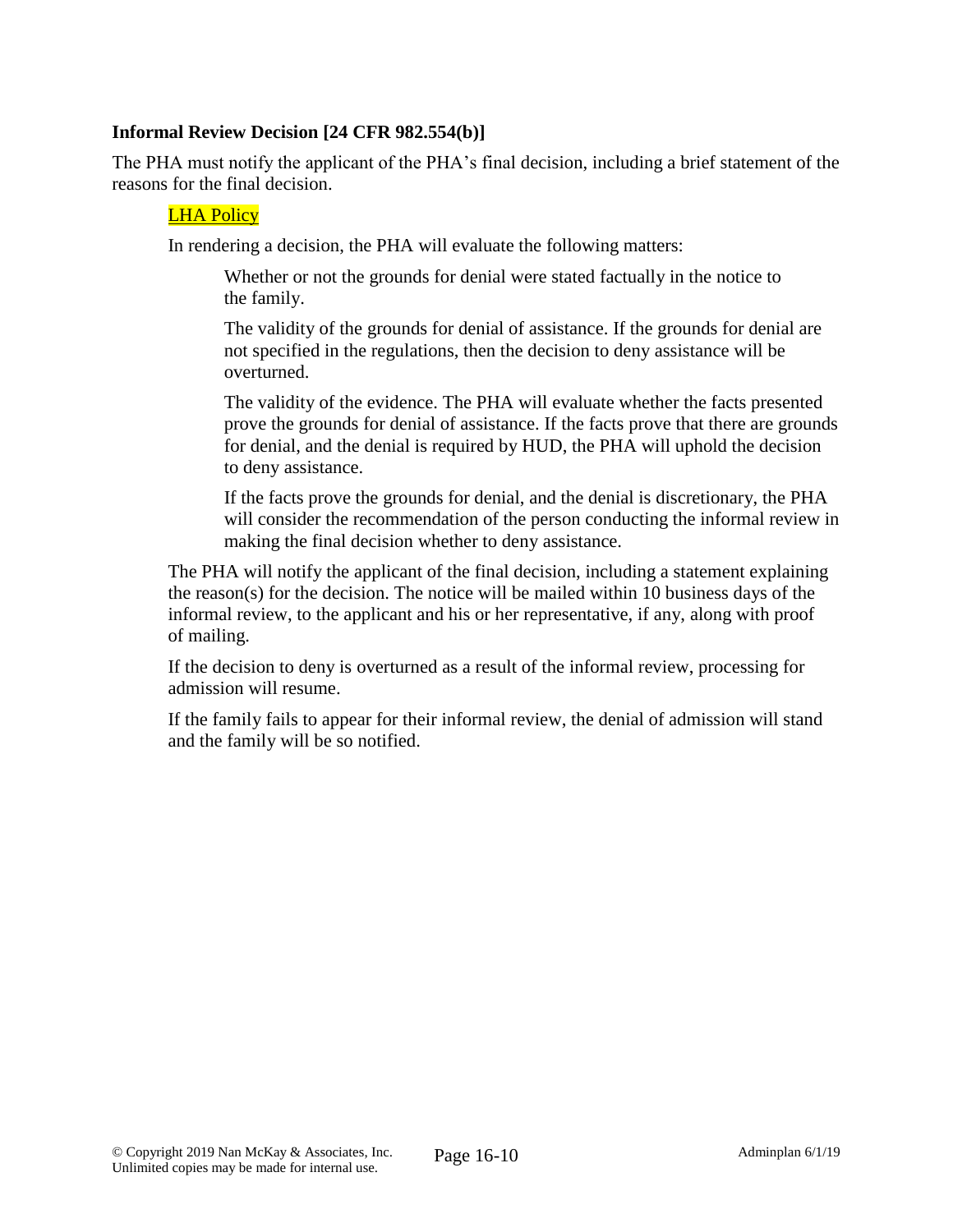# **16-III.C. INFORMAL HEARINGS FOR PARTICIPANTS [24 CFR 982.555]**

PHAs must offer an informal hearing for certain PHA determinations relating to the individual circumstances of a participant family. A participant is defined as a family that has been admitted to the PHA's HCV program and is currently assisted in the program. The purpose of the informal hearing is to consider whether the PHA's decisions related to the family's circumstances are in accordance with the law, HUD regulations and PHA policies.

The PHA is not permitted to terminate a family's assistance until the time allowed for the family to request an informal hearing has elapsed, and any requested hearing has been completed. Termination of assistance for a participant may include any or all of the following:

- Refusing to enter into a HAP contract or approve a lease
- Terminating housing assistance payments under an outstanding HAP contract
- Refusing to process or provide assistance under portability procedures

# **Decisions Subject to Informal Hearing**

Circumstances for which the PHA must give a participant family an opportunity for an informal hearing are as follows:

- A determination of the family's annual or adjusted income, and the use of such income to compute the housing assistance payment
- A determination of the appropriate utility allowance (if any) for tenant-paid utilities from the PHA utility allowance schedule
- A determination of the family unit size under the PHA's subsidy standards
- A determination to terminate assistance for a participant family because of the family's actions or failure to act
- A determination to terminate assistance because the participant has been absent from the assisted unit for longer than the maximum period permitted under PHA policy and HUD rules
- A determination to terminate a family's Family Self Sufficiency contract, withhold supportive services, or propose forfeiture of the family's escrow account [24 CFR 984.303(i)]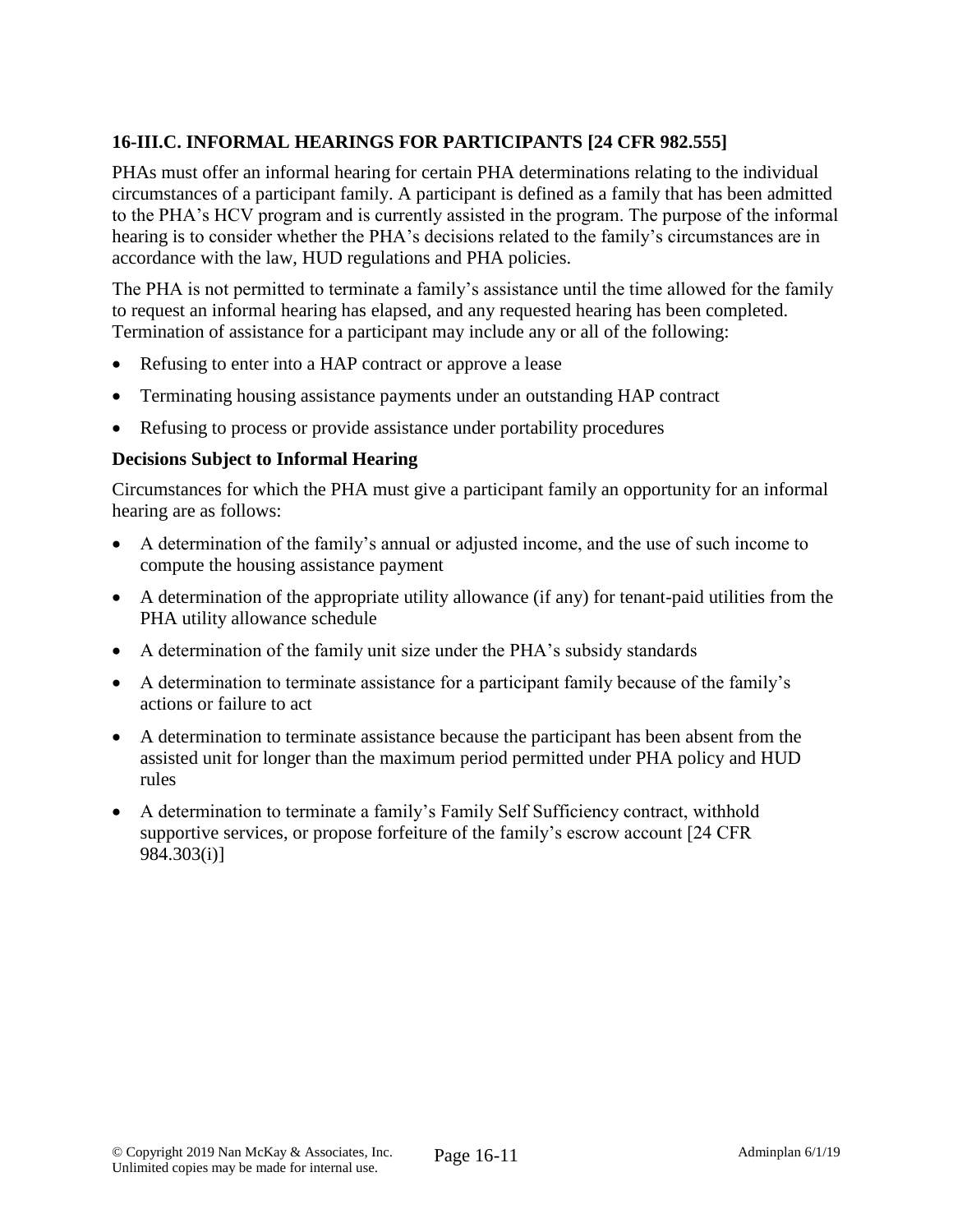Circumstances for which an informal hearing is not required are as follows:

- Discretionary administrative determinations by the PHA
- General policy issues or class grievances
- Establishment of the PHA schedule of utility allowances for families in the program
- A PHA determination not to approve an extension or suspension of a voucher term
- A PHA determination not to approve a unit or tenancy
- A PHA determination that a unit selected by the applicant is not in compliance with the HQS
- A PHA determination that the unit is not in accordance with HQS because of family size
- A determination by the PHA to exercise or not to exercise any right or remedy against an owner under a HAP contract

# LHA Policy

The PHA will only offer participants the opportunity for an informal hearing when required to by the regulations.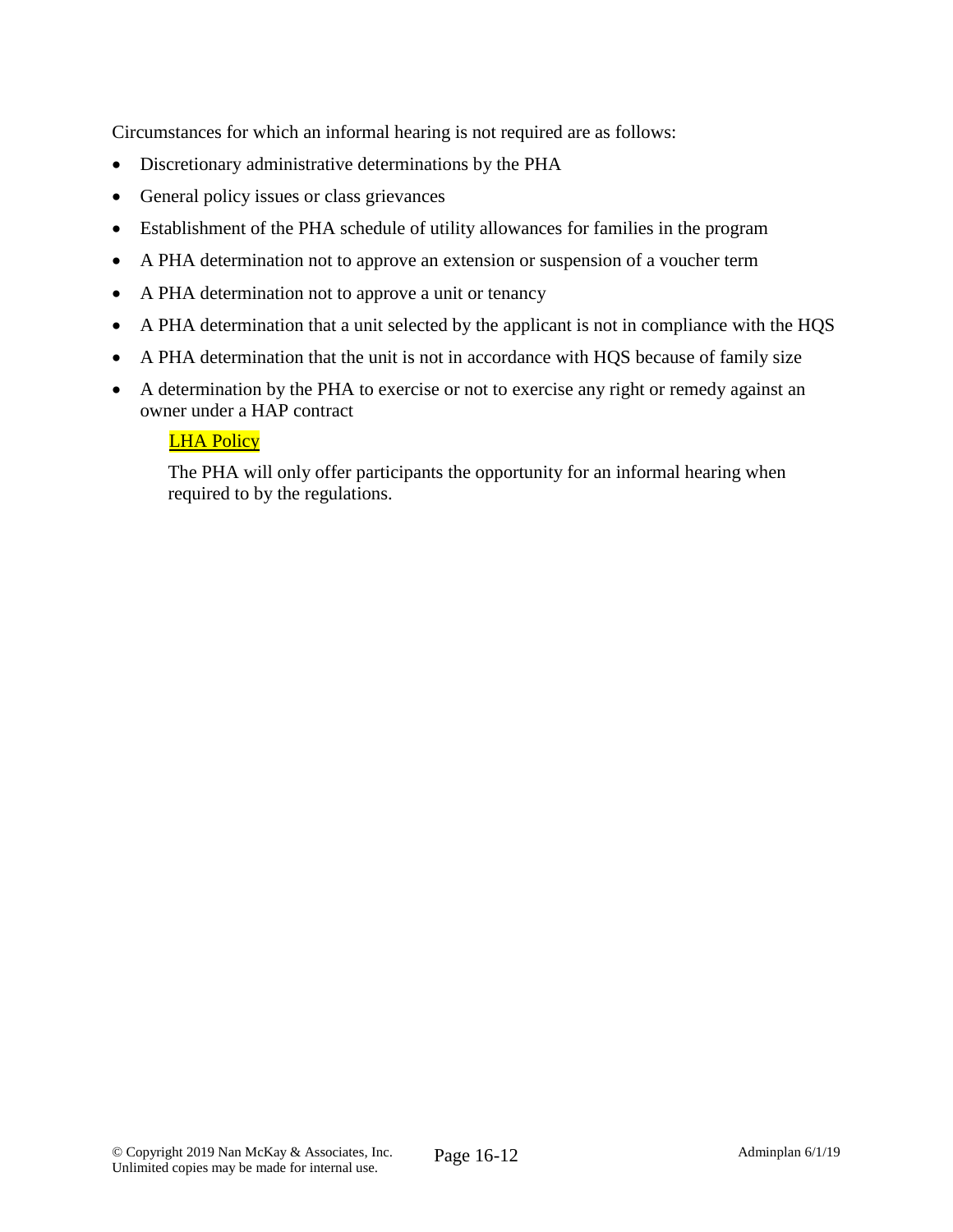### **Informal Hearing Procedures**

### *Notice to the Family* **[24 CFR 982.555(c)]**

When the PHA makes a decision that is subject to informal hearing procedures, the PHA must inform the family of its right to an informal hearing at the same time that it informs the family of the decision.

For decisions related to the family's annual or adjusted income, the determination of the appropriate utility allowance, and the determination of the family unit size, the PHA must notify the family that they may ask for an explanation of the basis of the determination, and that if they do not agree with the decision, they may request an informal hearing on the decision.

For decisions related to the termination of the family's assistance, or the denial of a family's request for an exception to the PHA's subsidy standards, the notice must contain a brief statement of the reasons for the decision, a statement that if the family does not agree with the decision, the family may request an informal hearing on the decision, and a statement of the deadline for the family to request an informal hearing.

### LHA Policy

In cases where the PHA makes a decision for which an informal hearing must be offered, the notice to the family will include all of the following:

The proposed action or decision of the PHA.

A brief statement of the reasons for the decision, including the regulatory reference.

The date the proposed action will take place.

A statement of the family's right to an explanation of the basis for the PHA's decision.

A statement that if the family does not agree with the decision the family may request an informal hearing of the decision.

A deadline for the family to request the informal hearing.

To whom the hearing request should be addressed.

A copy of the PHA's hearing procedures.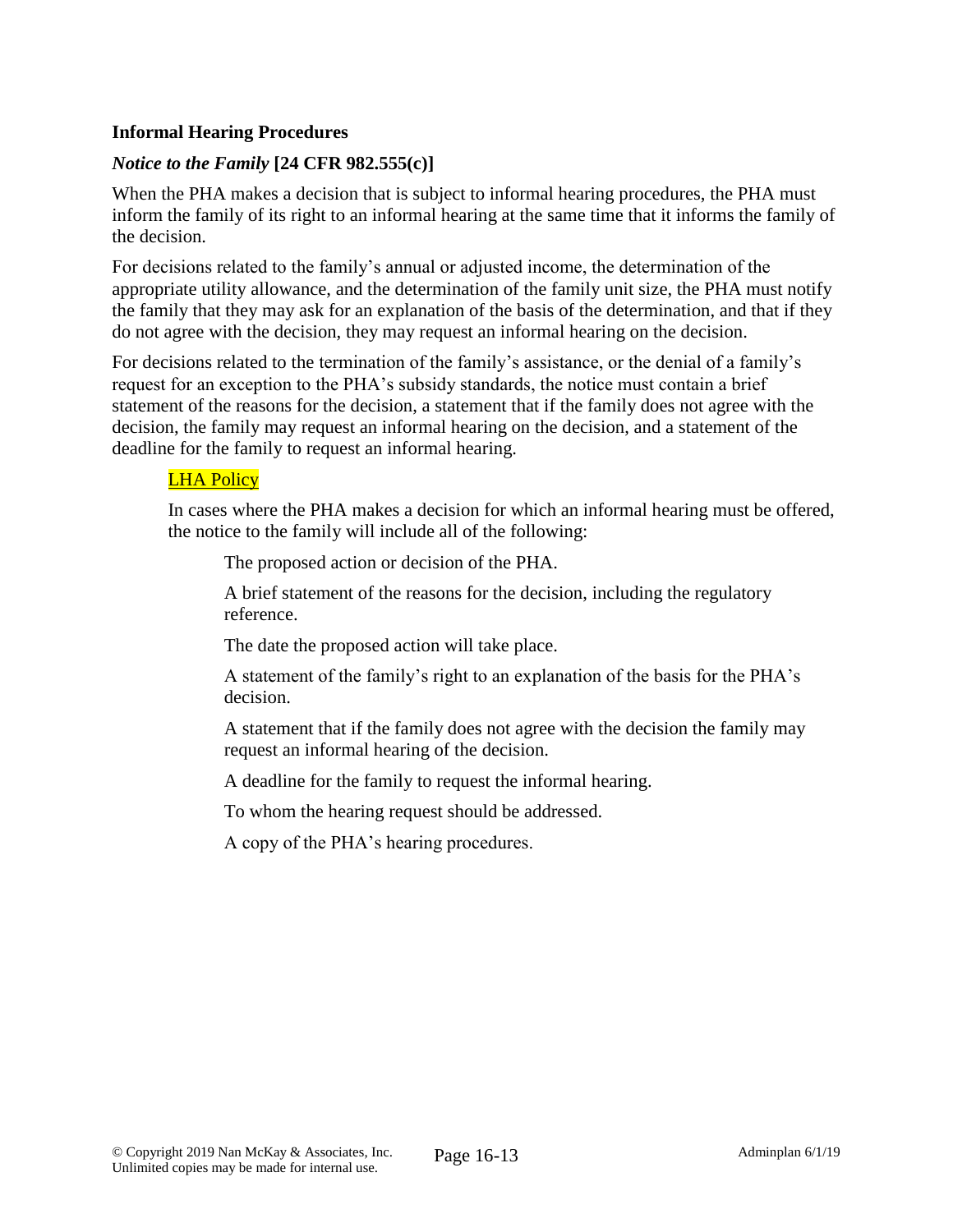### *Scheduling an Informal Hearing* **[24 CFR 982.555(d)]**

When an informal hearing is required, the PHA must proceed with the hearing in a reasonably expeditious manner upon the request of the family.

#### LHA Policy

A request for an informal hearing must be made in writing and delivered to the PHA either in person or by first class mail, by the close of the business day, no later than 10 business days from the date of the PHA's decision or notice to terminate assistance.

The PHA must schedule and send written notice of the informal hearing to the family within 10 business days of the family's request.

The family may request to reschedule a hearing for good cause, or if it is needed as a reasonable accommodation for a person with disabilities. Good cause is defined as an unavoidable conflict which seriously affects the health, safety or welfare of the family. Requests to reschedule a hearing must be made orally or in writing prior to the hearing date. At its discretion, the PHA may request documentation of the "good cause" prior to rescheduling the hearing.

If the family does not appear within 20 minutes of the scheduled time, and was unable to reschedule the hearing in advance due to the nature of the conflict, the family must contact the PHA within 24 hours of the scheduled hearing date, excluding weekends and holidays. The PHA will reschedule the hearing only if the family can show good cause for the failure to appear, or if it is needed as a reasonable accommodation for a person with disabilities.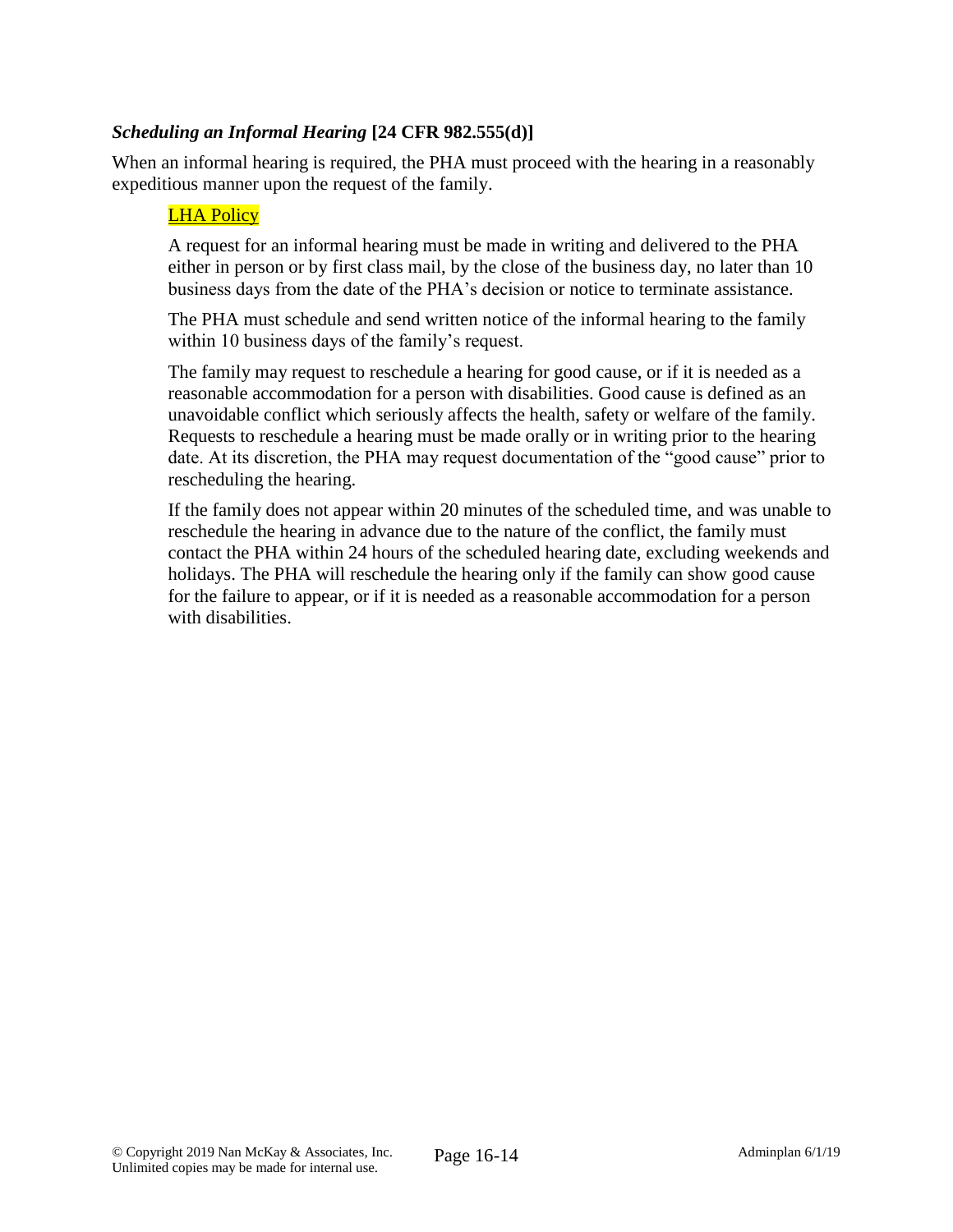# *Pre-Hearing Right to Discovery* **[24 CFR 982.555(e)]**

Participants and the PHA are permitted pre-hearing discovery rights. The family must be given the opportunity to examine before the hearing any PHA documents that are directly relevant to the hearing. The family must be allowed to copy any such documents at their own expense. If the PHA does not make the document available for examination on request of the family, the PHA may not rely on the document at the hearing.

The PHA hearing procedures may provide that the PHA must be given the opportunity to examine at the PHA offices before the hearing, any family documents that are directly relevant to the hearing. The PHA must be allowed to copy any such document at the PHA's expense. If the family does not make the document available for examination on request of the PHA, the family may not rely on the document at the hearing.

For the purpose of informal hearings, *documents* include records and regulations.

# **LHA Policy**

The family will be allowed to copy any documents related to the hearing at a cost of \$.25 per page. The family must request discovery of PHA documents no later than 12:00 p.m. on the business day prior to the scheduled hearing date.

### *Participant's Right to Bring Counsel* **[24 CFR 982.555(e)(3)]**

At its own expense, the family may be represented by a lawyer or other representative at the informal hearing.

### *Informal Hearing Officer* **[24 CFR 982.555(e)(4)]**

Informal hearings will be conducted by a person or persons approved by the PHA, other than the person who made or approved the decision or a subordinate of the person who made or approved the decision.

### LHA Policy

The PHA has designated the following to serve as hearing officers:

Informal hearings will be conducted by a person other that the one who made or approved the decision under review.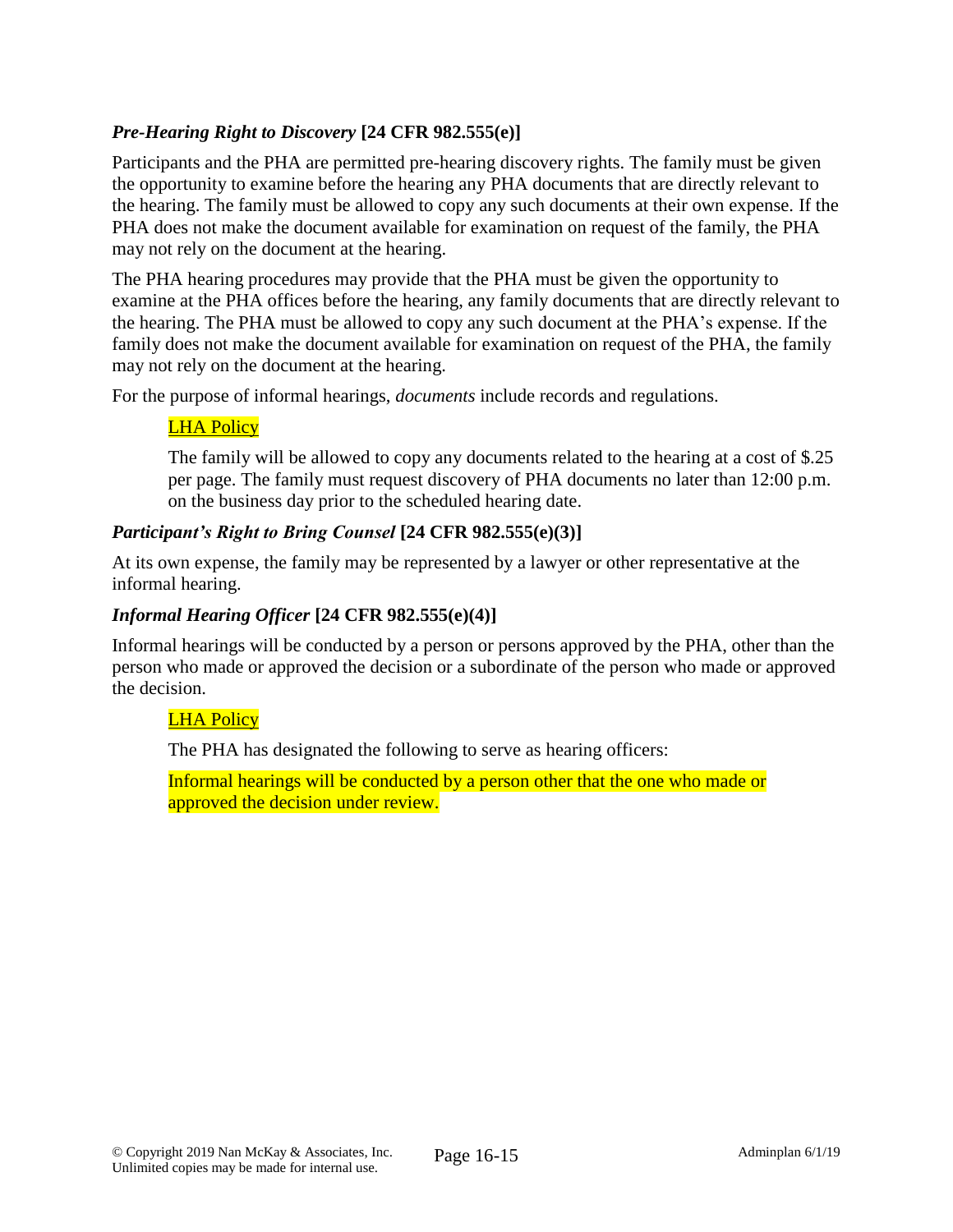### *Attendance at the Informal Hearing*

### LHA Policy

Hearings may be attended by a hearing officer and the following applicable persons:

A PHA representative(s) and any witnesses for the PHA

The participant and any witnesses for the participant

The participant's counsel or other representative

Any other person approved by the PHA as a reasonable accommodation for a person with a disability

### *Conduct at Hearings*

The person who conducts the hearing may regulate the conduct of the hearing in accordance with the PHA's hearing procedures [24 CFR 982.555(4)(ii)].

### **LHA Policy**

The hearing officer is responsible to manage the order of business and to ensure that hearings are conducted in a professional and businesslike manner. Attendees are expected to comply with all hearing procedures established by the hearing officer and guidelines for conduct. Any person demonstrating disruptive, abusive or otherwise inappropriate behavior will be excused from the hearing at the discretion of the hearing officer.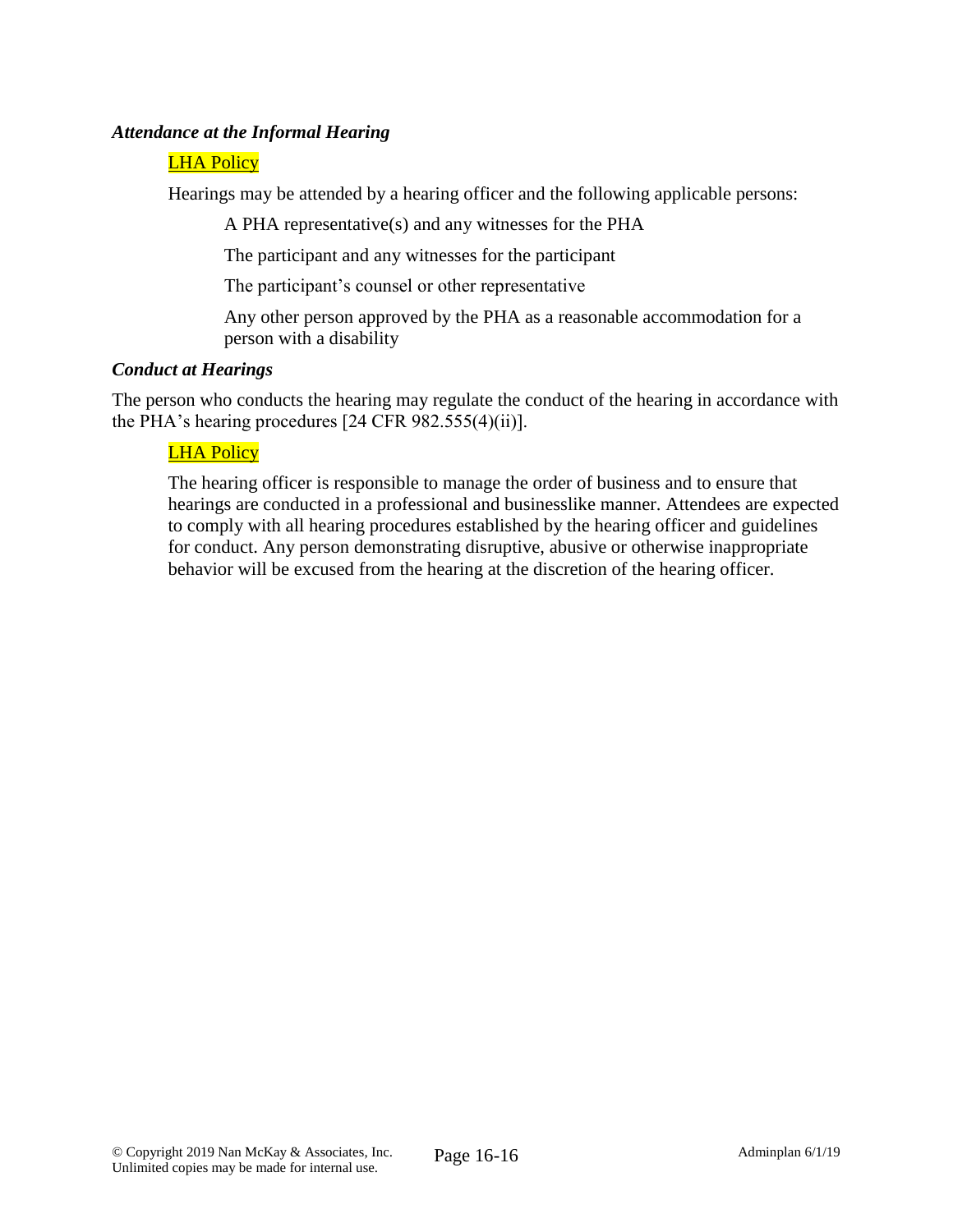### *Evidence* **[24 CFR 982.555(e)(5)]**

The PHA and the family must be given the opportunity to present evidence and question any witnesses. In general, all evidence is admissible at an informal hearing. Evidence may be considered without regard to admissibility under the rules of evidence applicable to judicial proceedings.

### LHA Policy

Any evidence to be considered by the hearing officer must be presented at the time of the hearing. There are four categories of evidence.

**Oral evidence**: the testimony of witnesses

**Documentary evidence**: a writing which is relevant to the case, for example, a letter written to the PHA. Writings include all forms of recorded communication or representation, including letters, words, pictures, sounds, videotapes or symbols or combinations thereof.

**Demonstrative evidence**: Evidence created specifically for the hearing and presented as an illustrative aid to assist the hearing officer, such as a model, a chart or other diagram.

**Real evidence:** A tangible item relating directly to the case.

*Hearsay Evidence* is evidence of a statement that was made other than by a witness while testifying at the hearing and that is offered to prove the truth of the matter. Even though evidence, including hearsay, is generally admissible, hearsay evidence alone cannot be used as the sole basis for the hearing officer's decision.

If either the PHA or the family fail to comply with the discovery requirements described above, the hearing officer will refuse to admit such evidence.

Other than the failure of a party to comply with discovery, the hearing officer has the authority to overrule any objections to evidence.

#### *Procedures for Rehearing or Further Hearing*

#### LHA Policy

The hearing officer may ask the family for additional information and/or might adjourn the hearing in order to reconvene at a later date, before reaching a decision. If the family misses an appointment or deadline ordered by the hearing officer, the action of the PHA will take effect and another hearing will not be granted.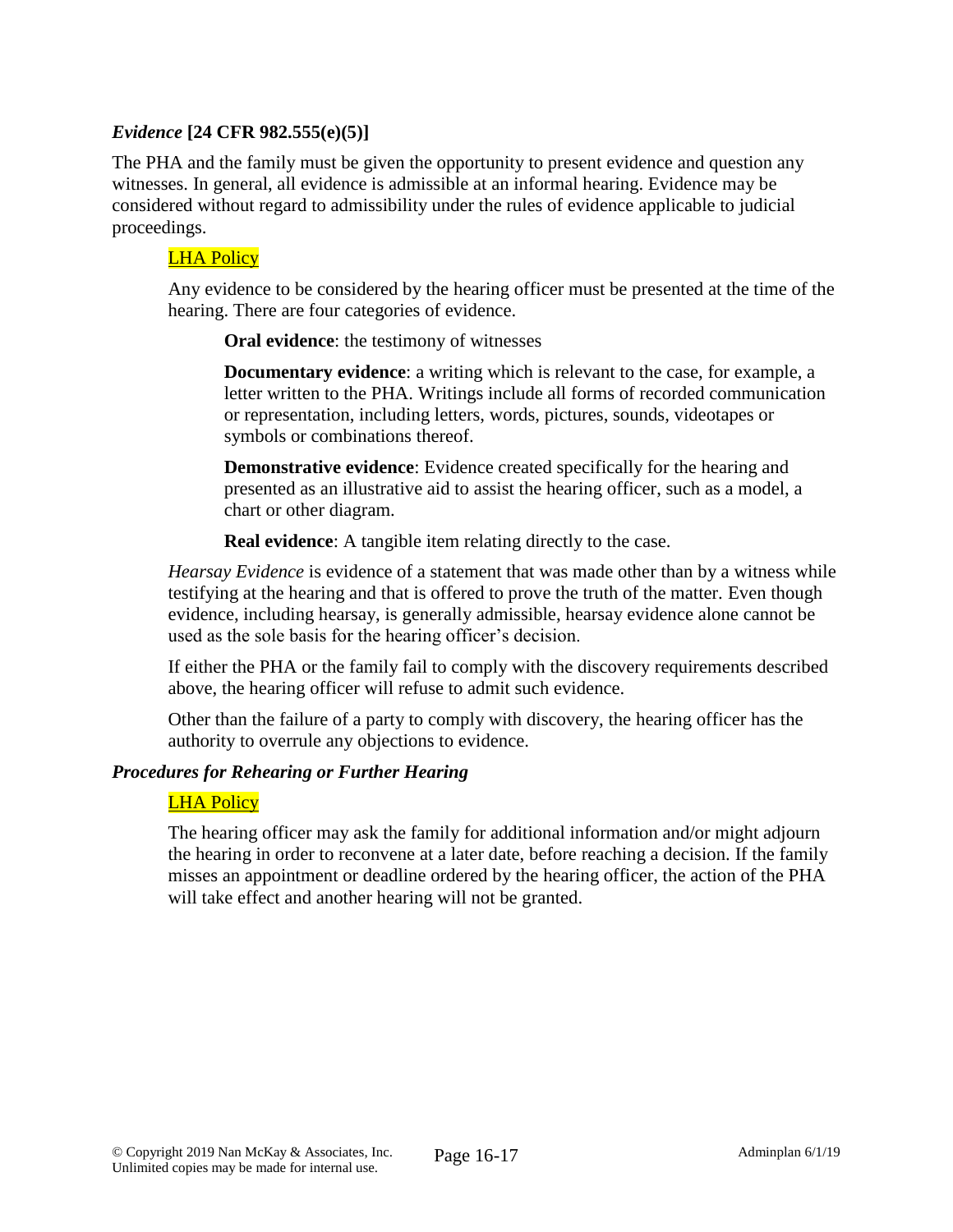### *Hearing Officer's Decision* **[24 CFR 982.555(e)(6)]**

The person who conducts the hearing must issue a written decision, stating briefly the reasons for the decision. Factual determinations relating to the individual circumstances of the family must be based on a preponderance of evidence presented at the hearing.

### LHA Policy

In rendering a decision, the hearing officer will consider the following matters:

**PHA Notice to the Family**: The hearing officer will determine if the reasons for the PHA's decision are factually stated in the Notice.

**Discovery:** The hearing officer will determine if the PHA and the family were given the opportunity to examine any relevant documents in accordance with PHA policy.

**PHA Evidence to Support the PHA Decision**: The evidence consists of the facts presented. Evidence is not conclusion and it is not argument. The hearing officer will evaluate the facts to determine if they support the PHA's conclusion.

**Validity of Grounds for Termination of Assistance (when applicable)**: The hearing officer will determine if the termination of assistance is for one of the grounds specified in the HUD regulations and PHA policies. If the grounds for termination are not specified in the regulations or in compliance with PHA policies, then the decision of the PHA will be overturned.

The hearing officer will issue a written decision to the family and the PHA no later than 10 business days after the hearing. The report will contain the following information:

#### **Hearing information:**

Name of the participant;

Date, time and place of the hearing;

Name of the hearing officer;

Name of the PHA representative; and

Name of family representative (if any).

**Background**: A brief, impartial statement of the reason for the hearing.

**Summary of the Evidence**: The hearing officer will summarize the testimony of each witness and identify any documents that a witness produced in support of his/her testimony and that are admitted into evidence.

**Findings of Fact:** The hearing officer will include all findings of fact, based on a preponderance of the evidence. *Preponderance of the evidence* is defined as evidence which is of greater weight or more convincing than the evidence which is offered in opposition to it; that is, evidence which as a whole shows that the fact sought to be proved is more probable than not. Preponderance of the evidence may not be determined by the number of witnesses, but by the greater weight of all evidence.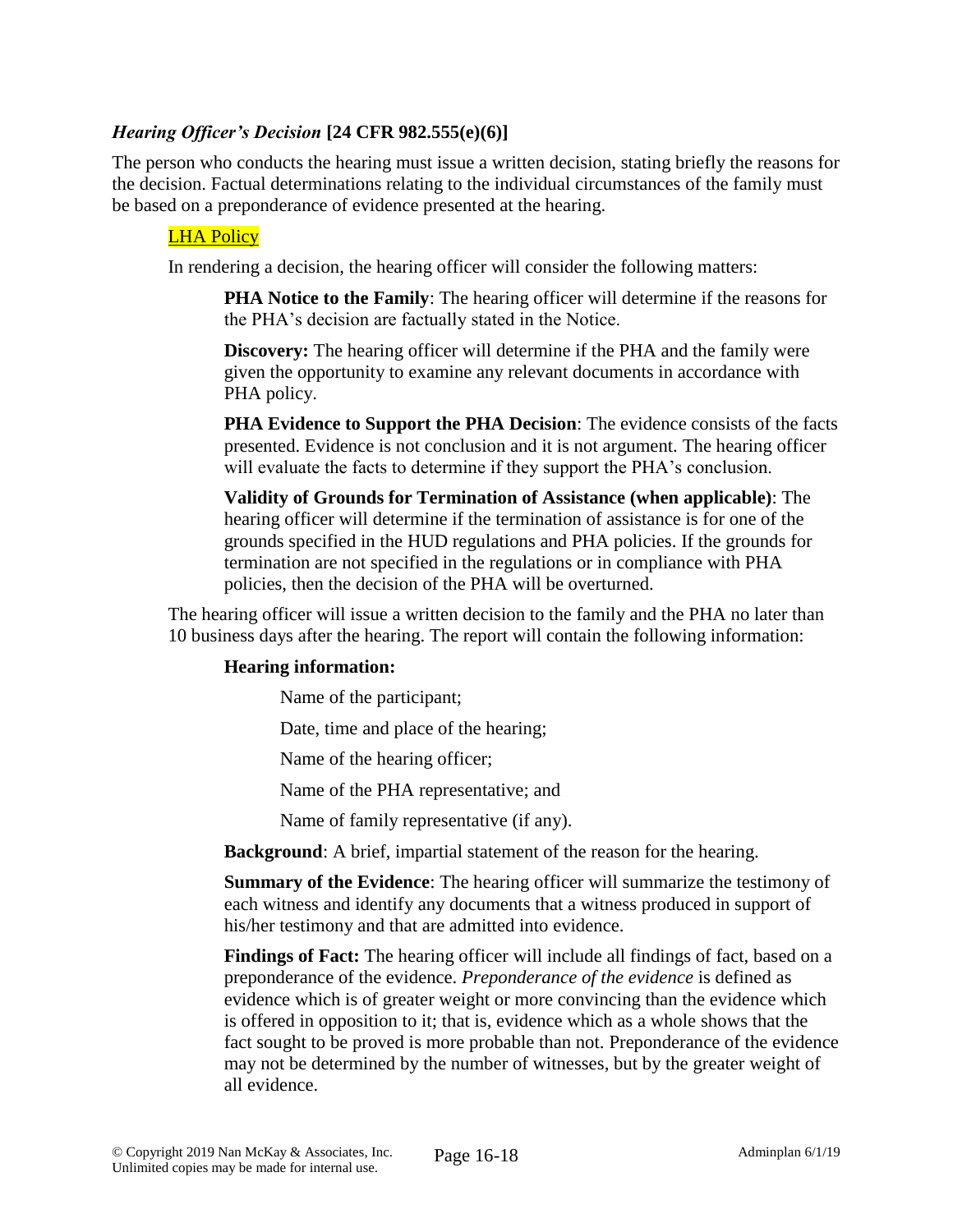**Conclusions:** The hearing officer will render a conclusion derived from the facts that were found to be true by a preponderance of the evidence. The conclusion will result in a determination of whether these facts uphold the PHA's decision.

**Order:** The hearing report will include a statement of whether the PHA's decision is upheld or overturned. If it is overturned, the hearing officer will instruct the PHA to change the decision in accordance with the hearing officer's determination. In the case of termination of assistance, the hearing officer will instruct the PHA to restore the participant's program status.

### *Issuance of Decision* **[24 CFR 982.555(e)(6)]**

A copy of the hearing must be furnished promptly to the family.

### LHA Policy

The hearing officer will mail a "Notice of Hearing Decision" to the PHA and to the participant on the same day. This notice will be sent by first-class mail. The participant will be mailed the original "Notice of Hearing Decision" and a copy of the proof of mailing. A copy of the "Notice of Hearing Decision" will be maintained in the PHA's file.

# *Effect of Final Decision* **[24 CFR 982.555(f)]**

The PHA is not bound by the decision of the hearing officer for matters in which the PHA is not required to provide an opportunity for a hearing, decisions that exceed the authority of the hearing officer, decisions that conflict with or contradict HUD regulations, requirements, or are otherwise contrary to federal, state, or local laws.

If the PHA determines it is not bound by the hearing officer's decision in accordance with HUD regulations, the PHA must promptly notify the family of the determination and the reason for the determination.

### LHA Policy

The Executive Director has the authority to determine that the PHA is not bound by the decision of the hearing officer because the PHA was not required to provide a hearing, the decision exceeded the authority of the hearing officer, the decision conflicted with or contradicted HUD regulations, requirements, or the decision was otherwise contrary to federal, state, or local laws.

In such a case, the PHA will mail a "Notice of Final Decision" to the PHA and the participant on the same day. The "Notice of Final Decision" will be sent by first-class mail. A copy of this notice will be maintained in the PHA's file.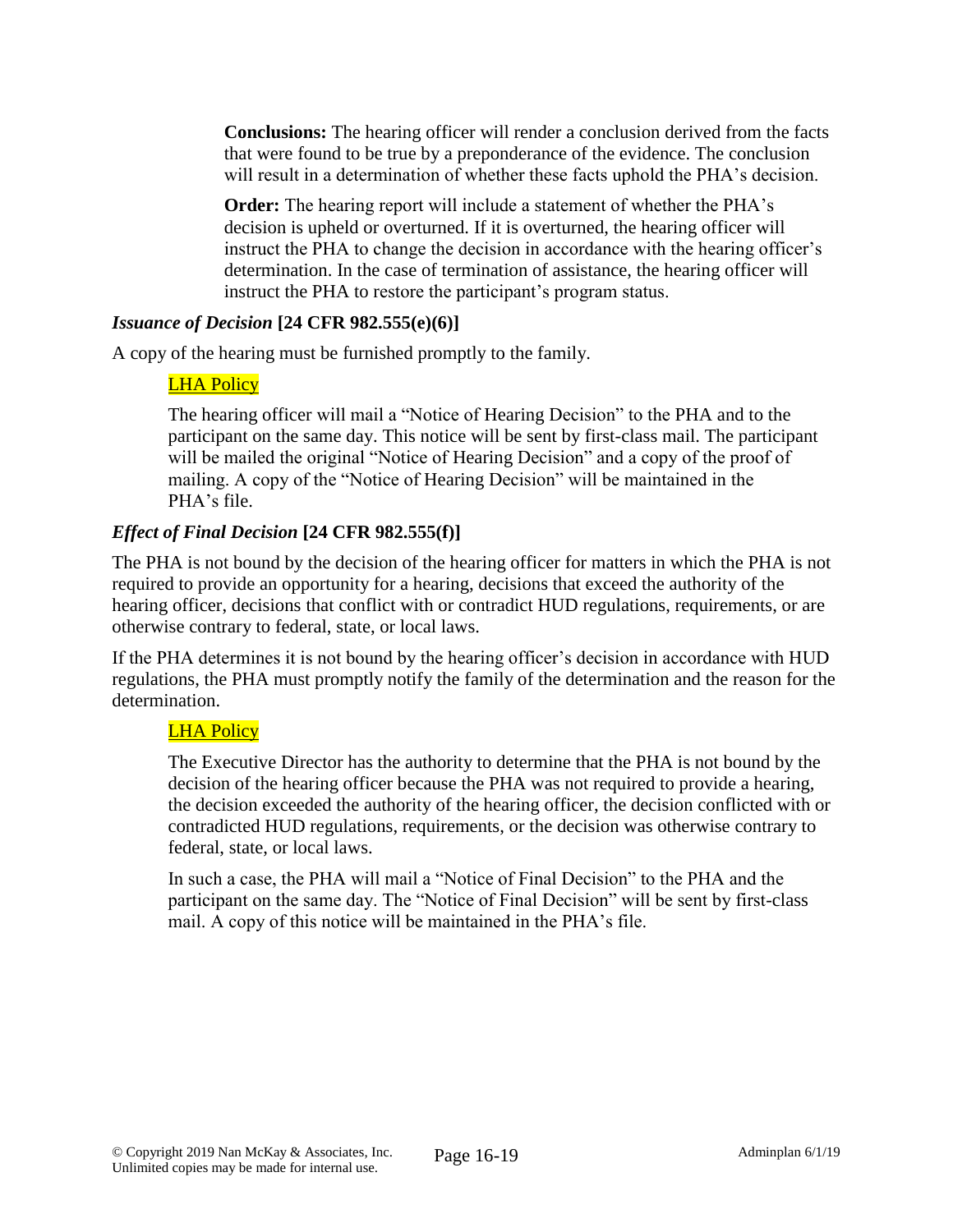# **16-III.D. HEARING AND APPEAL PROVISIONS FOR NONCITIZENS [24 CFR 5.514]**

Denial or termination of assistance based on immigration status is subject to special hearing and notice rules. Applicants who are denied assistance due to immigration status are entitled to an informal hearing, not an informal review.

Assistance to a family may not be delayed, denied, or terminated on the basis of immigration status at any time prior to a decision under the United States Citizenship and Immigration Services (USCIS) appeal process. Assistance to a family may not be terminated or denied while the PHA hearing is pending, but assistance to an applicant may be delayed pending the completion of the informal hearing.

A decision against a family member, issued in accordance with the USCIS appeal process or the PHA informal hearing process, does not preclude the family from exercising the right, that may otherwise be available, to seek redress directly through judicial procedures.

### **Notice of Denial or Termination of Assistance [24 CFR 5.514(d)]**

The notice of denial or termination of assistance for noncitizens must advise the family:

- That financial assistance will be denied or terminated, and provide a brief explanation of the reasons for the proposed denial or termination of assistance.
- The family may be eligible for proration of assistance.
- In the case of a participant, the criteria and procedures for obtaining relief under the provisions for preservation of families [24 CFR 5.514 and 5.518].
- That the family has a right to request an appeal to the USCIS of the results of secondary verification of immigration status and to submit additional documentation or explanation in support of the appeal.
- That the family has a right to request an informal hearing with the PHA either upon completion of the USCIS appeal or in lieu of the USCIS appeal.
- For applicants, assistance may not be delayed until the conclusion of the USCIS appeal process, but assistance may be delayed during the period of the informal hearing process.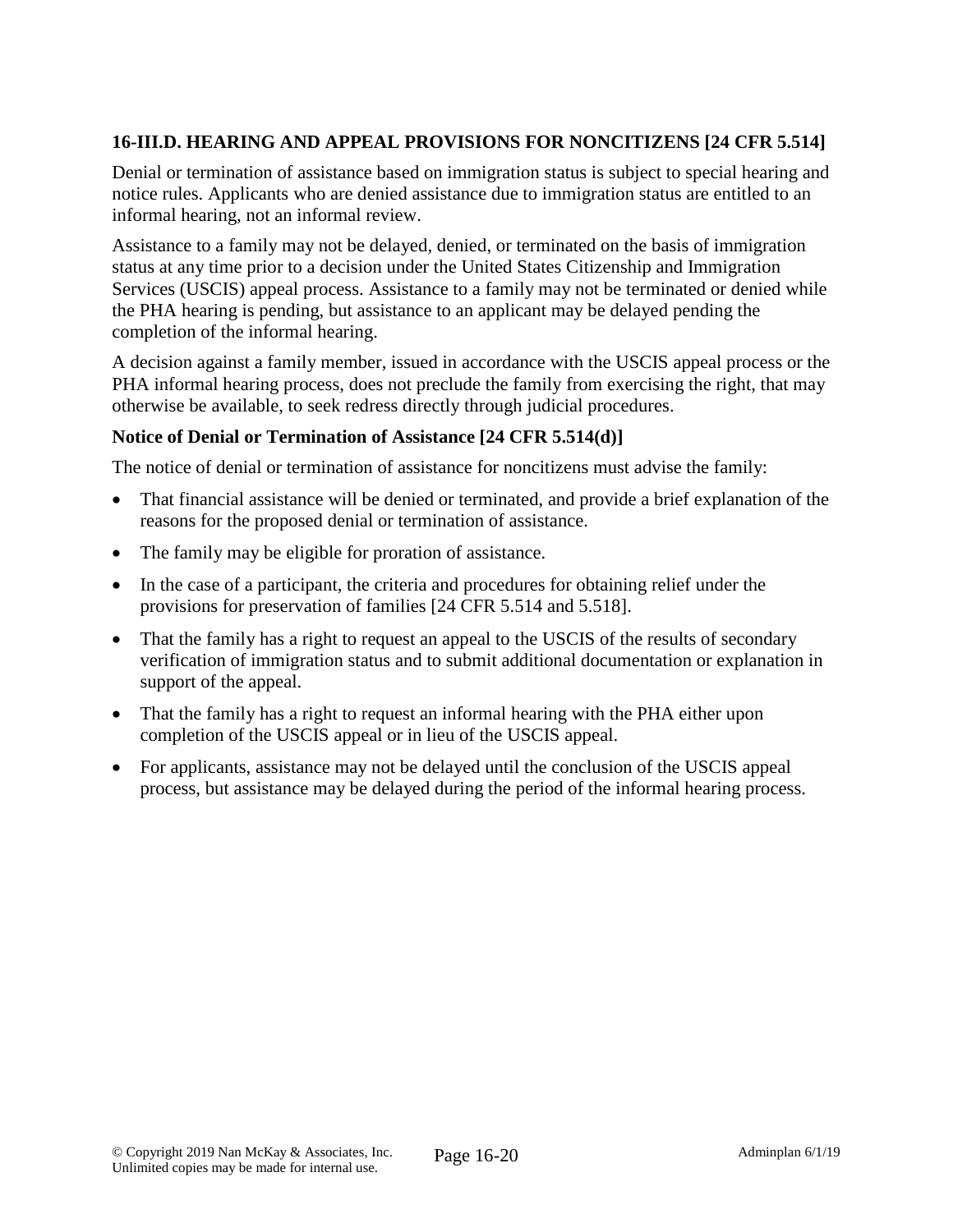# **USCIS Appeal Process [24 CFR 5.514(e)]**

When the PHA receives notification that the USCIS secondary verification failed to confirm eligible immigration status, the PHA must notify the family of the results of the USCIS verification. The family will have 30 days from the date of the notification to request an appeal of the USCIS results. The request for appeal must be made by the family in writing directly to the USCIS. The family must provide the PHA with a copy of the written request for appeal and the proof of mailing.

### LHA Policy

The PHA will notify the family in writing of the results of the USCIS secondary verification within 10 business days of receiving the results.

The family must provide the PHA with a copy of the written request for appeal and proof of mailing within 10 business days of sending the request to the USCIS.

The family must forward to the designated USCIS office any additional documentation or written explanation in support of the appeal. This material must include a copy of the USCIS document verification request (used to process the secondary request) or such other form specified by the USCIS, and a letter indicating that the family is requesting an appeal of the USCIS immigration status verification results.

The USCIS will notify the family, with a copy to the PHA, of its decision. When the USCIS notifies the PHA of the decision, the PHA must notify the family of its right to request an informal hearing.

### LHA Policy

The PHA will send written notice to the family of its right to request an informal hearing within 10 business days of receiving notice of the USCIS decision regarding the family's immigration status.

### **Informal Hearing Procedures for Applicants [24 CFR 5.514(f)]**

After notification of the USCIS decision on appeal, or in lieu of an appeal to the USCIS, the family may request that the PHA provide a hearing. The request for a hearing must be made either within 30 days of receipt of the PHA notice of denial, or within 30 days of receipt of the USCIS appeal decision.

The informal hearing procedures for applicant families are described below.

#### *Informal Hearing Officer*

The PHA must provide an informal hearing before an impartial individual, other than a person who made or approved the decision under review, and other than a person who is a subordinate of the person who made or approved the decision. See Section 16-III.C. for a listing of positions that serve as informal hearing officers.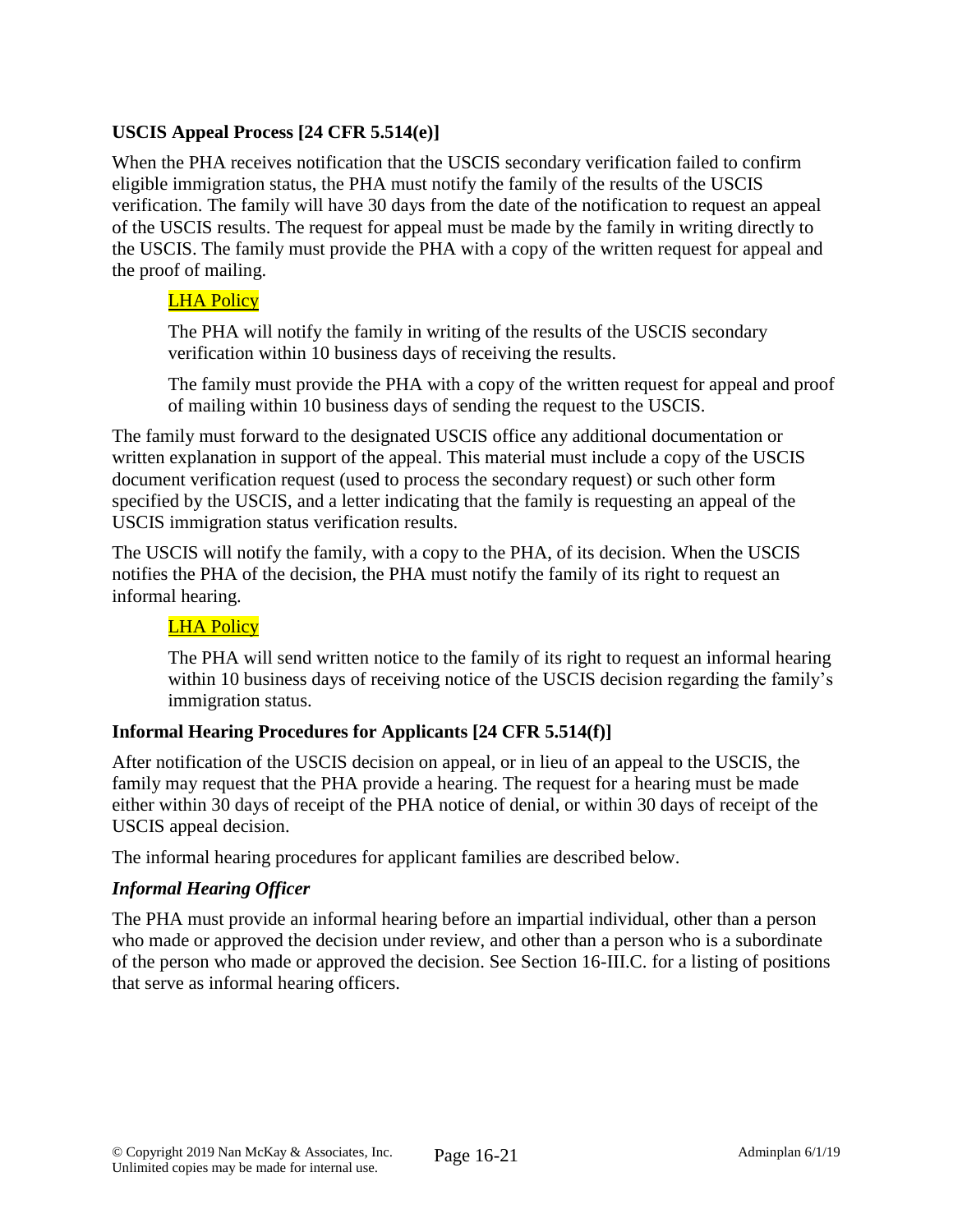## *Evidence*

The family must be provided the opportunity to examine and copy at the family's expense, at a reasonable time in advance of the hearing, any documents in the possession of the PHA pertaining to the family's eligibility status, or in the possession of the USCIS (as permitted by USCIS requirements), including any records and regulations that may be relevant to the hearing.

# LHA Policy

The family will be allowed to copy any documents related to the hearing at a cost of \$.25 per page. The family must request discovery of PHA documents no later than 12:00 p.m. on the business day prior to the hearing.

The family must be provided the opportunity to present evidence and arguments in support of eligible status. Evidence may be considered without regard to admissibility under the rules of evidence applicable to judicial proceedings.

The family must also be provided the opportunity to refute evidence relied upon by the PHA, and to confront and cross-examine all witnesses on whose testimony or information the PHA relies.

### *Representation and Interpretive Services*

The family is entitled to be represented by an attorney or other designee, at the family's expense, and to have such person make statements on the family's behalf.

The family is entitled to request an interpreter. Upon request, the PHA will provide competent interpretation services, free of charge.

### *Recording of the Hearing*

The family is entitled to have the hearing recorded by audiotape. The PHA may, but is not required to provide a transcript of the hearing.

### LHA Policy

The PHA will not provide a transcript of an audio taped hearing unless requested by the family.

### *Hearing Decision*

The PHA must provide the family with a written final decision, based solely on the facts presented at the hearing, within 14 calendar days of the date of the informal hearing. The decision must state the basis for the decision.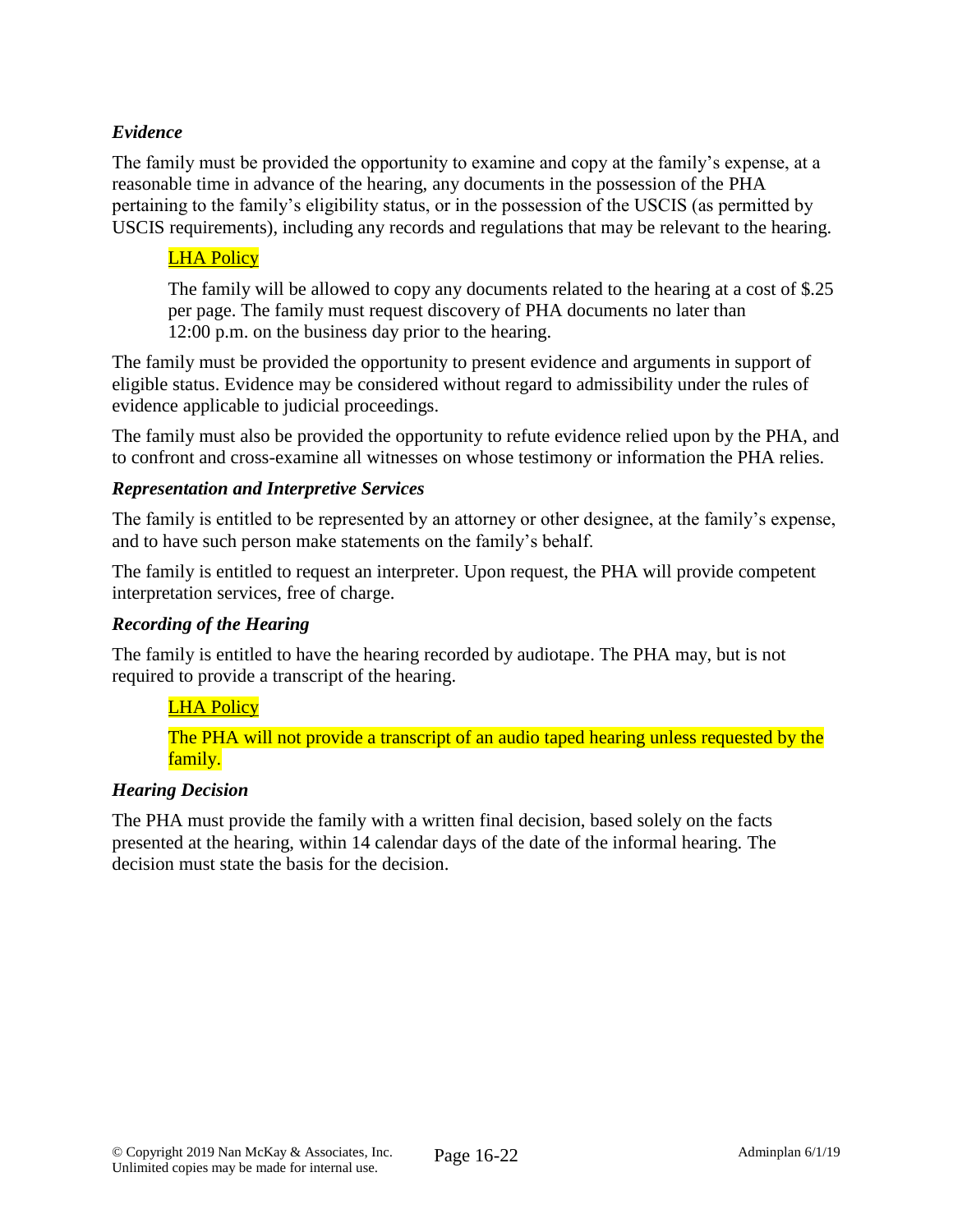# **Informal Hearing Procedures for Residents [24 CFR 5.514(f)]**

After notification of the USCIS decision on appeal, or in lieu of an appeal to the USCIS, the family may request that the PHA provide a hearing. The request for a hearing must be made either within 30 days of receipt of the PHA notice of termination, or within 30 days of receipt of the USCIS appeal decision.

For the informal hearing procedures that apply to participant families whose assistance is being terminated based on immigration status, see Section 16-III.C.

### **Retention of Documents [24 CFR 5.514(h)]**

The PHA must retain for a minimum of 5 years the following documents that may have been submitted to the PHA by the family, or provided to the PHA as part of the USCIS appeal or the PHA informal hearing process:

- The application for assistance
- The form completed by the family for income reexamination
- Photocopies of any original documents, including original USCIS documents
- The signed verification consent form
- The USCIS verification results
- The request for a USCIS appeal
- The final USCIS determination
- The request for an informal hearing
- The final informal hearing decision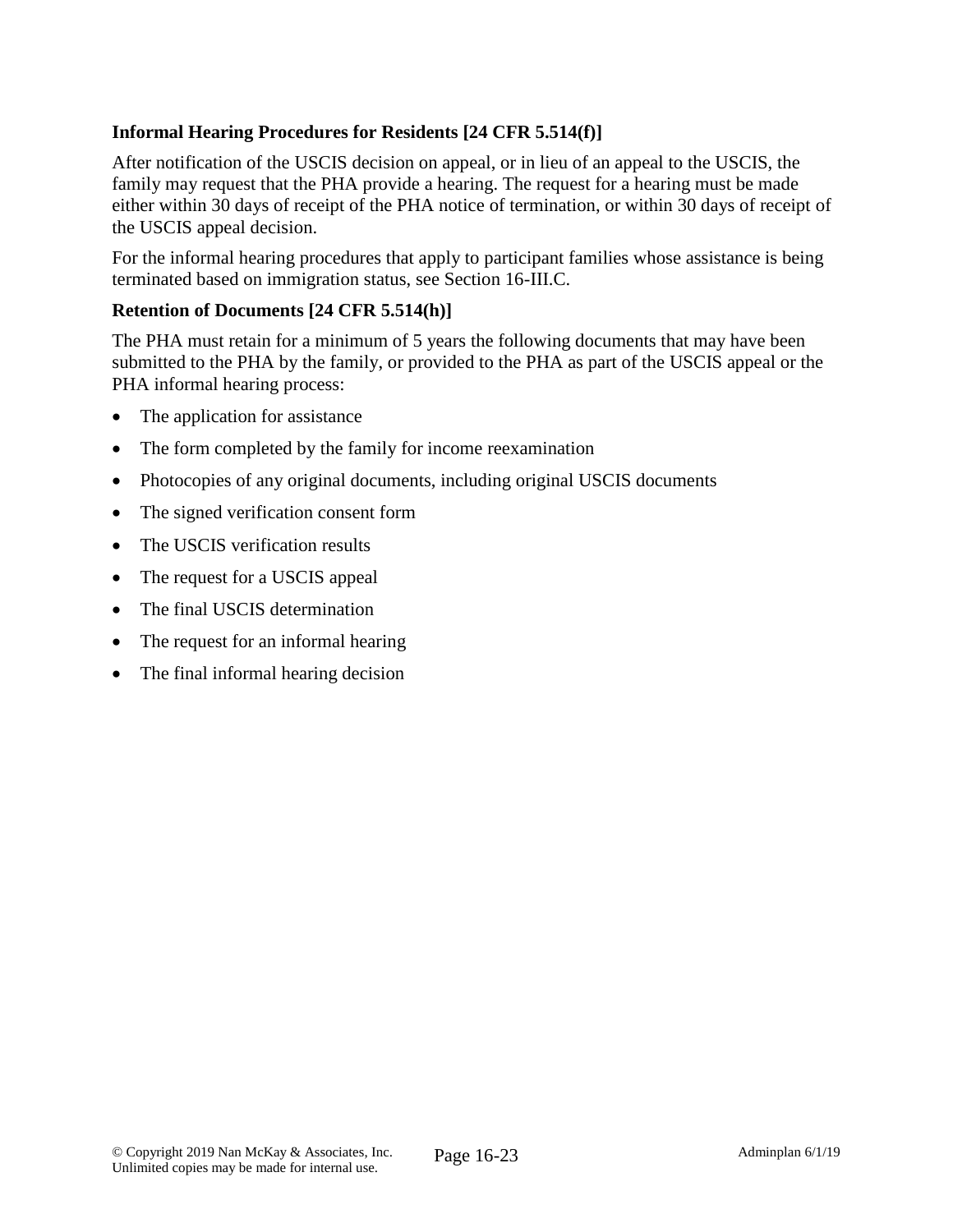# **PART IV: OWNER OR FAMILY DEBTS TO THE PHA**

### **16-IV.A. OVERVIEW**

PHAs are required to include in the administrative plan, policies concerning repayment by a family of amounts owed to the PHA [24 CFR 982.54]. This part describes the PHA's policies for recovery of monies owed to the PHA by families or owners.

### **LHA Policy**

When an action or inaction of an owner or participant results in the overpayment of housing assistance, the PHA holds the owner or participant liable to return any overpayments to the PHA.

The PHA will enter into repayment agreements in accordance with the policies contained in this part as a means to recover overpayments.

When an owner or participant refuses to repay monies owed to the PHA, the PHA will utilize other available collection alternatives including, but not limited to, the following:

Collection agencies

Small claims court

Civil law suit

State income tax set-off program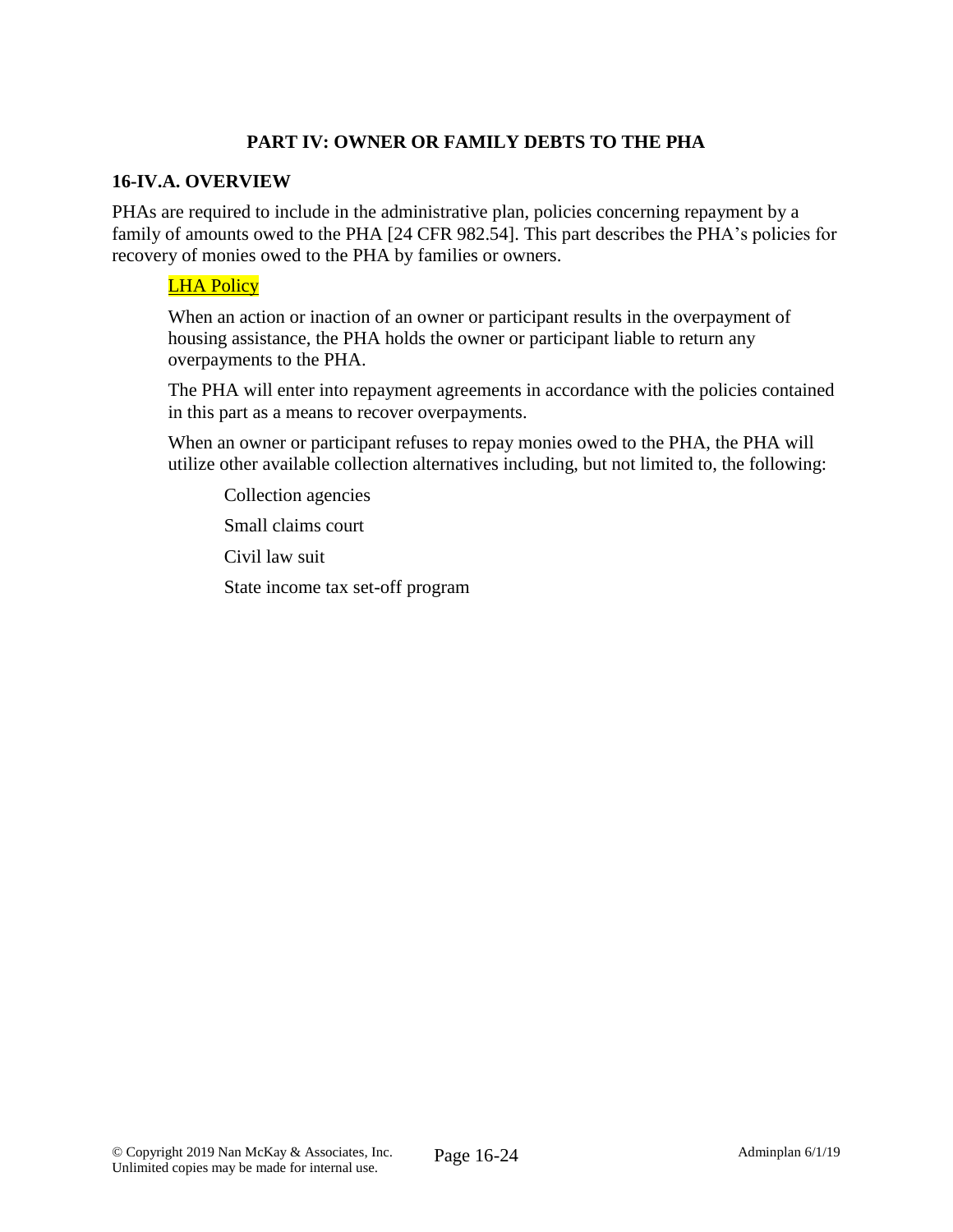### **16-IV.B. REPAYMENT POLICY**

### **Owner Debts to the PHA**

#### LHA Policy

Any amount due to the PHA by an owner must be repaid by the owner within 30 days of the PHA determination of the debt.

If the owner fails to repay the debt within the required time frame and is entitled to future HAP payments, the PHA will reduce the future HAP payments by the amount owed until the debt is paid in full.

If the owner is not entitled to future HAP payments the PHA may, in its sole discretion, offer to enter into a repayment agreement on terms prescribed by the PHA.

If the owner refuses to repay the debt, does not enter into a repayment agreement, or breaches a repayment agreement, the PHA will ban the owner from future participation in the program and pursue other modes of collection.

#### **Family Debts to the PHA**

#### LHA Policy

Any amount owed to the PHA by an HCV family must be repaid by the family. If the family is unable to repay the debt within 30 days, the PHA will offer to enter into a repayment agreement in accordance with the policies below.

If the family refuses to repay the debt, does not enter into a repayment agreement, or breaches a repayment agreement, the PHA will terminate assistance in accordance with the policies in Chapter 12 and pursue other modes of collection.

#### **Repayment Agreement [24 CFR 792.103]**

The term *repayment agreement* refers to a formal written document signed by a tenant or owner and provided to the PHA in which a tenant or owner acknowledges a debt in a specific amount and agrees to repay the amount due at specific time periods.

#### **General Repayment Agreement Guidelines for Families**

#### *Down Payment Requirement*

#### LHA Policy

Before executing a repayment agreement with a family, the PHA will generally require a down payment of 10 percent of the total amount owed. If the family can provide evidence satisfactory to the PHA that a down payment of 10 percent would impose an undue hardship, the PHA may, in its sole discretion, require a lesser percentage or waive the requirement.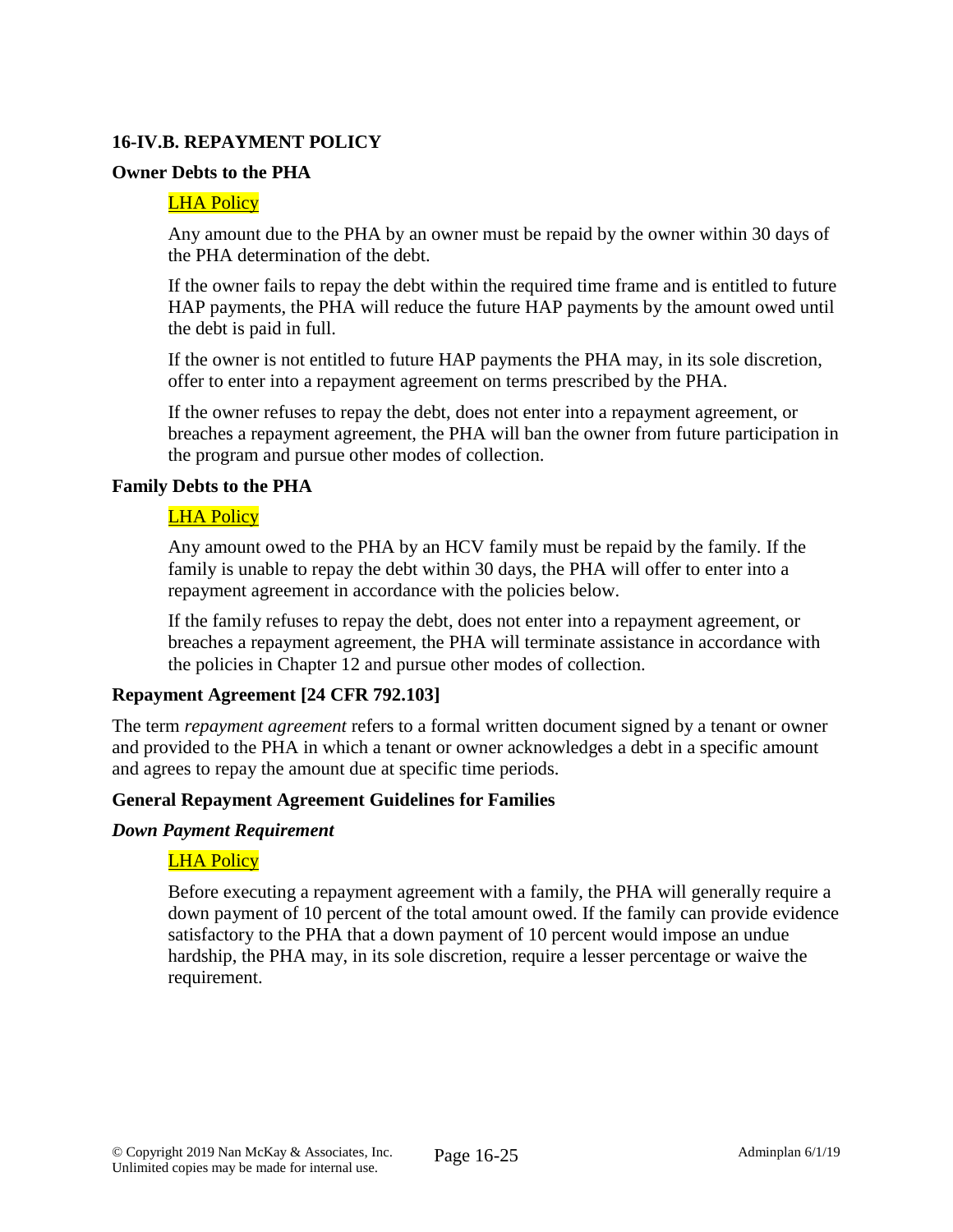### *Payment Thresholds*

Notice PIH 2017-12 recommends that the total amount that a family must pay each month—the family's monthly share of rent plus the monthly debt repayment amount—should not exceed 40 percent of the family's monthly adjusted income. However, a family may already be paying 40 per cent or more of its monthly adjusted income in rent. Moreover, Notice PIH 2017-12 acknowledges that PHAs have the discretion to establish "thresholds and policies" for repayment agreements with families  $[24 \text{ CFR } 982.552(c)(1)(vii)].$ 

### LHA Policy

The PHA has established the following thresholds for repayment of debts:

Amounts between \$3,000 and the federal or state threshold for criminal prosecution must be repaid within 36 months.

Amounts between \$2,000 and \$2,999 must be repaid within 30 months.

Amounts between \$1,000 and \$1,999 must be repaid within 24 months.

Amounts under \$1,000 must be repaid within 12 months.

If a family can provide evidence satisfactory to the PHA that the threshold applicable to the family's debt would impose an undue hardship, the PHA may, in its sole discretion, determine that a lower monthly payment amount is reasonable. In making its determination, the PHA will consider all relevant information, including the following:

The amount owed by the family to the PHA

The reason for the debt, including whether the debt was the result of family action/inaction or circumstances beyond the family's control

The family's current and potential income and expenses

The family's current family share, as calculated under 24 CFR 982.515

The family's history of meeting its financial responsibilities

#### *Execution of the Agreement*

#### LHA Policy

Any repayment agreement between the PHA and a family must be signed and dated by the PHA and by the head of household and spouse/cohead (if applicable).

#### *Due Dates*

#### LHA Policy

All payments are due by the close of business on the  $15<sup>th</sup>$  day of the month. If the  $15<sup>th</sup>$ does not fall on a business day, the due date is the close of business on the first business day after the  $15^{\text{th}}$ .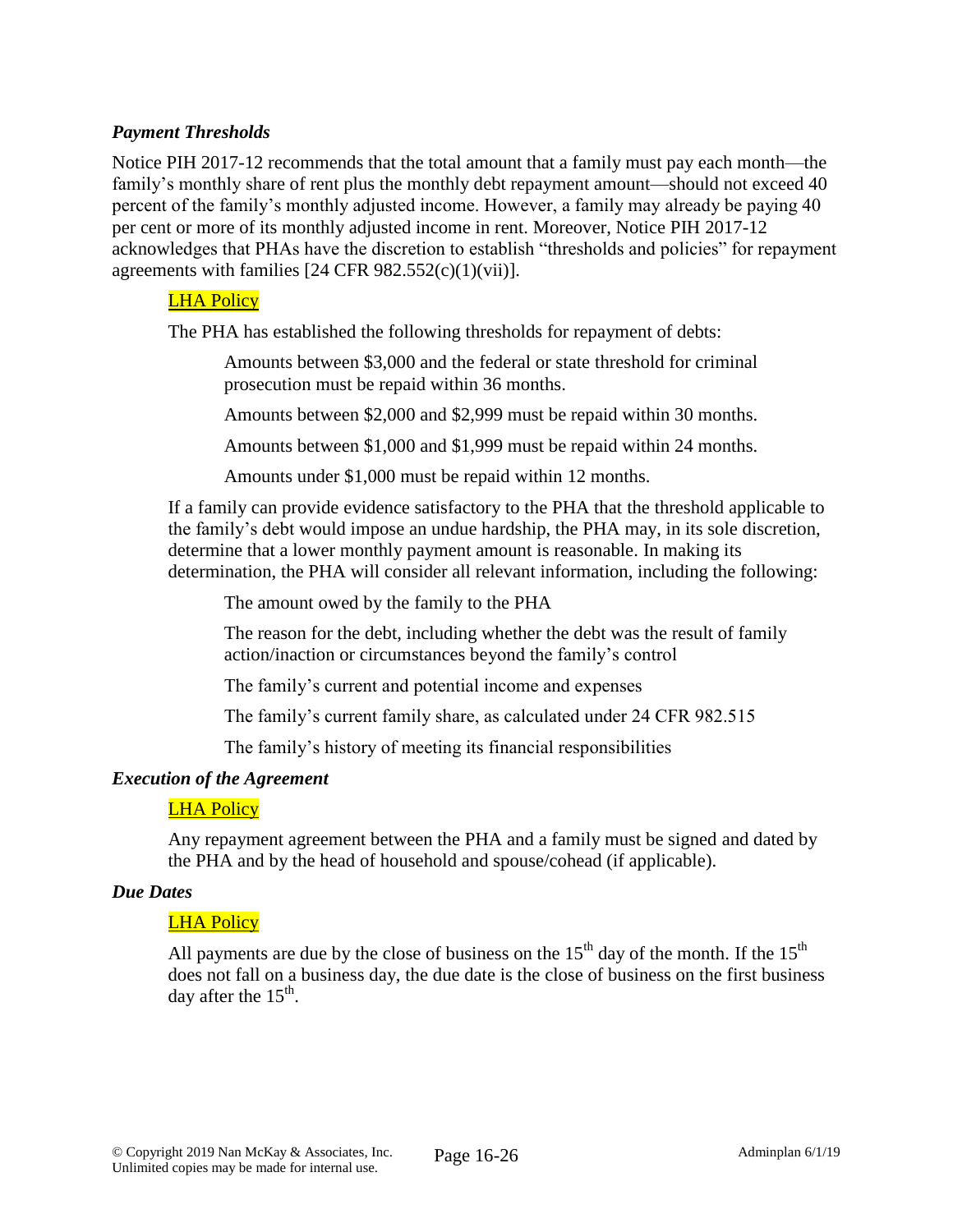### *Late or Missed Payments*

### LHA Policy

If a payment is not received by the end of the business day on the date due, and prior approval for the missed payment has not been given by the PHA, the PHA will send the family a delinquency notice giving the family 10 business days to make the late payment. If the payment is not received by the due date of the delinquency notice, it will be considered a breach of the agreement and the PHA will terminate assistance in accordance with the policies in Chapter 12.

If a family receives three delinquency notices for unexcused late payments in a 12-month period, the repayment agreement will be considered in default, and the PHA will terminate assistance in accordance with the policies in Chapter 12.

### *No Offer of Repayment Agreement*

# LHA Policy

The PHA generally will not enter into a repayment agreement with a family if there is already a repayment agreement in place with the family or if the amount owed by the family exceeds the federal or state threshold for criminal prosecution.

### **Repayment Agreements Involving Improper Payments**

Notice PIH 2017-12 requires certain provisions to be included in any repayment agreement involving amounts owed by a family because it underreported or failed to report income:

- A reference to the items in the family briefing packet that state the family's obligation to provide true and complete information at every reexamination and the grounds on which the PHA may terminate assistance because of a family's action or failure to act
- A statement clarifying that each month the family not only must pay to the PHA the monthly payment amount specified in the agreement but must also pay to the owner the family's monthly share of the rent to owner
- A statement that the terms of the repayment agreement may be renegotiated if the family's income decreases or increases
- A statement that late or missed payments constitute default of the repayment agreement and may result in termination of assistance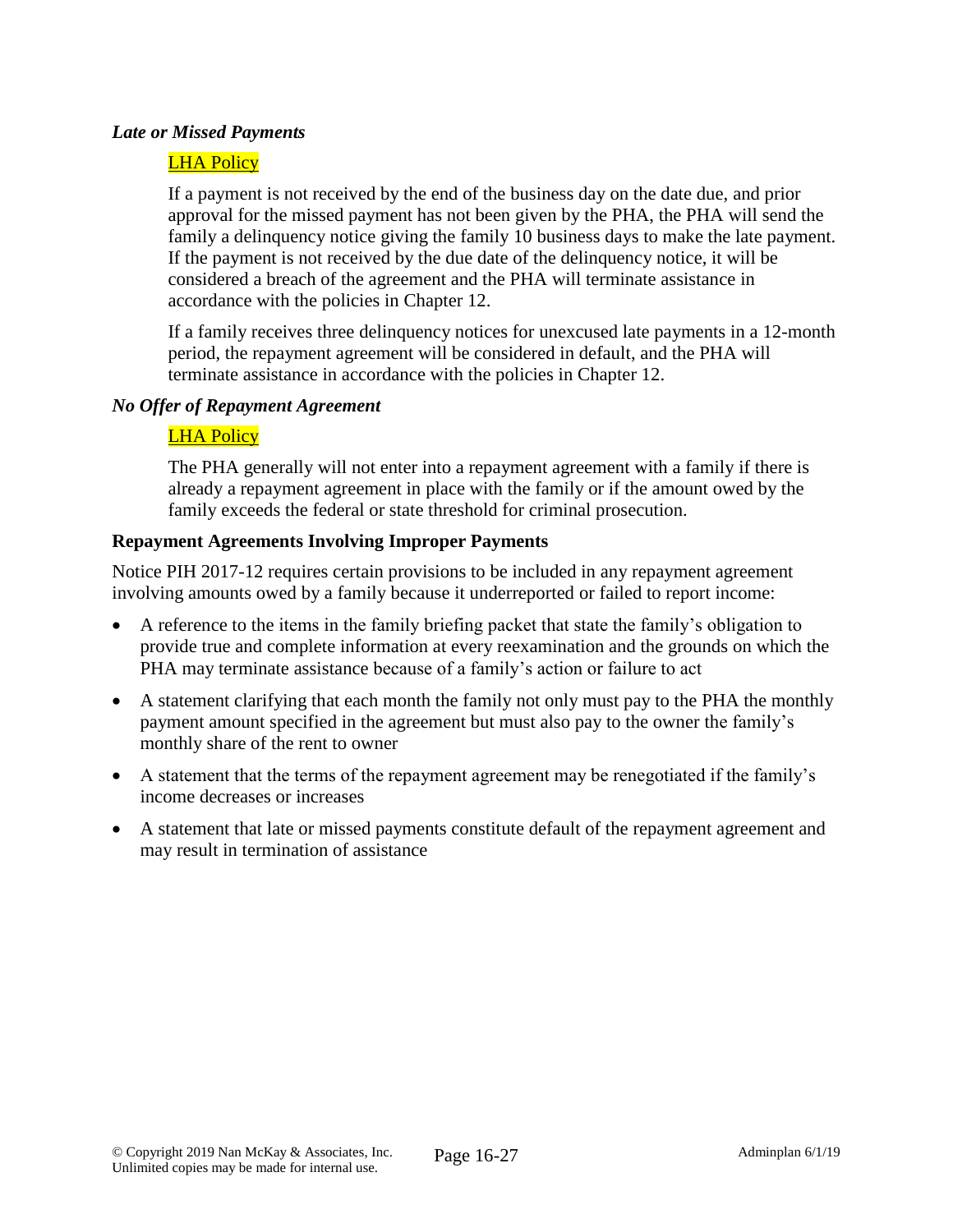# **PART V: SECTION 8 MANAGEMENT ASSESSMENT PROGRAM (SEMAP)**

### **16-V.A. OVERVIEW**

The Section 8 Management Assessment Program (SEMAP) is a tool that allows HUD to measure PHA performance in key areas to ensure program integrity and accountability. SEMAP scores translate into a rating for each PHA as high performing, standard, or troubled. Scores on individual SEMAP indicators, as well as overall SEMAP ratings, can affect the PHA in several ways.

- High-performing PHAs can be given a competitive advantage under notices of funding availability [24 CFR 985.103].
- PHAs with deficiencies on one or more indicators are required to correct the deficiencies and report to HUD [24 CFR 985.106].
- PHAs with an overall rating of "troubled" are subject to additional HUD oversight, including on-site reviews by HUD staff, a requirement to develop a corrective action plan, and monitoring to ensure the successful implementation of the corrective action plan. In addition, PHAs that are designated "troubled" may not use any part of the administrative fee reserve for other housing purposes [24 CFR 985.107].
- HUD may determine that a PHA's failure to correct identified SEMAP deficiencies or to prepare and implement a corrective action plan required by HUD constitutes a default under the ACC [24 CFR 985.109].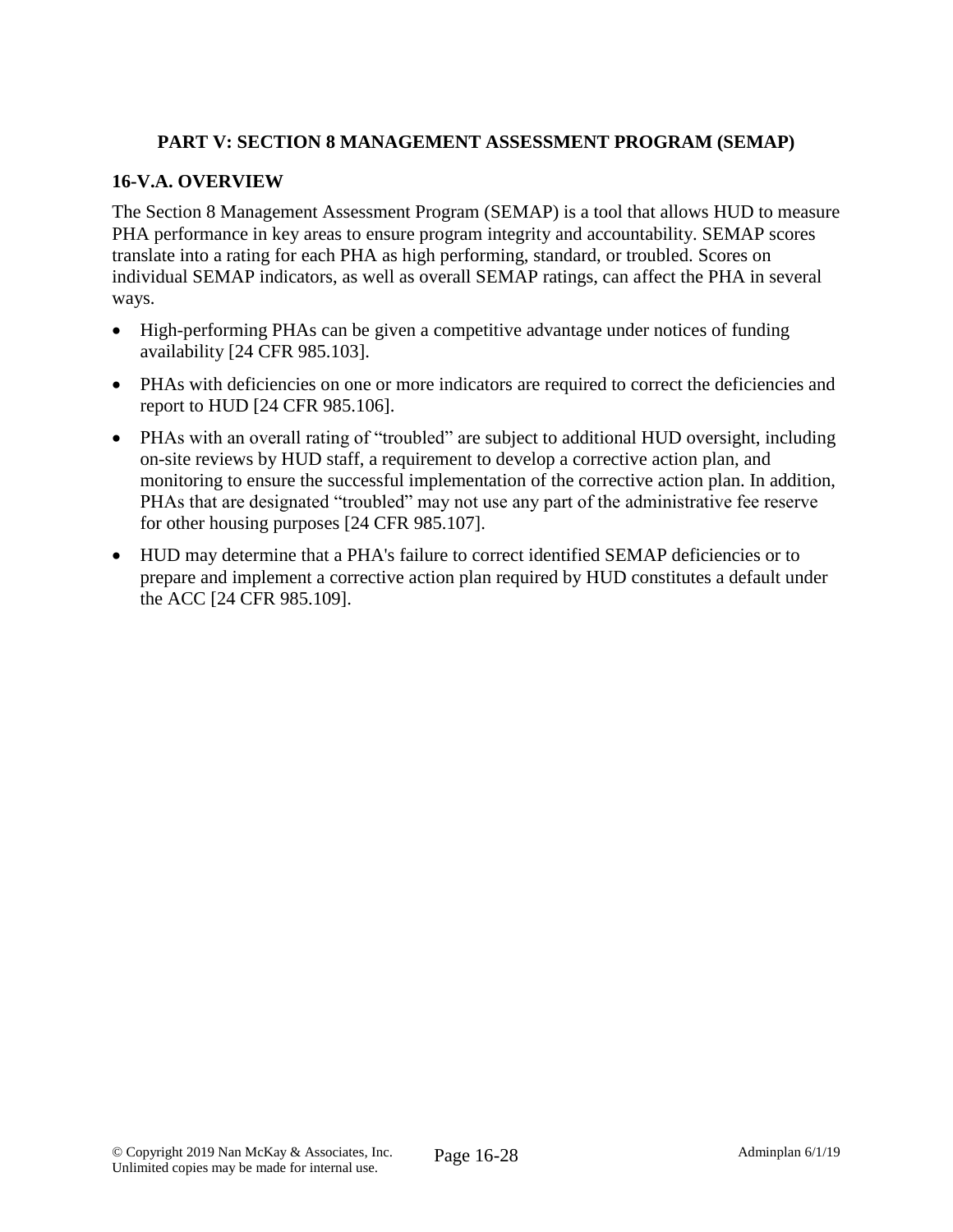# **16-V.B. SEMAP CERTIFICATION [24 CFR 985.101]**

PHAs must submit the HUD-required SEMAP certification form within 60 calendar days after the end of its fiscal year. The certification must be approved by PHA board resolution and signed by the PHA executive director. If the PHA is a unit of local government or a state, a resolution approving the certification is not required, and the certification must be executed by the Section 8 program director.

PHAs with less than 250 voucher units are only required to be assessed every other PHA fiscal year. HUD will assess such PHAs annually if the PHA elects to have its performance assessed on an annual basis; or is designated as "troubled" [24 CFR 985.105].

Failure of a PHA to submit its SEMAP certification within the required time frame will result in an overall performance rating of "troubled."

A PHA's SEMAP certification is subject to HUD verification by an on-site confirmatory review at any time.

Upon receipt of the PHA's SEMAP certification, HUD will rate the PHA's performance under each SEMAP indicator in accordance with program requirements.

# **HUD Verification Method**

Several of the SEMAP indicators are scored based on a review of a quality control sample selected for this purpose. The PHA or the Independent Auditor must select an unbiased sample that provides an adequate representation of the types of information to be assessed, in accordance with SEMAP requirements [24 CFR 985.2].

If the HUD verification method for the indicator relies on data in the Form-50058 module (formerly known as MTCS) in the PIH Information Center (PIC), and HUD determines that those data are insufficient to verify the PHA's certification on the indicator due to the PHA's failure to adequately report family data, HUD will assign a zero rating for the indicator [24 CFR 985.3].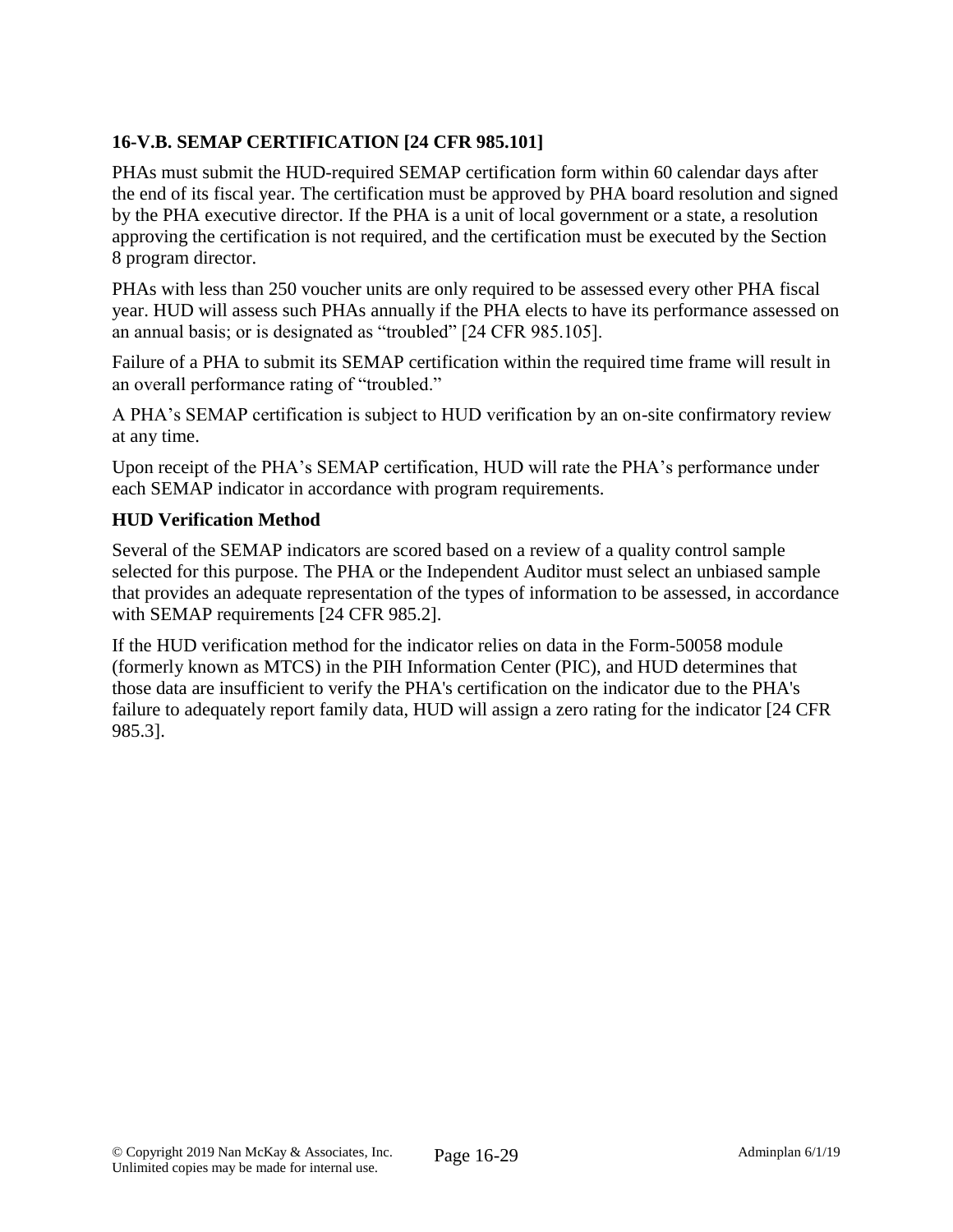# **16-V.C. SEMAP INDICATORS [24 CFR 985.3 and form HUD-52648]**

The table below lists each of the SEMAP indicators, contains a description of each indicator, and explains the basis for points awarded under each indicator.

A PHA that expends less than \$300,000 in Federal awards and whose Section 8 programs are not audited by an independent auditor, is not be rated under SEMAP indicators 1-7.

#### **SEMAP Indicators**

### **Indicator 1: Selection from the waiting list Maximum Score: 15**

- This indicator shows whether the PHA has written policies in its administrative plan for selecting applicants from the waiting list and whether the PHA follows these policies when selecting applicants for admission from the waiting list.
- Points are based on the percent of families that are selected from the waiting list in accordance with the PHA's written policies, according to the PHA's quality control sample.

#### **Indicator 2: Rent reasonableness Maximum Score: 20**

- This indicator shows whether the PHA has and implements a reasonable written method to determine and document for each unit leased that the rent to owner is reasonable based on current rents for comparable unassisted units
- Points are based on the percent of units for which the PHA follows its written method to determine reasonable rent and has documented its determination that the rent to owner is reasonable, according to the PHA's quality control sample.

# **Indicator 3: Determination of adjusted income Maximum Score: 20**

- This indicator measures whether the PHA verifies and correctly determines adjusted income for each assisted family, and where applicable, uses the appropriate utility allowances for the unit leased in determining the gross rent.
- Points are based on the percent of files that are calculated and verified correctly, according to the PHA's quality control sample.

### **Indicator 4: Utility allowance schedule Maximum Score: 5**

- This indicator shows whether the PHA maintains an up-to-date utility allowance schedule.
- Points are based on whether the PHA has reviewed the utility allowance schedule and adjusted it when required, according to the PHA's certification.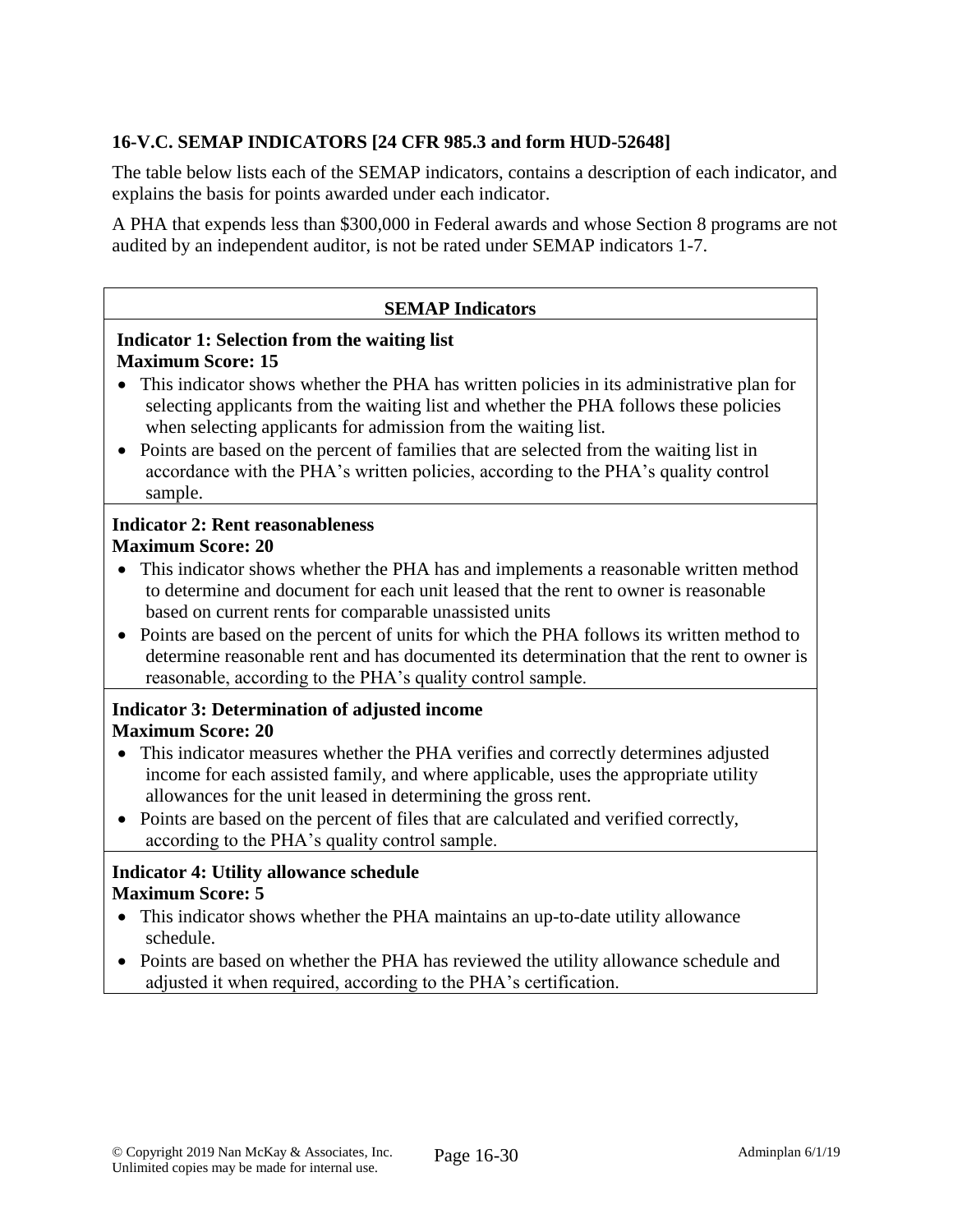## **Indicator 5: HQS quality control inspections Maximum Score: 5**

- This indicator shows whether a PHA supervisor reinspects a sample of units under contract during the PHA fiscal year, which meets the minimum sample size requirements for quality control of HQS inspections.
- Points are based on whether the required quality control reinspections were completed, according to the PHA's certification.

### **Indicator 6: HQS enforcement Maximum Score: 10**

- This indicator shows whether, following each HQS inspection of a unit under contract where the unit fails to meet HQS, any cited life-threatening deficiencies are corrected within 24 hours from the inspection and all other deficiencies are corrected within no more than 30 calendar days from the inspection or any PHA-approved extension.
- Points are based on whether the PHA corrects all HQS deficiencies in accordance with required time frames, according to the PHA's certification.

#### **Indicator 7: Expanding housing opportunities Maximum Points: 5**

- Only applies to PHAs with jurisdiction in metropolitan FMR areas.
- This indicator shows whether the PHA has adopted and implemented a written policy to encourage participation by owners of units located outside areas of poverty or minority concentration; informs voucher holders of the full range of areas where they may lease units both inside and outside the PHA's jurisdiction; and supplies a list of landlords or other parties who are willing to lease units or help families find units, including units outside areas of poverty or minority concentration.
- Points are based on whether the PHA has adopted and implemented written policies in accordance with SEMAP requirements, according to the PHA's certification.

# **Indicator 8: FMR limit and payment standards Maximum Points: 5 points**

- This indicator shows whether the PHA has adopted a payment standard schedule that establishes payment standard amounts by unit size for each FMR area in the PHA's jurisdiction, that are within the basic range of 90 to 110 percent of the published FMR.
- Points are based on whether the PHA has appropriately adopted a payment standard schedule(s), according to the PHA's certification.

# **Indicator 9: Annual reexaminations Maximum Points: 10**

- This indicator shows whether the PHA completes a reexamination for each participating family at least every 12 months.
- Points are based on the percent of reexaminations that are more than 2 months overdue, according to data from PIC.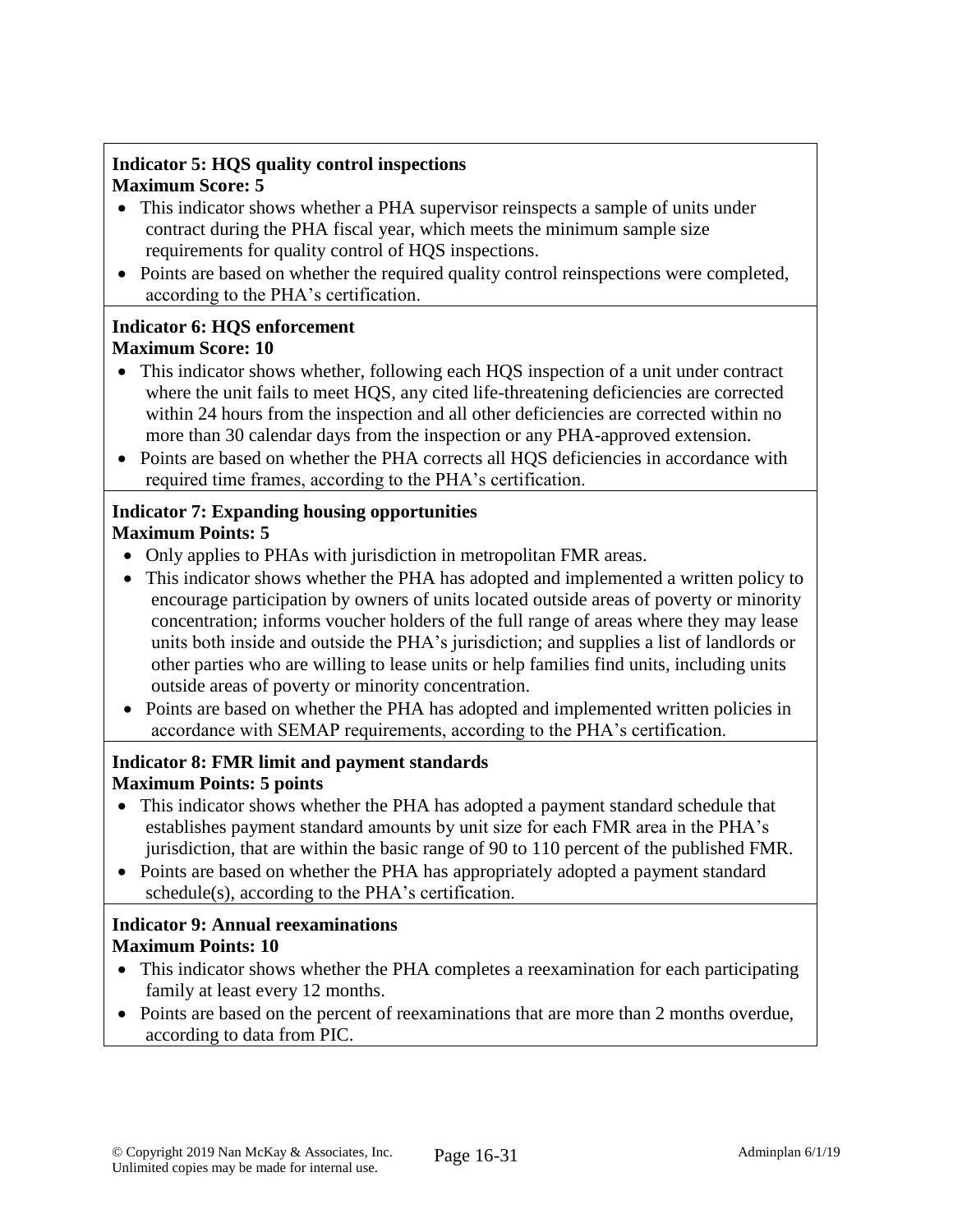### **Indicator 10: Correct tenant rent calculations Maximum Points: 5**

- This indicator shows whether the PHA correctly calculates the family's share of the rent to owner.
- Points are based on the percent of correct calculations of family share of the rent, according to data from PIC.

#### **Indicator 11: Pre-contract HQS inspections Maximum Points: 5**

- This indicator shows whether newly leased units pass HQS inspection on or before the effective date of the assisted lease and HAP contract.
- Points are based on the percent of newly leased units that passed HQS inspection prior to the effective date of the lease and HAP contract, according to data from PIC.

### **Indicator 12: Annual HQS inspections Maximum Points: 10**

- This indicator shows whether the PHA inspects each unit under contract at least annually.
- Points are based on the percent of annual HQS inspections of units under contract that are more than 2 months overdue, according to data from PIC.

#### **Indicator 13: Lease-up Maximum Points: 20 points**

- This indicator shows whether the PHA enters HAP contracts for at least 98 percent of the number of the PHA's baseline voucher units in the ACC for the calendar year ending on or before the PHA's fiscal year, or whether the PHA has expended at least 98 percent of its allocated budget authority for the same calendar year. The PHA can receive 15 points if 95 to 97 percent of vouchers are leased or budget authority is utilized.
- Points are based on utilization of vouchers and HAP expenditures as reported in the voucher management system (VMS) for the most recently completed calendar year.

# **Indicator 14: Family self-sufficiency (FSS) enrollment and escrow account balances Maximum Points: 10**

- Only applies to PHAs with mandatory FSS programs.
- This indicator shows whether the PHA has enrolled families in the FSS program as required, and measures the percent of current FSS participants that have had increases in earned income which resulted in escrow account balances.
- Points are based on the percent of mandatory FSS slots that are filled and the percent of families with escrow account balances, according to data from PIC.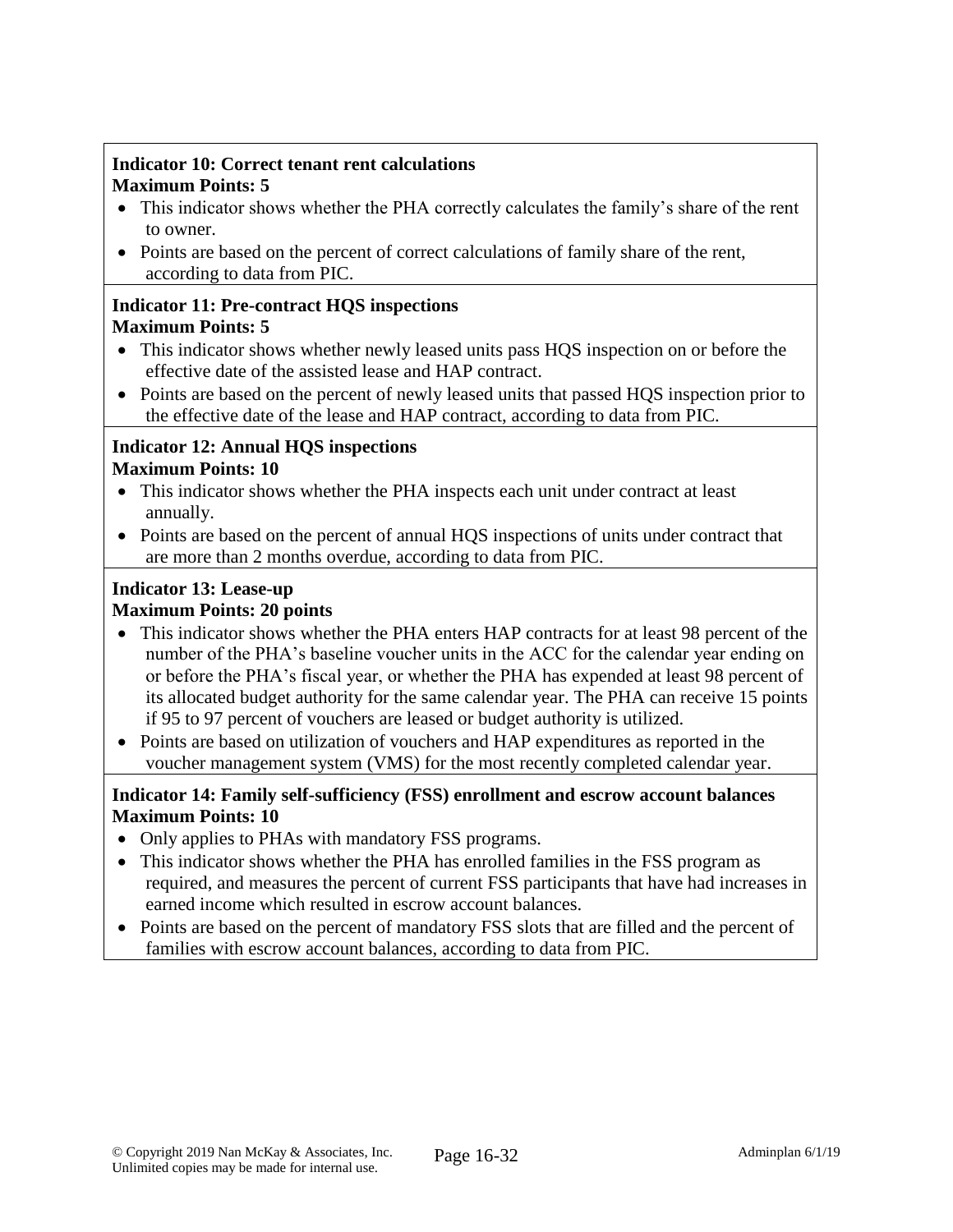### **Success Rate of Voucher Holders Maximum Points: 5**

- Only applies to PHAs that have received approval to establish success rate payment standard amounts, and isn't effective until the second full PHA fiscal year following the date of HUD approval of success rate payment standard amounts.
- This indicator shows whether voucher holders were successful in leasing units with voucher assistance.
- Points are based on the percent of families that were issued vouchers, and that became participants in the voucher program.

### **Deconcentration Bonus Indicator Maximum Points: 5**

- Submission of data for this indicator is mandatory for a PHA using one or more payment standard amount(s) that exceed(s) 100 percent of the published FMR set at the 50 percentile rent, starting with the second full PHA fiscal year following initial use of payment standard amounts based on the FMRs set at the 50<sup>th</sup> percentile.
- Additional points are available to PHAs that have jurisdiction in metropolitan FMR areas and that choose to submit the required data.
- Points are based on whether the data that is submitted meets the requirements for bonus points.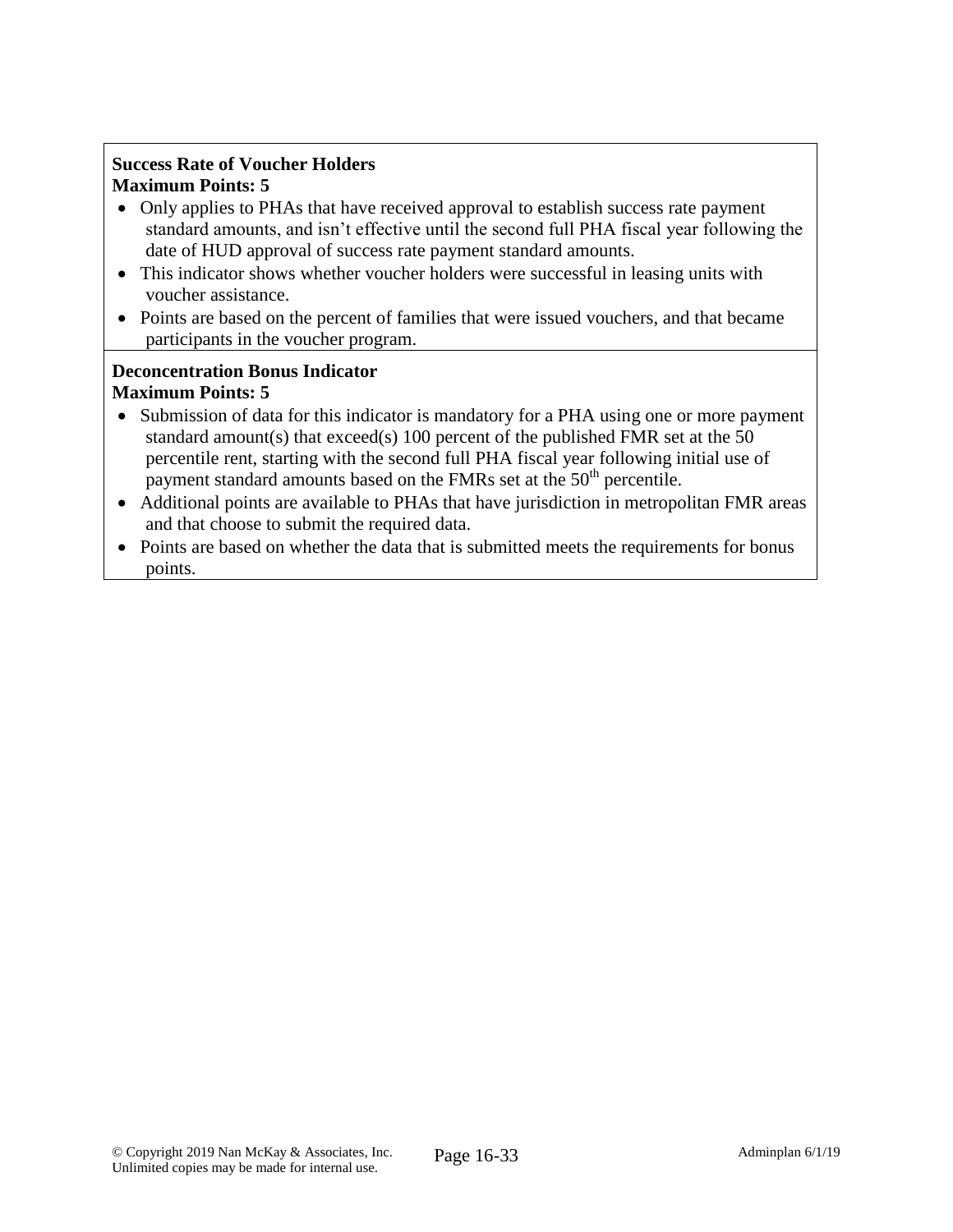# **PART VI: RECORD KEEPING**

#### **16-VI.A. OVERVIEW**

The PHA must maintain complete and accurate accounts and other records for the program in accordance with HUD requirements, in a manner that permits a speedy and effective audit. All such records must be made available to HUD or the Comptroller General of the United States upon request.

In addition, the PHA must ensure that all applicant and participant files are maintained in a way that protects an individual's privacy rights.

### **16-VI.B. RECORD RETENTION [24 CFR 982.158]**

During the term of each assisted lease, and for at least three years thereafter, the PHA must keep:

- A copy of the executed lease;
- The HAP contract; and
- The application from the family.

In addition, the PHA must keep the following records for at least three years:

- Records that provide income, racial, ethnic, gender, and disability status data on program applicants and participants;
- An application from each ineligible family and notice that the applicant is not eligible;
- HUD-required reports;
- Unit inspection reports;
- Lead-based paint records as required by 24 CFR 35, Subpart B.
- Accounts and other records supporting PHA budget and financial statements for the program;
- Records to document the basis for PHA determination that rent to owner is a reasonable rent (initially and during the term of a HAP contract); and
- Other records specified by HUD.

Notice PIH 2014-20 requires PHAs to keep records of all complaints, investigations, notices, and corrective actions related to violations of the Fair Housing Act or the equal access final rule.

The PHA must keep confidential records of all emergency transfer requested by victims of domestic violence, dating violence, sexual assault, and stalking under the PHA's Emergency Transfer Plan, as well as the outcomes of such requests, and retain the records for a period of three years [24 CFR 5.2002(e)(12)].

If an informal hearing to establish a family's citizenship status is held, longer retention requirements apply for some types of documents. For specific requirements, see Section 16- III.D., Retention of Documents.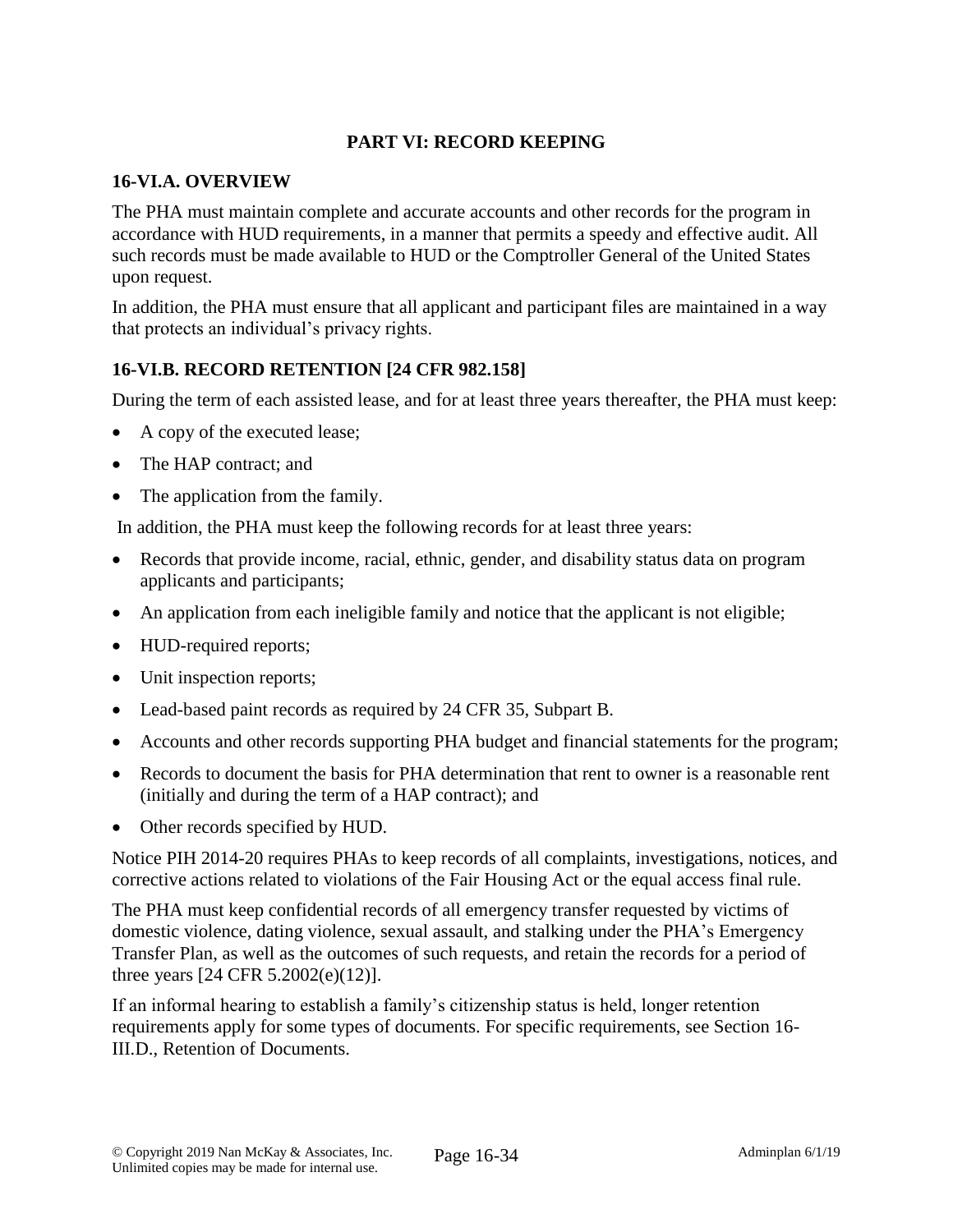# **16-VI.C. RECORDS MANAGEMENT**

PHAs must maintain applicant and participant files and information in accordance with the regulatory requirements described below.

# LHA Policy

All applicant and participant information will be kept in a secure location and access will be limited to authorized PHA staff.

PHA staff will not discuss personal family information unless there is a business reason to do so. Inappropriate discussion of family information or improper disclosure of family information by staff will result in disciplinary action.

### **Privacy Act Requirements [24 CFR 5.212 and Form-9886]**

The collection, maintenance, use, and dissemination of social security numbers (SSN), employer identification numbers (EIN), any information derived from these numbers, and income information of applicants and participants must be conducted, to the extent applicable, in compliance with the Privacy Act of 1974, and all other provisions of Federal, State, and local law.

Applicants and participants, including all adults in the household, are required to sign a consent form, HUD-9886, Authorization for Release of Information. This form incorporates the Federal Privacy Act Statement and describes how the information collected using the form may be used, and under what conditions HUD or the PHA may release the information collected.

### **Upfront Income Verification (UIV) Records**

PHAs that access UIV data through HUD's Enterprise Income Verification (EIV) system are required to adopt and follow specific security procedures to ensure that all EIV data is protected in accordance with federal laws, regardless of the media on which the data is recorded (e.g. electronic, paper). These requirements are contained in the HUD-issued document, *Enterprise Income Verification (EIV) System, Security Procedures for Upfront Income Verification data.*

### LHA Policy

Prior to utilizing HUD's EIV system, the PHA will adopt and implement EIV security procedures required by HUD.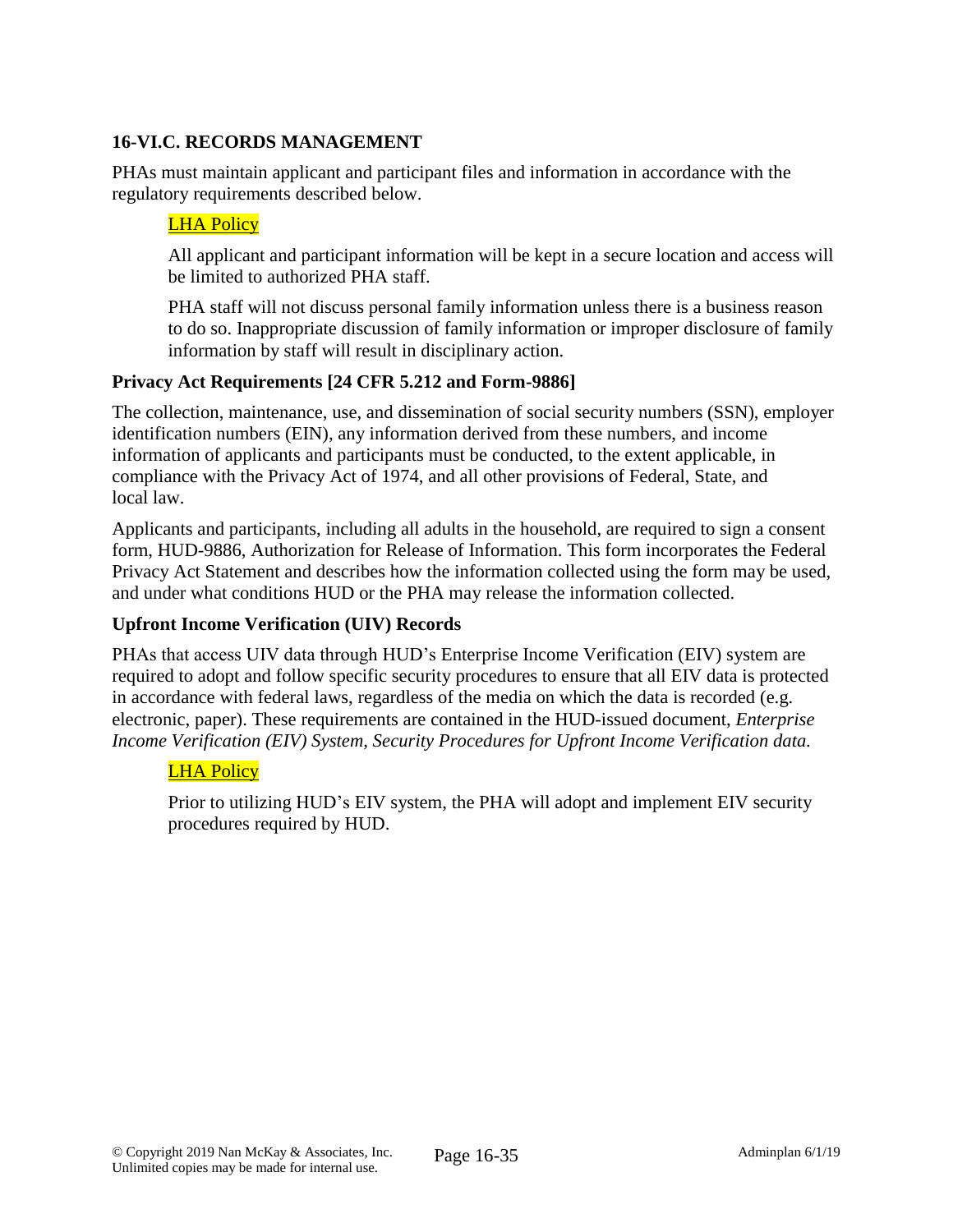# **Criminal Records**

The PHA may only disclose the criminal conviction records which the PHA receives from a law enforcement agency to officers or employees of the PHA, or to authorized representatives of the PHA who have a job-related need to have access to the information [24 CFR 5.903(e)].

The PHA must establish and implement a system of records management that ensures that any criminal record received by the PHA from a law enforcement agency is maintained confidentially, not misused or improperly disseminated, and destroyed, once the purpose for which the record was requested has been accomplished, including expiration of the period for filing a challenge to the PHA action without institution of a challenge or final disposition of any such litigation  $[24 \text{ CFR } 5.903(g)]$ .

The PHA must establish and implement a system of records management that ensures that any sex offender registration information received by the PHA from a State or local agency is maintained confidentially, not misused or improperly disseminated, and destroyed, once the purpose for which the record was requested has been accomplished, including expiration of the period for filing a challenge to the PHA action without institution of a challenge or final disposition of any such litigation. However, a record of the screening, including the type of screening and the date performed must be retained [Notice PIH 2012-28]. This requirement does not apply to information that is public information, or is obtained by a PHA other than under 24 CFR 5.905.

### **Medical/Disability Records**

PHAs are not permitted to inquire about the nature or extent of a person's disability. The PHA may not inquire about a person's diagnosis or details of treatment for a disability or medical condition. If the PHA receives a verification document that provides such information, the PHA should not place this information in the tenant file. The PHA should destroy the document.

### **Documentation of Domestic Violence, Dating Violence, Sexual Assault, or Stalking**

For requirements and PHA policies related to management of documentation obtained from victims of domestic violence, dating violence, sexual assault, or stalking, see section 16-IX.E.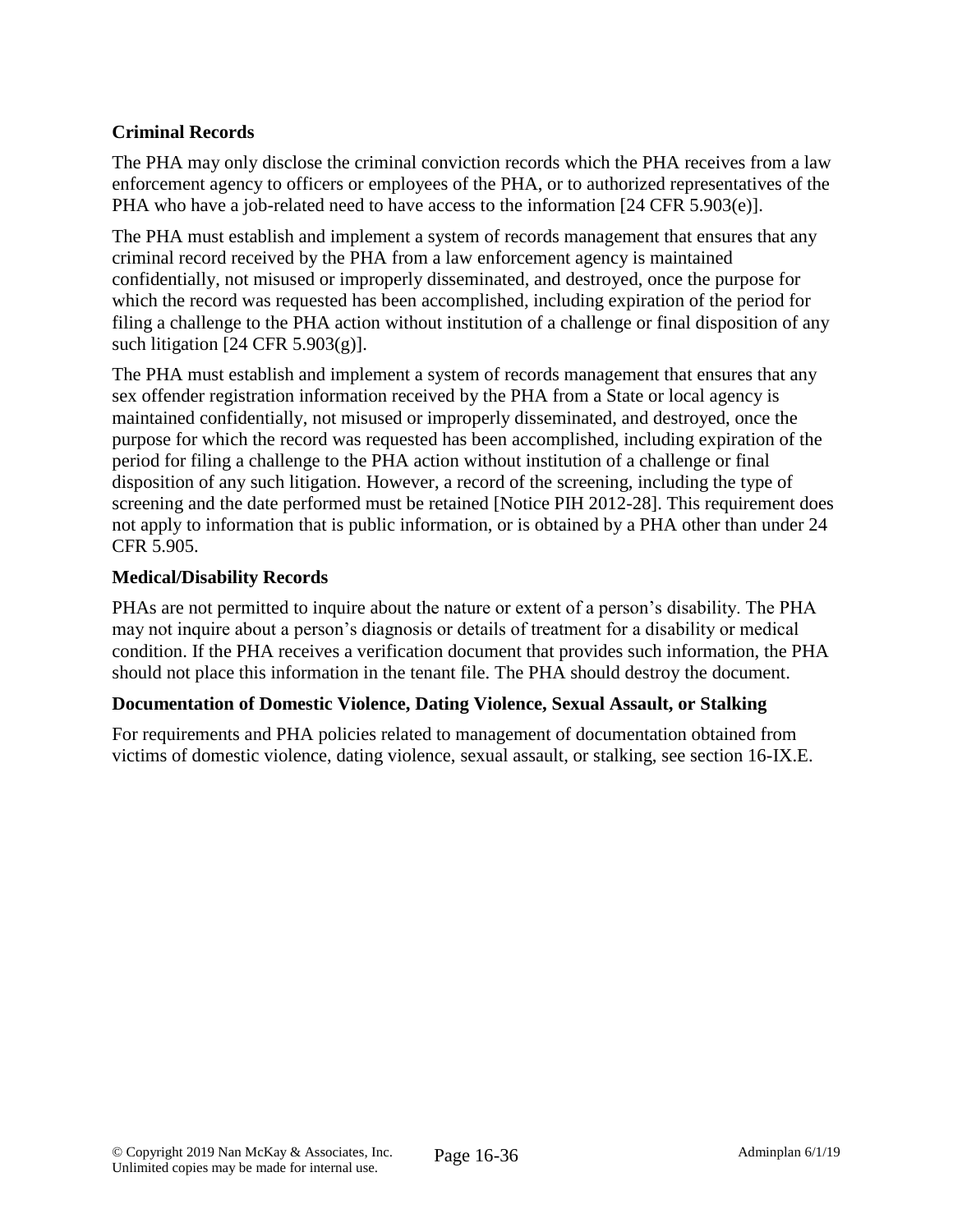## **PART VII: REPORTING AND RECORD KEEPING FOR CHILDREN WITH ELEVATED BLOOD LEAD LEVEL**

### **16-VII.A. OVERVIEW**

The PHA has certain responsibilities relative to children with elevated blood lead levels that are receiving HCV assistance. The notification, verification, and hazard reduction requirements are discussed in Chapter 8. This part deals with the reporting requirements, and data collection and record keeping responsibilities that the PHA is subject to.

### **16-VII.B. REPORTING REQUIREMENT [24 CFR 35.1225(e); Notice PIH 2017-13]**

The owner must report the name and address of a child identified as having an elevated blood lead level to the public health department within five business days of being so notified by any other medical health care professional. The owner must also notify the HUD field office and the HUD Office of Lead Hazard Control and Healthy Homes (OLHCHH) of the child's address within five business days. The PHA may collaborate with the owner on the notification process, such as by agreeing with the owner to provide the required notifications on the owner's behalf.

### LHA Policy

Upon notification by the owner, the PHA will provide the public health department written notice of the name and address of any child identified as having an elevated blood lead level within five business days.

Upon notification by the owner, the PHA will notify the HUD field office and the HUD Office of Lead Hazard Control and Healthy Homes (OLHCHH) of the child's address within five business days.

### **16-VII.C. DATA COLLECTION AND RECORD KEEPING [24 CFR 35.1225(f)]**

At least quarterly, the PHA must attempt to obtain from the public health department(s) with a similar area of jurisdiction, the names and/or addresses of children less than 6 years old with an elevated blood lead level.

If the PHA obtains names and addresses of elevated blood lead level children from the public health department(s), the PHA must match this information with the names and addresses of families receiving HCV assistance, unless the public health department performs such a procedure. If a match occurs, the PHA must carry out the notification, verification, and hazard reduction requirements discussed in Chapter 8, and the reporting requirement discussed above.

At least quarterly, the PHA must also report an updated list of the addresses of units receiving assistance under the HCV program to the same public health department(s), unless the public health department(s) states that it does not wish to receive such a report.

### LHA Policy

The public health department(s) has stated they **do not** wish to receive a report of an updated list of the addresses of units receiving assistance under the HCV program, on a quarterly basis. Therefore, the PHA is not providing such a report.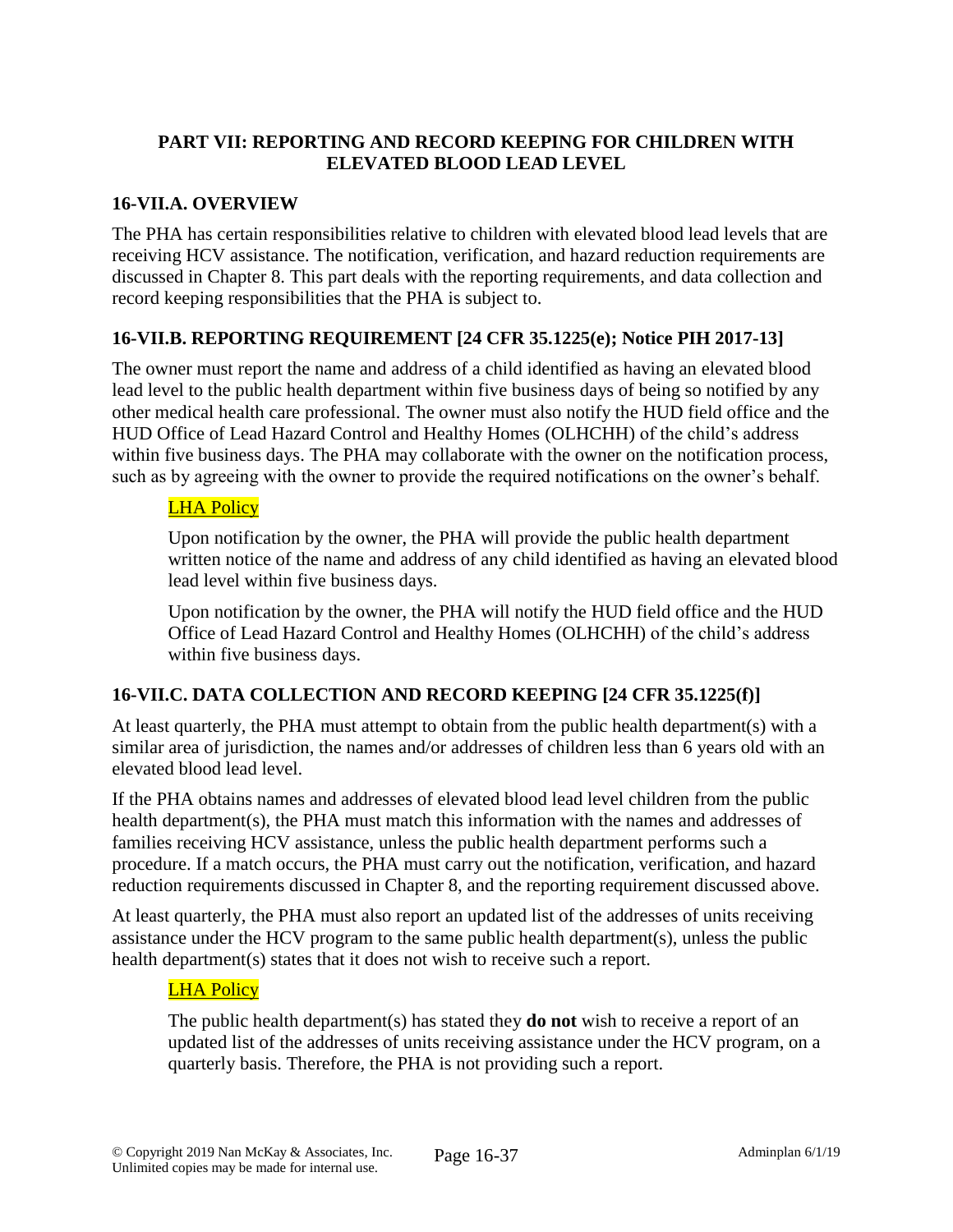### **PART VIII: DETERMINATION OF INSUFFICIENT FUNDING**

# **16-VIII.A. OVERVIEW**

The HCV regulations allow PHAs to deny families permission to move and to terminate Housing Assistance Payments (HAP) contracts if funding under the consolidated ACC is insufficient to support continued assistance  $[24 \text{ CFR } 982.354(e)(1)$  and  $982.454$ ]. If a PHA denies a family a portability move based on insufficient funding, the PHA is required to notify the local HUD office within 10 business days [24 CFR 982.354]. Insufficient funding may also impact the PHA's ability to issue vouchers to families on the waiting list. This part discusses the methodology the PHA will use to determine whether or not the PHA has sufficient funding to issue vouchers, approve moves, and to continue subsidizing all families currently under a HAP contract.

# **16-VIII.B. METHODOLOGY**

# **LHA Policy**

The PHA will determine whether there is adequate funding to issue vouchers, approve moves to higher cost units and areas, and continue subsidizing all current participants by comparing the PHA's annual budget authority to the annual total HAP needs on a monthly basis. The total HAP needs for the calendar year will be projected by establishing the actual HAP costs year to date. To that figure, the PHA will add anticipated HAP expenditures for the remainder of the calendar year. Projected HAP expenditures will be calculated by multiplying the projected number of units leased per remaining months by the most current month's average HAP. The projected number of units leased per month will take into account the average monthly turnover of participant families. If the total annual HAP needs equal or exceed the annual budget authority, or if the PHA cannot support the cost of the proposed subsidy commitment (voucher issuance or move) based on the funding analysis, the PHA will be considered to have insufficient funding.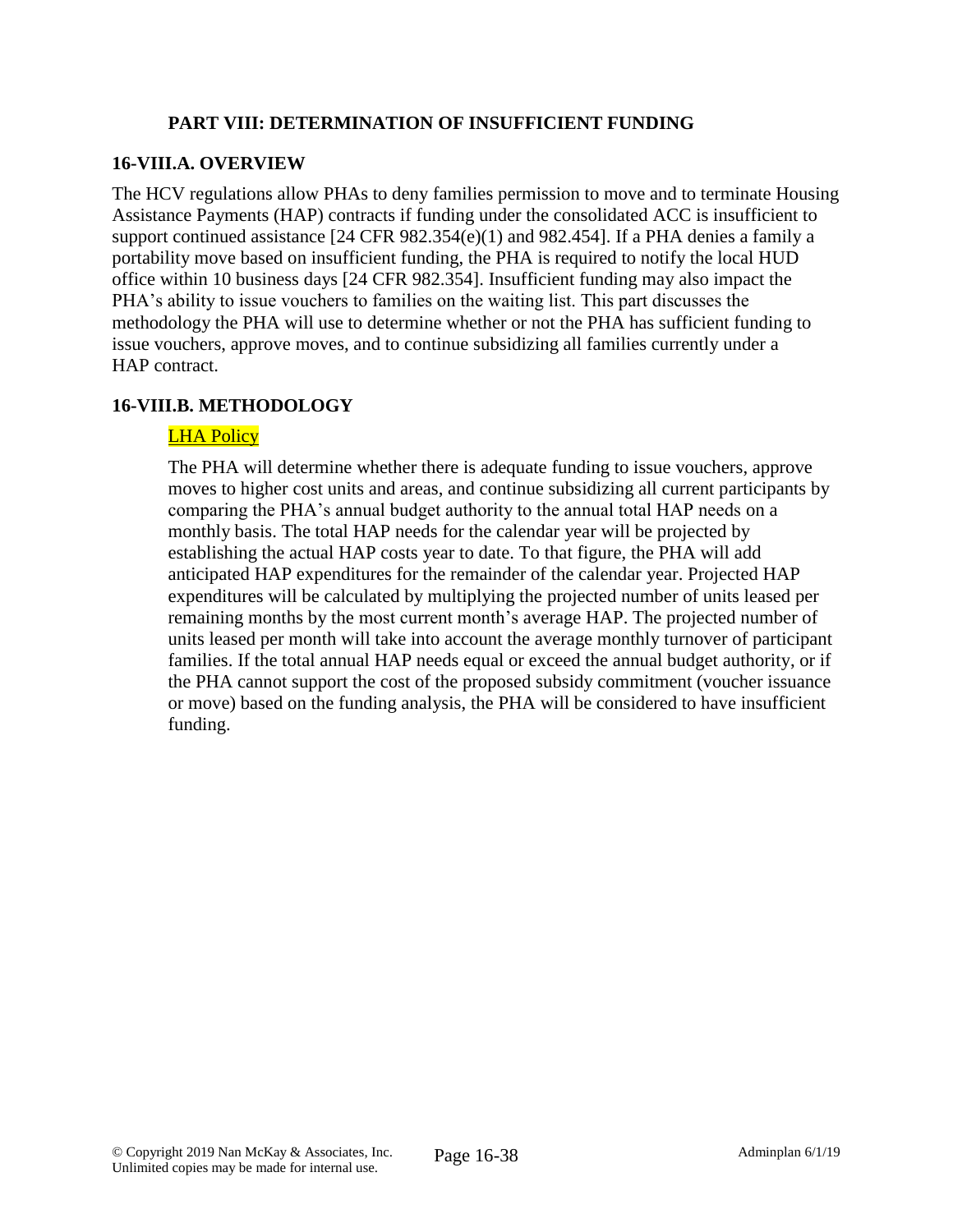### **PART IX: VIOLENCE AGAINST WOMEN ACT (VAWA): NOTIFICATION, DOCUMENTATION, CONFIDENTIALITY**

### **16-IX.A. OVERVIEW**

The Violence against Women Act of 2013 (VAWA) provides special protections for victims of domestic violence, dating violence, sexual assault and stalking who are applying for or receiving assistance under the housing choice voucher (HCV) program. If your state or local laws provide greater protection for such victims, those laws apply in conjunction with VAWA.

In addition to definitions of key terms used in VAWA, this part contains general VAWA requirements and PHA policies in three areas: notification, documentation, and confidentiality. Specific VAWA requirements and PHA policies are located primarily in the following sections: 3-I.C, "Family Breakup and Remaining Member of Tenant Family"; 3-III.G, "Prohibition against Denial of Assistance to Victims of Domestic Violence, Dating Violence, and Stalking"; 10-I.A, "Allowable Moves"; 10-I.B, "Restrictions on Moves"; 12-II.E, "Terminations Related to Domestic Violence, Dating Violence, or Stalking"; and 12-II.F, "Termination Notice."

# **16-IX.B. DEFINITIONS [24 CFR 5.2003, 42 USC 13925]**

As used in VAWA:

- The term *bifurcate* means, with respect to a public housing or Section 8 lease, to divide a lease as a matter of law such that certain tenants can be evicted or removed while the remaining family members' lease and occupancy rights are allowed to remain intact.
- The term *dating violence* means violence committed by a person who is or has been in a social relationship of a romantic or intimate nature with the victim; and where the existence of such a relationship shall be determined based on a consideration of the following factors:
	- The length of the relationship
	- The type of relationship
	- The frequency of interaction between the persons involved in the relationship
- The term *domestic violence* includes felony or misdemeanor crimes of violence committed by a current or former spouse or intimate partner of the victim, by a person with whom the victim shares a child in common, by a person who is cohabitating with or has cohabitated with the victim as a spouse or intimate partner, by a person similarly situated to a spouse of the victim under the domestic or family violence laws of the jurisdiction receiving grant monies, or by any other person against an adult or youth victim who is protected from that person's acts under the domestic or family violence laws of the jurisdiction.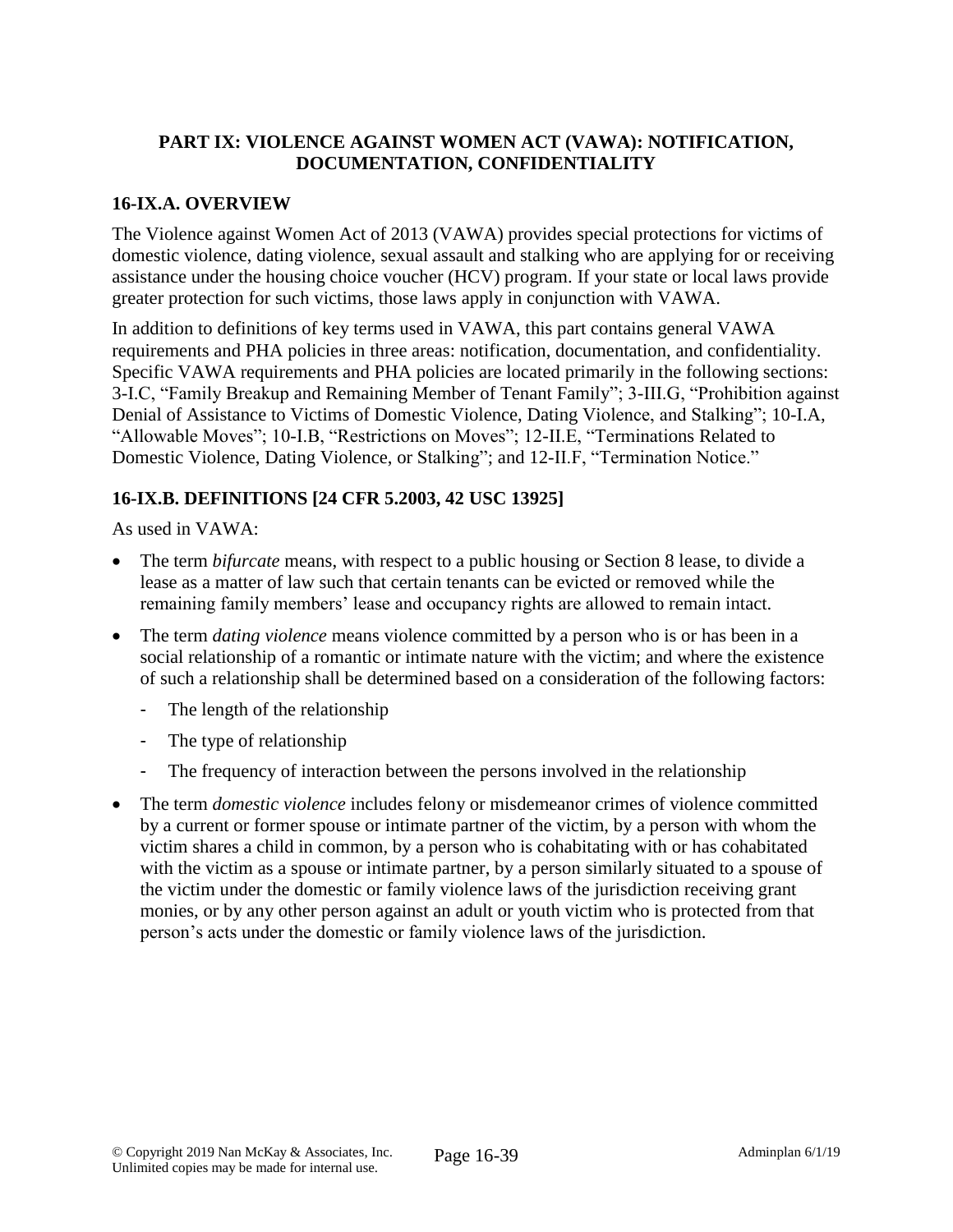- The term *affiliated individual* means, with respect to a person:
	- A spouse, parent, brother or sister, or child of that individual, or an individual to whom that individual stands in the position or place of a parent; or
	- Any other individual, tenant, or lawful occupant living in the household of the victim of domestic violence, dating violence, sexual assault, or stalking.
- The term *sexual assault* means:
	- Any nonconsensual sexual act proscribed by federal, tribal, or state law, including when the victim lacks the capacity to consent
- The term *stalking* means:
	- To engage in a course of conduct directed at a specific person that would cause a reasonable person to fear for his or her safety or the safety of others, or suffer substantial emotional distress.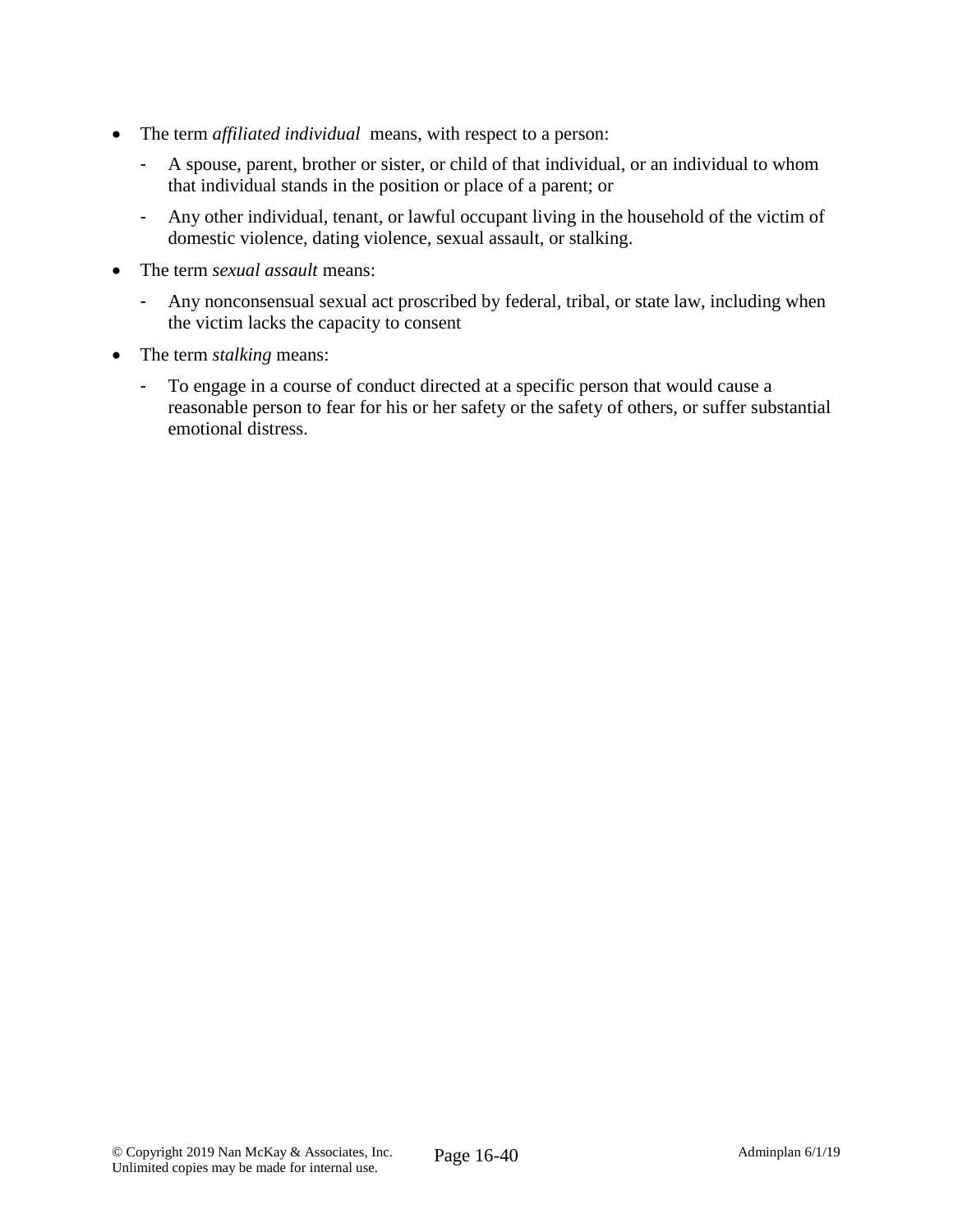### **16-IX.C. NOTIFICATION [24 CFR 5.2005(a)]**

#### **Notification to Public**

The PHA adopts the following policy to help ensure that all actual and potential beneficiaries of its HCV program are aware of their rights under VAWA.

# **LHA Policy**

The PHA will post the following information regarding VAWA in its offices and on its website. It will also make the information readily available to anyone who requests it.

A copy of the notice of occupancy rights under VAWA to housing choice voucher program applicants and participants who are or have been victims of domestic violence, dating violence, sexual assault, or stalking (Form HUD-5380, see Exhibit 16-1)

A copy of form HUD-5382, Certification of Domestic Violence, Dating Violence, Sexual Assault, or Stalking and Alternate Documentation (see Exhibit 16-2)

A copy of the PHA's emergency transfer plan (Exhibit 16-3)

A copy of HUD's Emergency Transfer Request for Certain Victims of Domestic Violence, Dating Violence, Sexual Assault, or Stalking, Form HUD-5383 (Exhibit 16-4)

The National Domestic Violence Hot Line: 1-800-799-SAFE (7233) or 1-800-787-3224 (TTY) (included in Exhibits 16-1 and 16-2)

Contact information for local victim advocacy groups or service providers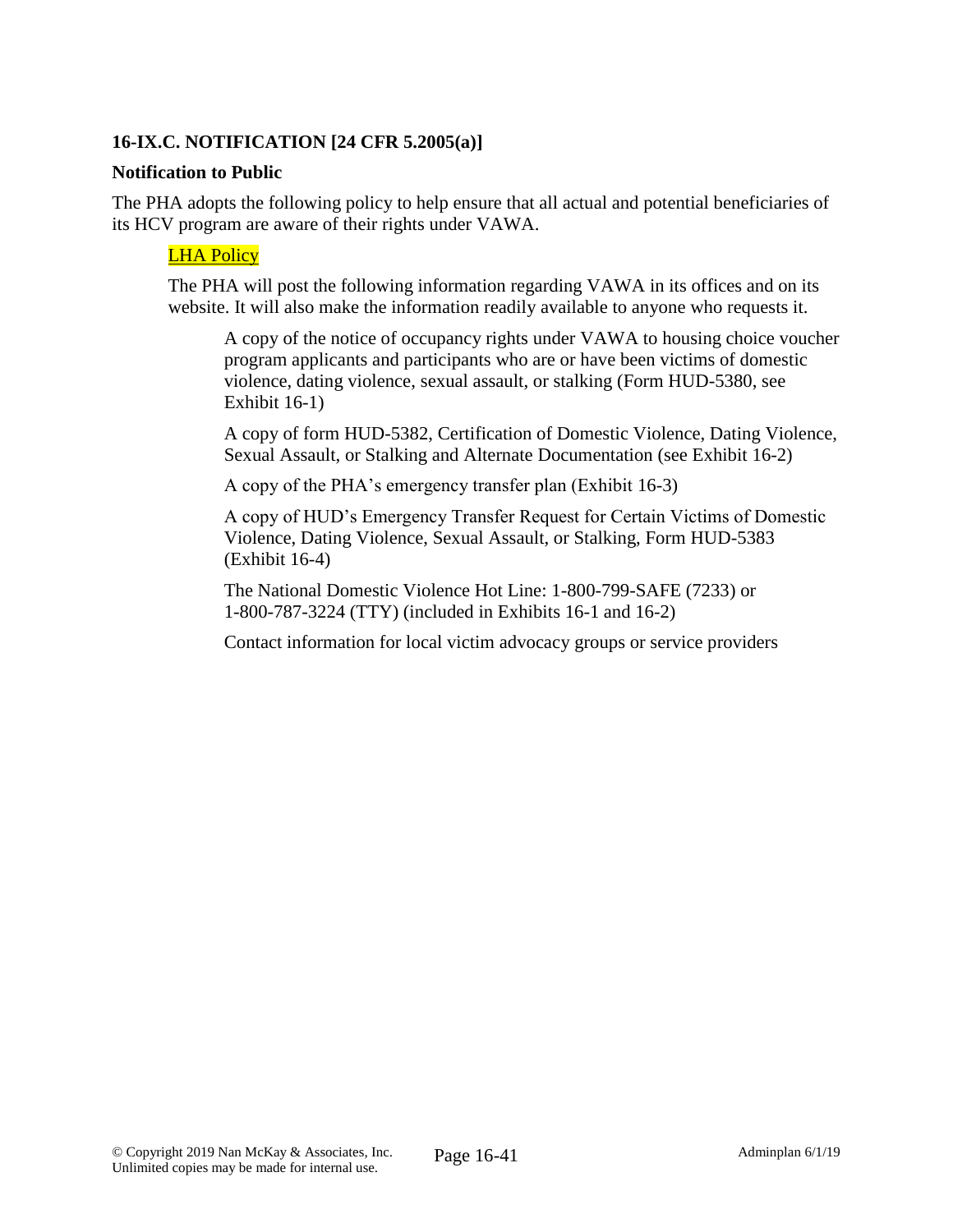## **Notification to Program Applicants and Participants [24 CFR 5.2005(a)(1)]**

PHAs are required to inform program applicants and participants of their rights under VAWA, including their right to confidentiality and the limits thereof, when they are denied assistance, when they are admitted to the program, and when they are notified of an eviction or termination of housing benefits.

### LHA Policy

The PHA will provide all applicants with information about VAWA at the time they request an application for housing assistance, as part of the written briefing packet, and at the time the family is admitted to the program. The PHA will also include information about VAWA in all notices of denial of assistance (see section 3-III.G).

The PHA will provide all participants with information about VAWA at the time of admission (see section 5-I.B) and at annual reexamination. The PHA will also include information about VAWA in notices of termination of assistance, as provided in section 12-II.F.

The VAWA information provided to applicants and participants will consist of the notices in Exhibits 16-1 and 16-2.

The PHA is not limited to providing VAWA information at the times specified in the above policy. If the PHA decides to provide VAWA information to a participant following an incident of domestic violence, Notice PIH 2017-08 cautions against sending the information by mail, since the abuser may be monitoring the mail. The notice recommends that in such cases the PHA make alternative delivery arrangements that will not put the victim at risk.

### LHA Policy

Whenever the PHA has reason to suspect that providing information about VAWA to a partipant might place a victim of domestic violence at risk, it will attempt to deliver the information by hand directly to the victim or by having the victim come to an office or other space that may be safer for the individual, making reasonable accommodations as necessary. For example, the PHA may decide not to send mail regarding VAWA protections to the victim's unit if the PHA believes the perpetrator may have access to the victim's mail, unless requested by the victim.

When discussing VAWA with the victim, the PHA will take reasonable precautions to ensure that no one can overhear the conversation, such as having conversations in a private room.

The victim may, but is not required to, designate an attorney, advocate, or other secure contact for communications regarding VAWA protections.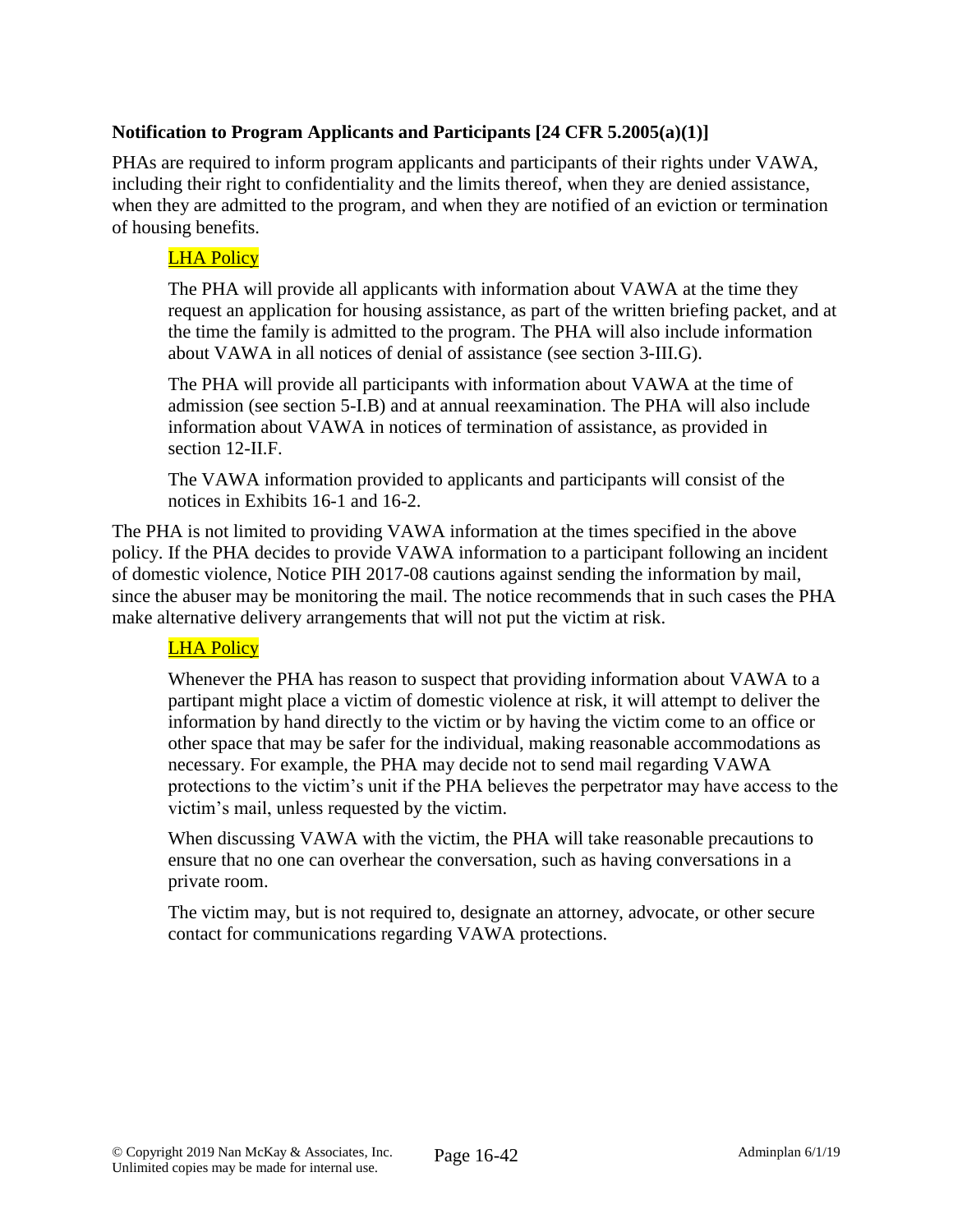### **Notification to Owners and Managers**

While PHAs are no longer required by regulation to notify owners and managers participating in the HCV program of their rights and obligations under VAWA, the PHA may still choose to inform them.

### LHA Policy

The PHA will provide owners and managers with information about their rights and obligations under VAWA when they begin their participation in the program and at least annually thereafter.

The VAWA information provided to owners will consist of the notice in Exhibit 16-5 and a copy of form HUD-5382, Certification of Domestic Violence, Dating Violence, and Stalking and Alternate Documentation.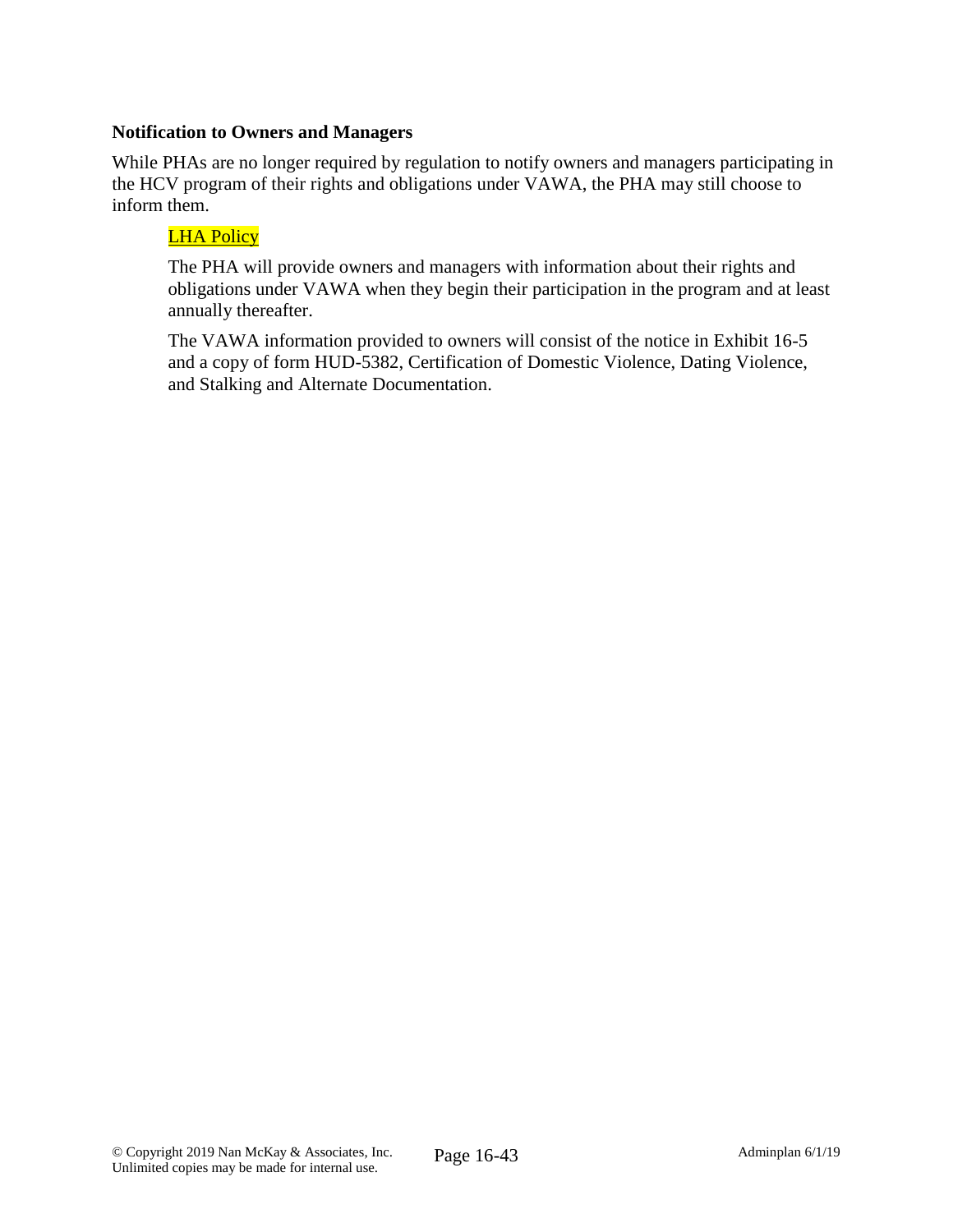# **16-IX.D. DOCUMENTATION [24 CFR 5.2007]**

A PHA presented with a claim for initial or continued assistance based on status as a victim of domestic violence, dating violence, sexual assault, stalking, or criminal activity related to any of these forms of abuse may—but is not required to—request that the individual making the claim document the abuse. Any request for documentation must be in writing, and the individual must be allowed at least 14 business days after receipt of the request to submit the documentation. The PHA may extend this time period at its discretion. [24 CFR 5.2007(a)]

The individual may satisfy the PHA's request by providing any one of the following three forms of documentation [24 CFR 5.2007(b)]:

- (1) A completed and signed HUD-approved certification form (HUD-5382, Certification of Domestic Violence, Dating Violence, Sexual Assault, or Stalking), which must include the name of the perpetrator only if the name of the perpetrator is safe to provide and is known to the victim. The form may be filled out and submitted on behalf of the victim.
- (2) A federal, state, tribal, territorial, or local police report or court record, or an administrative record
- (3) Documentation signed by a person who has assisted the victim in addressing domestic violence, dating violence, sexual assault or stalking, or the effects of such abuse. This person may be an employee, agent, or volunteer of a victim service provider; an attorney; a mental health professional; or a medical professional. The person signing the documentation must attest under penalty of perjury to the person's belief that the incidents in question are bona fide incidents of abuse. The victim must also sign the documentation.

The PHA may not require third-party documentation (forms 2 and 3) in addition to certification (form 1), except as specified below under "Conflicting Documentation," nor may it require certification in addition to third-party documentation [VAWA final rule].

### LHA Policy

Any request for documentation of domestic violence, dating violence, sexual assault or stalking will be in writing, will specify a deadline of 14 business days following receipt of the request, will describe the three forms of acceptable documentation, will provide explicit instructions on where and to whom the documentation must be submitted, and will state the consequences for failure to submit the documentation or request an extension in writing by the deadline.

The PHA may, in its discretion, extend the deadline for 10 business days. In determining whether to extend the deadline, the PHA will consider factors that may contribute to the victim's inability to provide documentation in a timely manner, including cognitive limitations, disabilities, limited English proficiency, absence from the unit, administrative delays, the danger of further violence, and the victim's need to address health or safety issues. Any extension granted by the PHA will be in writing.

Once the victim provides documentation, the PHA will acknowledge receipt of the documentation within 10 business days.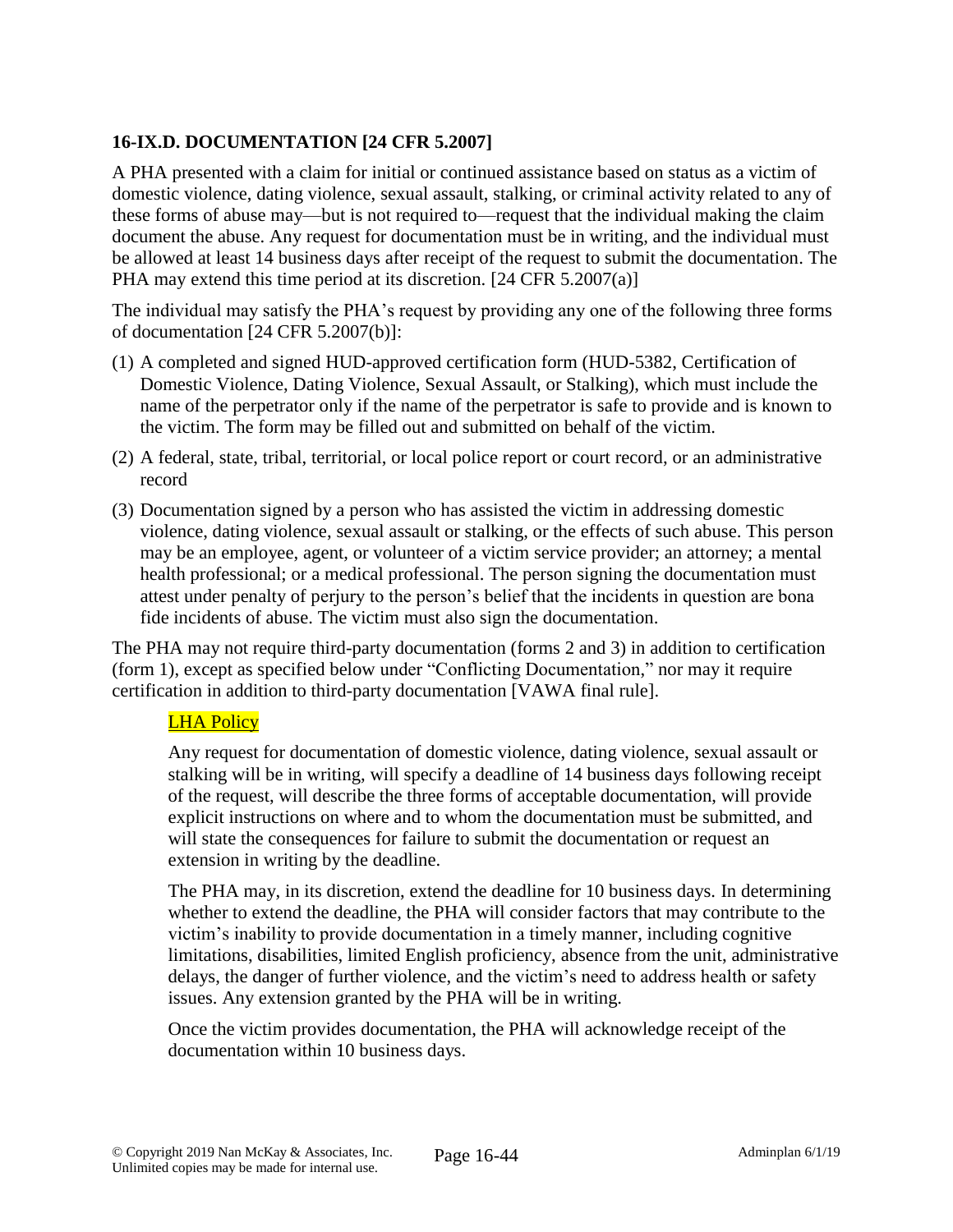# **Conflicting Documentation [24 CFR 5.2007(e)]**

In cases where the PHA receives conflicting certification documents from two or more members of a household, each claiming to be a victim and naming one or more of the other petitioning household members as the perpetrator, the PHA may determine which is the true victim by requiring each to provide acceptable third-party documentation, as described above (forms 2 and 3). The PHA may also request third-party documentation when submitted documentation contains information that conflicts with existing information already available to the PHA. Individuals have 30 calendar days to return third-party verification to the PHA. If the PHA does not receive third-party documentation, and the PHA will deny or terminate assistance as a result, the PHA must hold separate hearings for the tenants [Notice PIH 2017-08].

The PHA must honor any court orders issued to protect the victim or to address the distribution of property.

# LHA Policy

If presented with conflicting certification documents from members of the same household, the PHA will attempt to determine which is the true victim by requiring each of them to provide third-party documentation in accordance with 24 CFR 5.2007(e) and by following any HUD guidance on how such determinations should be made.

When requesting third-party documents, the PHA will provide contact information for local domestic violence and legal aid offices. In such cases, applicants or tenants will be given 30 calendar days from the date of the request to provide such documentation.

If the PHA does not receive third-party documentation within the required timeframe (and any extensions) the PHA will deny VAWA protections and will notify the applicant or tenant in writing of the denial. If, as a result, the applicant or tenant is denied or terminated from the program, the PHA will hold separate hearings for the applicants or tenants.

### **Discretion to Require No Formal Documentation [24 CFR 5.2007(d)]**

The PHA has the discretion to provide benefits to an individual based solely on the individual's statement or other corroborating evidence—i.e., without requiring formal documentation of abuse in accordance with 24 CFR 5.2007(b). HUD recommends documentation in a confidential manner when a verbal statement or other evidence is accepted.

### LHA Policy

If the PHA accepts an individual's statement or other corroborating evidence (as determined by the victim) of domestic violence, dating violence, sexual assault or stalking, the PHA will document acceptance of the statement or evidence in the individual's file.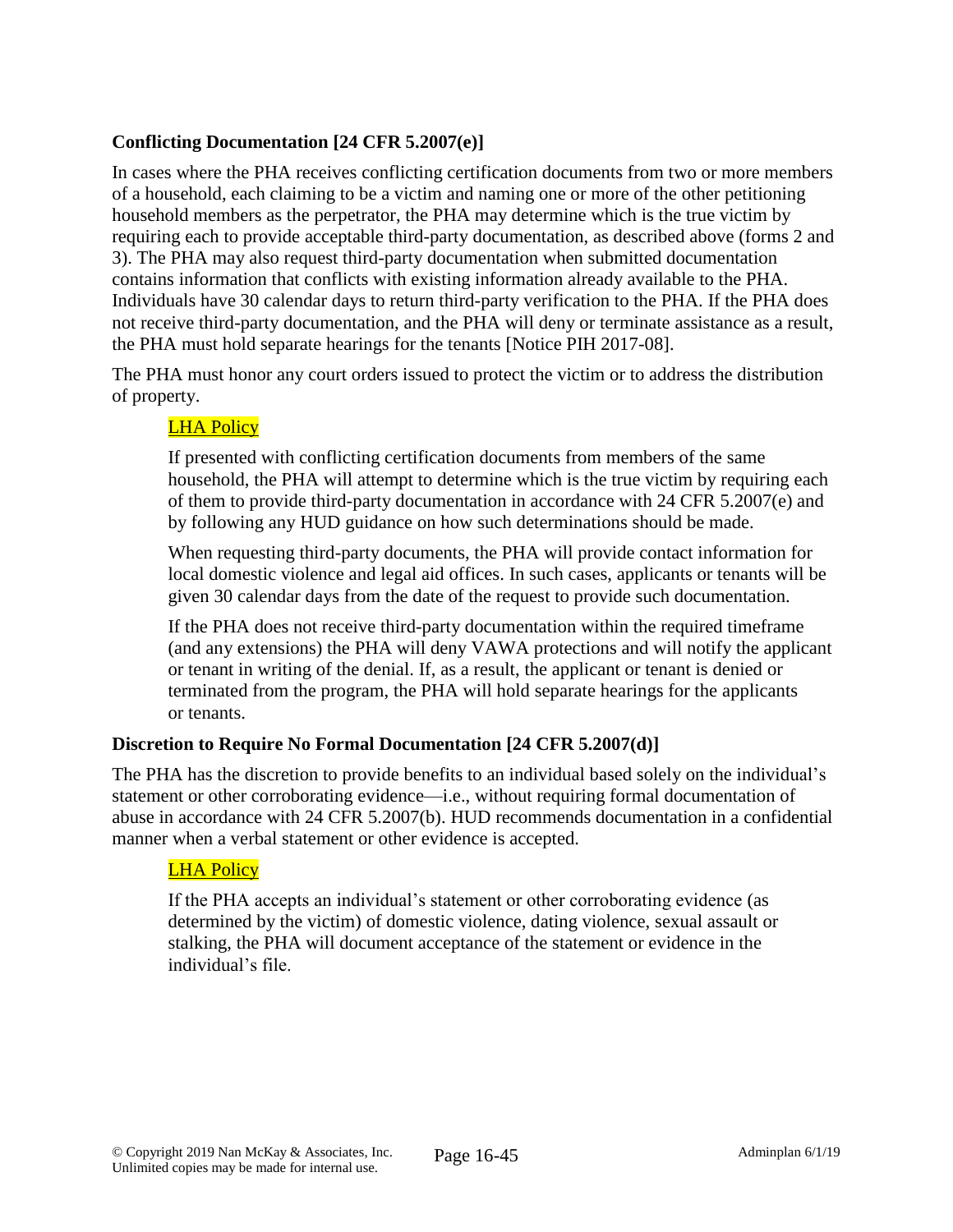### **Failure to Provide Documentation [24 CFR 5.2007(c)]**

In order to deny relief for protection under VAWA, a PHA must provide the individual requesting relief with a written request for documentation of abuse. If the individual fails to provide the documentation within 14 business days from the date of receipt, or such longer time as the PHA may allow, the PHA may deny relief for protection under VAWA.

# **16-IX.E. CONFIDENTIALITY [24 CFR 5.2007(b)(4)]**

All information provided to the PHA regarding domestic violence, dating violence, sexual assault or stalking, including the fact that an individual is a victim of such violence or stalking, must be retained in confidence. This means that the PHA (1) may not enter the information into any shared database, (2) may not allow employees or others to access the information unless they are explicitly authorized to do so and have a need to know the information for purposes of their work, and (3) may not provide the information to any other entity or individual, except to the extent that the disclosure is (a) requested or consented to by the individual in writing, (b) required for use in an eviction proceeding, or (c) otherwise required by applicable law.

# LHA Policy

If disclosure is required for use in an eviction proceeding or is otherwise required by applicable law, the PHA will inform the victim before disclosure occurs so that safety risks can be identified and addressed.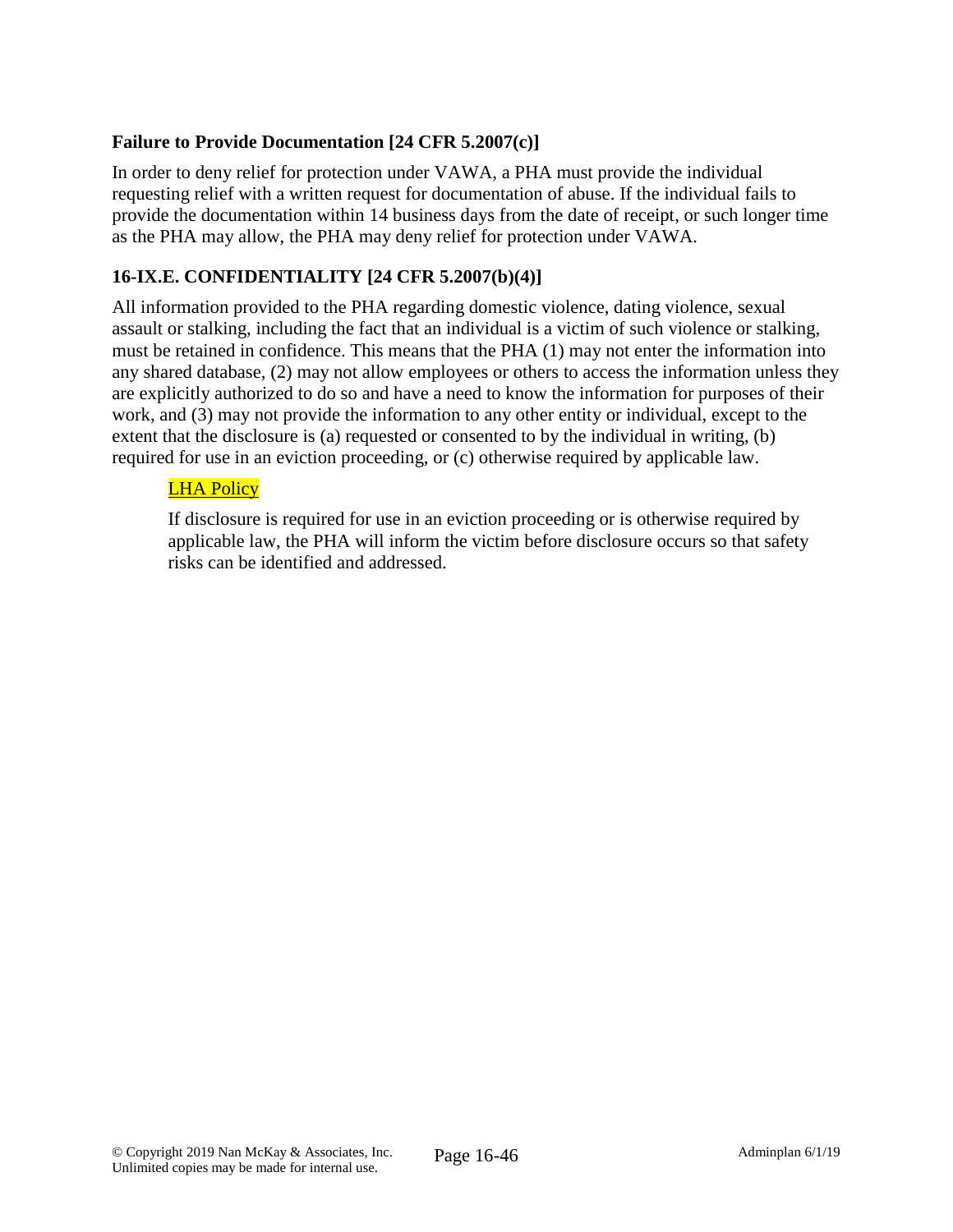### **EXHIBIT 16-1: SAMPLE NOTICE OF OCCUPANCY RIGHTS UNDER THE VIOLENCE AGAINST WOMEN ACT, FORM HUD-5380**

### **Longmont Housing Authority**

#### Notice of Occupancy Rights under the Violence Against Women Act<sup>1</sup>

#### **To all Tenants and Applicants**

The Violence Against Women Act (VAWA) provides protections for victims of domestic violence, dating violence, sexual assault, or stalking. VAWA protections are not only available to women, but are available equally to all individuals regardless of sex, gender identity, or sexual orientation.<sup>2</sup> The U.S. Department of Housing and Urban Development (HUD) is the federal agency that oversees that the housing choice voucher program is in compliance with VAWA. This notice explains your rights under VAWA. A HUD-approved certification form is attached to this notice. You can fill out this form to show that you are or have been a victim of domestic violence, dating violence, sexual assault, or stalking, and that you wish to use your rights under VAWA"

#### **Protections for Applicants**

If you otherwise qualify for assistance under the housing choice voucher program**,** you cannot be denied admission or denied assistance because you are or have been a victim of domestic violence, dating violence, sexual assault, or stalking.

#### **Protections for Tenants**

 $\overline{a}$ 

If you are receiving assistance under the housing choice voucher program**,** you may not be denied assistance, terminated from participation, or be evicted from your rental housing because you are or have been a victim of domestic violence, dating violence, sexual assault, or stalking.

Also, if you or an affiliated individual of yours is or has been the victim of domestic violence, dating violence, sexual assault, or stalking by a member of your household or any guest, you may not be denied rental assistance or occupancy rights under the housing choice voucher program solely on the basis of criminal activity directly relating to that domestic violence, dating violence, sexual assault, or stalking.

Affiliated individual means your spouse, parent, brother, sister, or child, or a person to whom you stand in the place of a parent or guardian (for example, the affiliated individual is in your care, custody, or control); or any individual, tenant, or lawful occupant living in your household.

<sup>&</sup>lt;sup>1</sup> Despite the name of this law, VAWA protection is available regardless of sex, gender identity, or sexual orientation.

<sup>&</sup>lt;sup>2</sup> Housing providers cannot discriminate on the basis of any protected characteristic, including race, color, national origin, religion, sex, familial status, disability, or age. HUD-assisted and HUD-insured housing must be made available to all otherwise eligible individuals regardless of actual or perceived sexual orientation, gender identity, or marital status.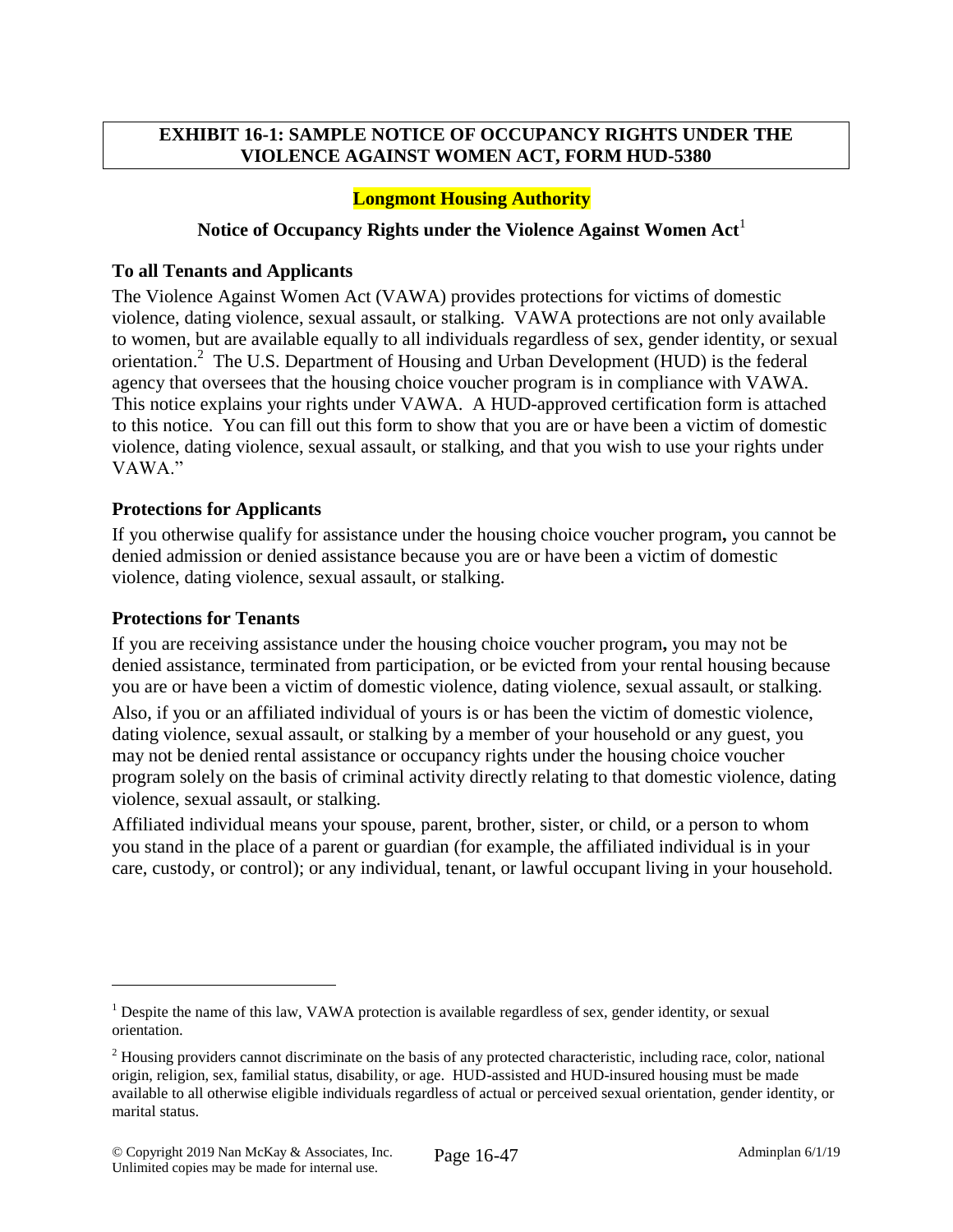### **Removing the Abuser or Perpetrator from the Household**

The PHA may divide (bifurcate) your lease in order to evict the individual or terminate the assistance of the individual who has engaged in criminal activity (the abuser or perpetrator) directly relating to domestic violence, dating violence, sexual assault, or stalking.

If the PHA chooses to remove the abuser or perpetrator, the PHA may not take away the rights of eligible tenants to the unit or otherwise punish the remaining tenants. If the evicted abuser or perpetrator was the sole tenant to have established eligibility for assistance under the program, the PHA must allow the tenant who is or has been a victim and other household members to remain in the unit for a period of time, in order to establish eligibility under the program or under another HUD housing program covered by VAWA, or, find alternative housing.

In removing the abuser or perpetrator from the household, the PHA must follow federal, state, and local eviction procedures. In order to divide a lease, the PHA may, but is not required to, ask you for documentation or certification of the incidences of domestic violence, dating violence, sexual assault, or stalking.

### **Moving to Another Unit**

Upon your request, the PHA may permit you to move to another unit, subject to the availability of other units, and still keep your assistance. In order to approve a request, the PHA may ask you to provide documentation that you are requesting to move because of an incidence of domestic violence, dating violence, sexual assault, or stalking. If the request is a request for emergency transfer, the housing provider may ask you to submit a written request or fill out a form where you certify that you meet the criteria for an emergency transfer under VAWA. The criteria are:

- **1. You are a victim of domestic violence, dating violence, sexual assault, or stalking.**  If your housing provider does not already have documentation that you are a victim of domestic violence, dating violence, sexual assault, or stalking, your housing provider may ask you for such documentation, as described in the documentation section below.
- **2. You expressly request the emergency transfer.** Your housing provider may choose to require that you submit a form, or may accept another written or oral request.
- **3. You reasonably believe you are threatened with imminent harm from further violence if you remain in your current unit.** This means you have a reason to fear that if you do not receive a transfer you would suffer violence in the very near future. **OR**

**You are a victim of sexual assault and the assault occurred on the premises during the 90-calendar-day period before you request a transfer.** If you are a victim of sexual assault, then in addition to qualifying for an emergency transfer because you reasonably believe you are threatened with imminent harm from further violence if you remain in your unit, you may qualify for an emergency transfer if the sexual assault occurred on the premises of the property from which you are seeking your transfer, and that assault happened within the 90-calendarday period before you expressly request the transfer.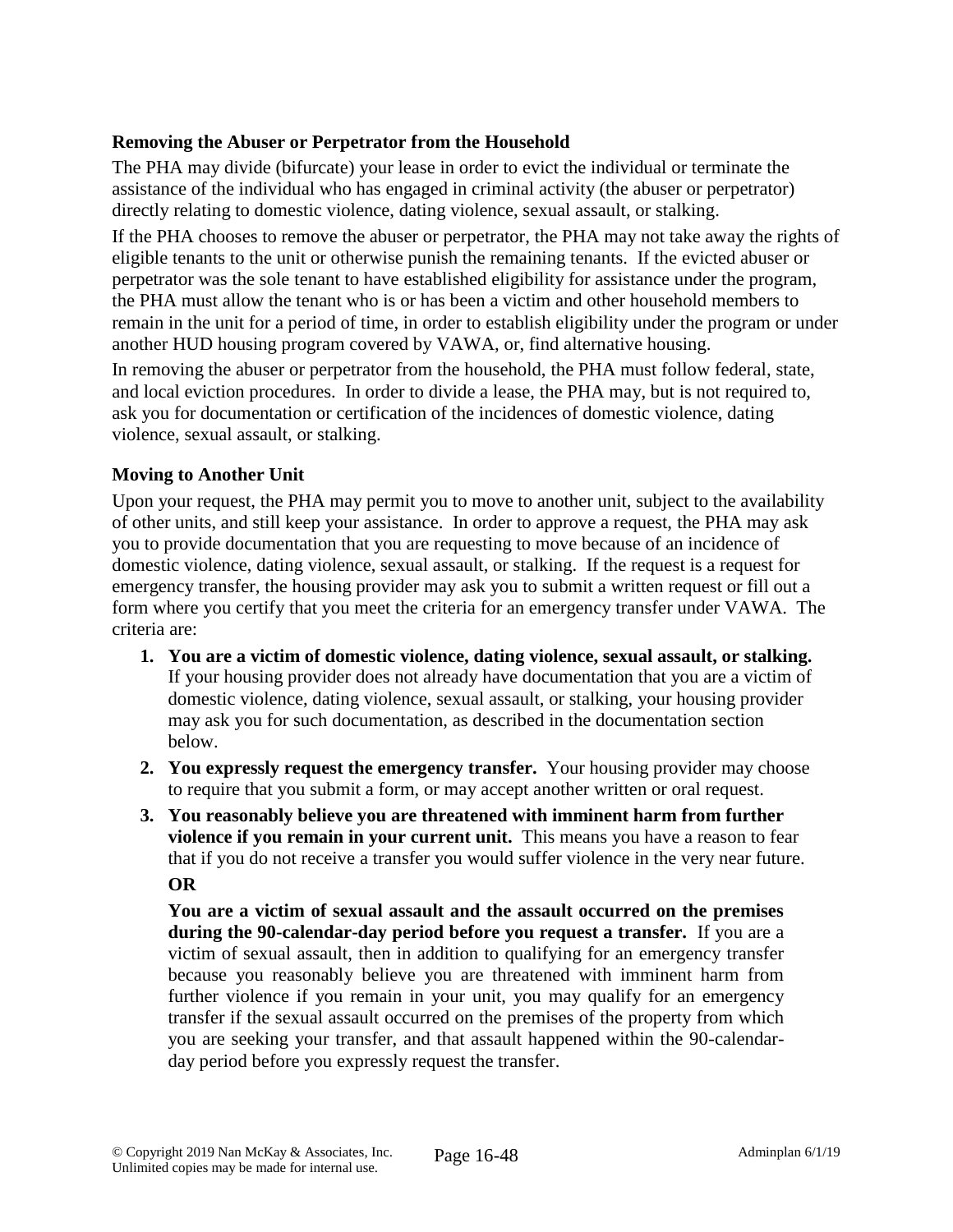The PHA will keep confidential requests for emergency transfers by victims of domestic violence, dating violence, sexual assault, or stalking, and the location of any move by such victims and their families.

The PHA's emergency transfer plan provides further information on emergency transfers, and the PHA must make a copy of its emergency transfer plan available to you if you ask to see it.

### **Documenting You Are or Have Been a Victim of Domestic Violence, Dating Violence, Sexual Assault or Stalking**

The PHA can, but is not required to, ask you to provide documentation to "certify" that you are or have been a victim of domestic violence, dating violence, sexual assault, or stalking. Such request from the PHA must be in writing, and the PHA must give you at least 14 business days (Saturdays, Sundays, and federal holidays do not count) from the day you receive the request to provide the documentation. The PHA may, but does not have to, extend the deadline for the submission of documentation upon your request.

You can provide one of the following to the PHA as documentation. It is your choice which of the following to submit if the PHA asks you to provide documentation that you are or have been a victim of domestic violence, dating violence, sexual assault, or stalking.

- A complete HUD-approved certification form given to you by the PHA with this notice, that documents an incident of domestic violence, dating violence, sexual assault, or stalking. The form will ask for your name, the date, time, and location of the incident of domestic violence, dating violence, sexual assault, or stalking, and a description of the incident. The certification form provides for including the name of the abuser or perpetrator if the name of the abuser or perpetrator is known and is safe to provide.
- A record of a Federal, State, tribal, territorial, or local law enforcement agency, court, or administrative agency that documents the incident of domestic violence, dating violence, sexual assault, or stalking. Examples of such records include police reports, protective orders, and restraining orders, among others.
- A statement, which you must sign, along with the signature of an employee, agent, or vounteer of a victim service provider, an attorney, a medical professional or a mental helth professional (collectively, "professional") from whom you sought assistance in addressing domestic violence, dating violence, sexual assault, or stalking, or the effects of abuse, and with the professional selected by you attesting under penalty of perjury that he or she believes that the incident or incidents of domestic violence, dating violence, sexual assault, or stalking are grounds for protection.
- Any other statement or evidence that the PHA has agreed to accept.

If you fail or refuse to provide one of these documents within the 14 business days, the PHA does not have to provide you with the protections contained in this notice.

If the PHA receives conflicting evidence that an incident of domestic violence, dating violence, sexual assault, or stalking has been committed (such as certification forms from two or more members of a household each claiming to be a victim and naming one or more of the other petitioning household members as the abuser or perpetrator), the PHA has the right to request that you provide third-party documentation within thirty 30 calendar days in order to resolve the conflict. If you fail or refuse to provide third-party documentation where there is conflicting evidence, the PHA does not have to provide you with the protections contained in this notice.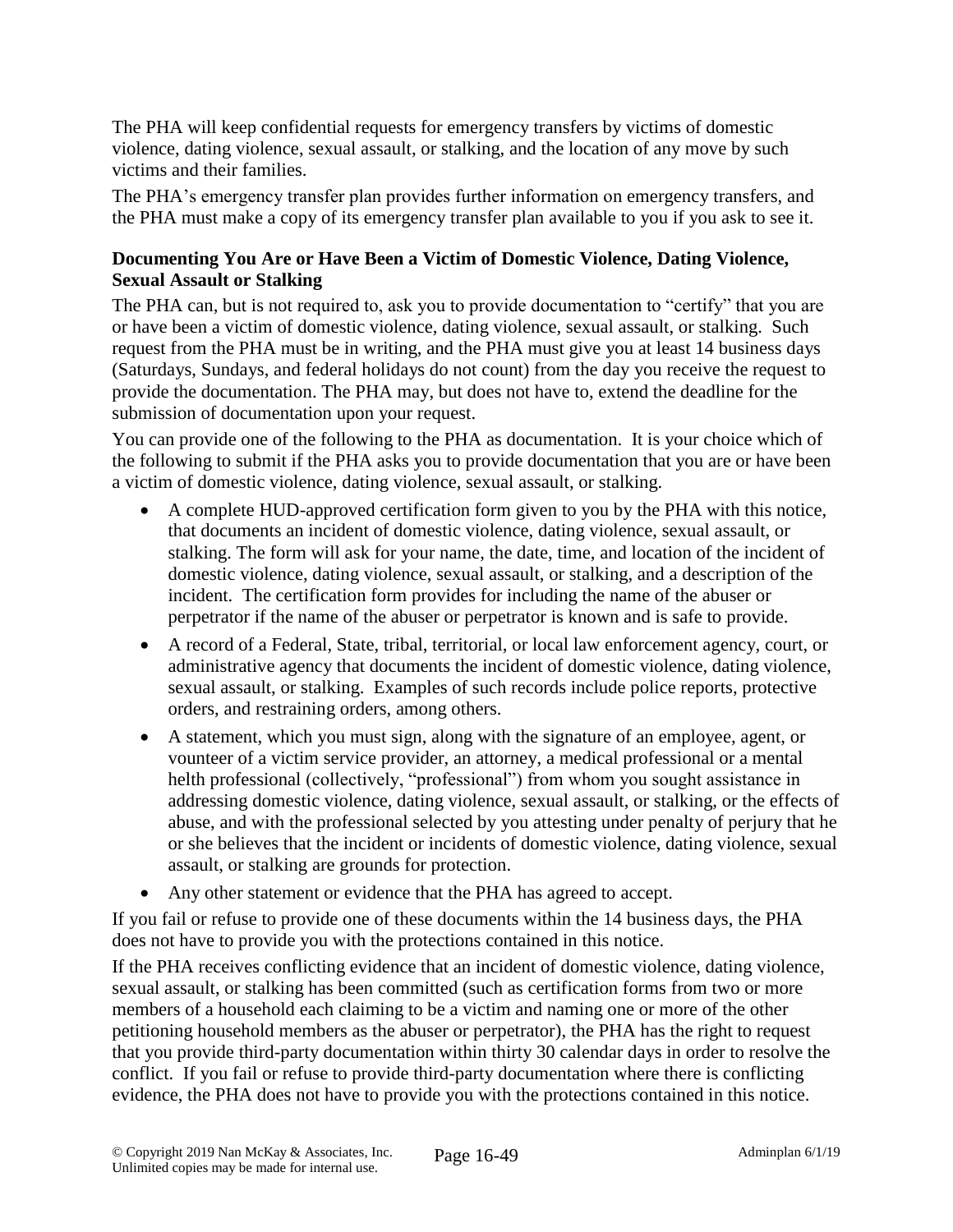# **Confidentiality**

The PHA must keep confidential any information you provide related to the exercise of your rights under VAWA, including the fact that you are exercising your rights under VAWA.

The PHA must not allow any individual administering assistance or other services on behalf of the PHA (for example, employees and contractors) to have access to confidential information unless for reasons that specifically call for these individuals to have access to this information under applicable Federal, State, or local law.

The PHA must not enter your information into any shared database or disclose your information to any other entity or individual. The PHA, however, may disclose the information provided if:

- You give written permission to the PHA to release the information on a time limited basis.
- The PHA needs to use the information in an eviction or termination proceeding, such as to evict your abuser or perpetrator or terminate your abuser or perpetrator from assistance under this program.
- A law requires the PHA or your landlord to release the information.

VAWA does not limit the PHA's duty to honor court orders about access to or control of the property. This includes orders issued to protect a victim and orders dividing property among household members in cases where a family breaks up.

### **Reasons a Tenant Eligible for Occupancy Rights under VAWA May Be Evicted or Assistance May Be Terminated**

You can be evicted and your assistance can be terminated for serious or repeated lease violations that are not related to domestic violence, dating violence, sexual assault, or stalking committed against you. However, the PHA cannot hold tenants who have been victims of domestic violence, dating violence, sexual assault, or stalking to a more demanding set of rules than it applies to tenants who have not been victims of domestic violence, dating violence, sexual assault, or stalking.

The protections described in this notice might not apply, and you could be evicted and your assistance terminated, if the PHA can demonstrate that not evicting you or terminating your assistance would present a real physical danger that:

- 1. Would occur within an immediate time frame, and
- 2. Could result in death or serious bodily harm to other tenants or those who work on the property.

If the PHA can demonstrate the above, the PHA should only terminate your assistance or evict you if there are no other actions that could be taken to reduce or eliminate the threat.

### **Other Laws**

VAWA does not replace any federal, state, or local law that provides greater protection for victims of domestic violence, dating violence, sexual assault, or stalking. You may be entitled to additional housing protections for victims of domestic violence, dating violence, sexual assault, or stalking under other Federal laws, as well as under State and local laws.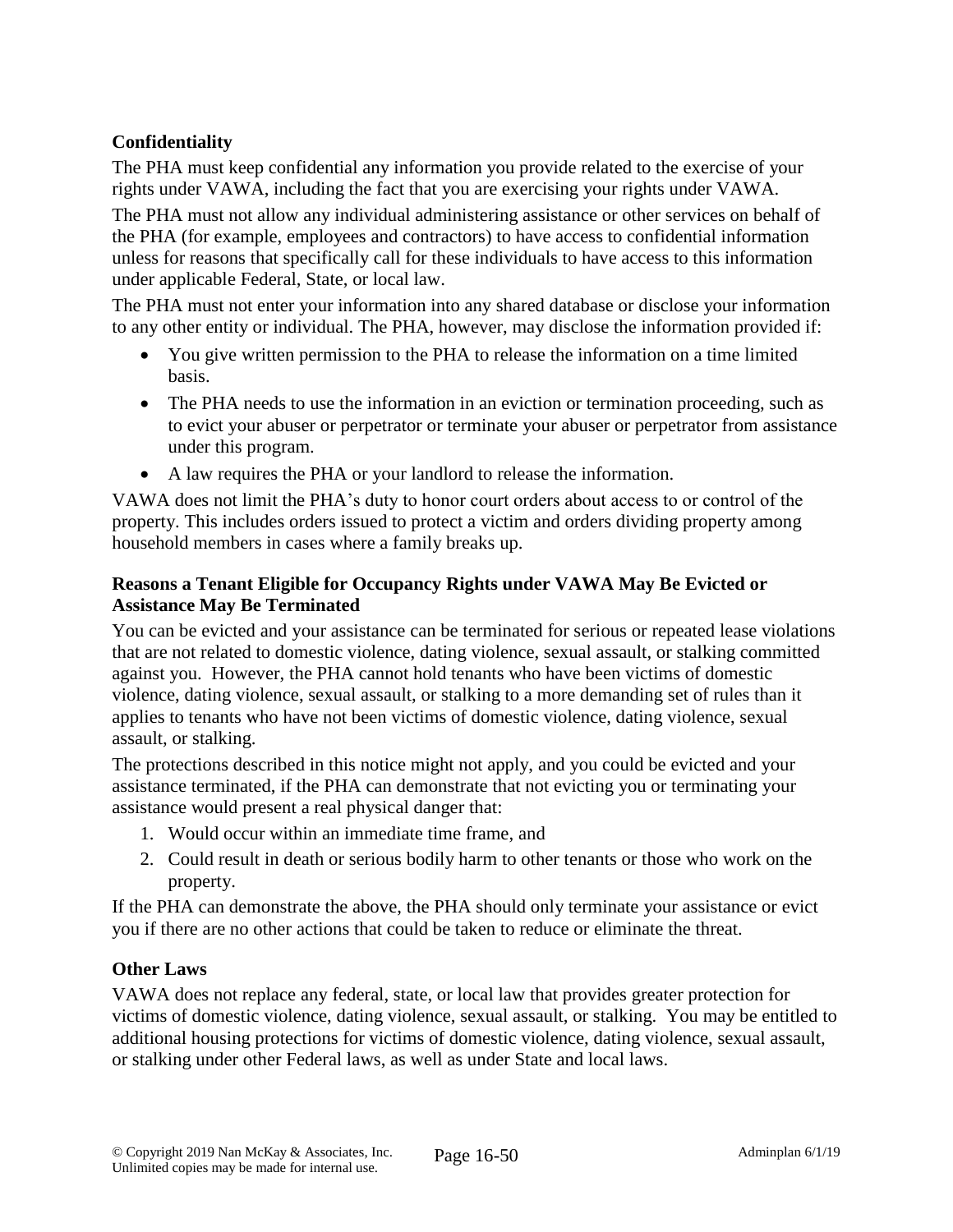### **Non-Compliance with The Requirements of This Notice**

You may report a covered housing provider's violations of these rights and seek additional assistance, if needed, by contacting or filing a complaint with **the Denver Office of Public Housing at (303) 672-5383.**

### **For Additional Information**

You may view a copy of HUD's final VAWA rule at: [https://www.gpo.gov/fdsys/pkg/FR-2016-](https://www.gpo.gov/fdsys/pkg/FR-2016-11-16/pdf/2016-25888.pdf) [11-16/pdf/2016-25888.pdf.](https://www.gpo.gov/fdsys/pkg/FR-2016-11-16/pdf/2016-25888.pdf)

Additionally, the PHA must make a copy of HUD's VAWA regulations available to you if you ask to see them.

For questions regarding VAWA, please contact **Longmont Housing** 

For help regarding an abusive relationship, you may call the National Domestic Violence Hotline at 1-800-799-7233 or, for persons with hearing impairments, 1-800-787-3224 (TTY). You may also contact **[Insert contact information for relevant local organizations]**.

For tenants who are or have been victims of stalking seeking help may visit the National Center for Victims of Crime's Stalking Resource Center at https://www.victimsofcrime.org/ourprograms/stalking-resource-center.

For help regarding sexual assault, you may contact **the Safe Shelter of St. Vrain Valley Hotline at (303) 772-4422.**

Victims of stalking seeking help may contact **Longmont Ending Violence Initiative at (303) 774-4534.**

**Attachment:** Certification form HUD-5382 **[form approved for this program to be included]**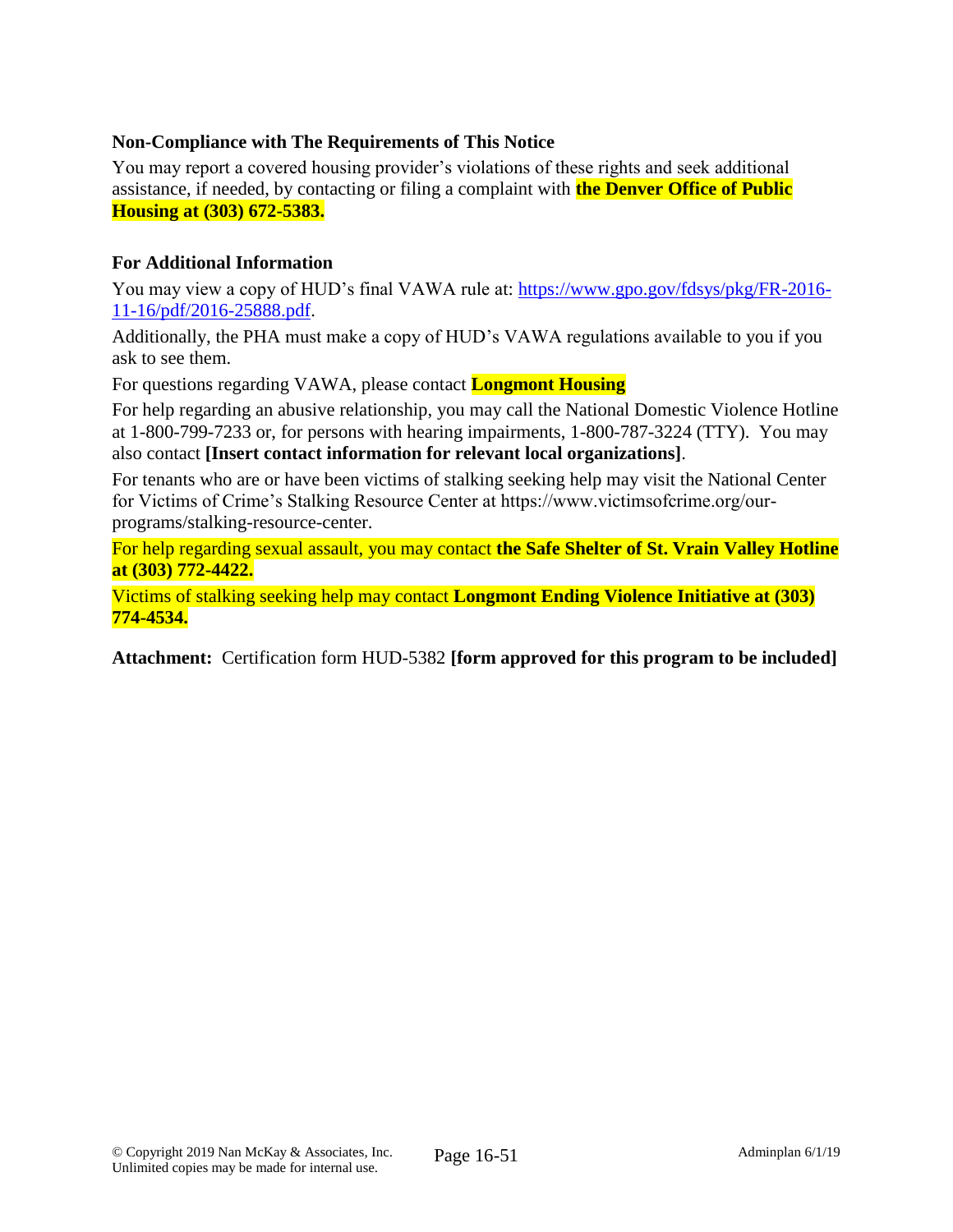### **EXHIBIT 16-2: CERTIFICATION OF DOMESTIC VIOLENCE, DATING VIOLENCE, SEXUAL ASSAULT, OR STALKING AND ALTERNATE DOCUMENTATION, FORM HUD-5382**

#### **CERTIFICATION OF U.S. Department of Housing 61 OMB Approval No. 2577-0286 DOMESTIC VIOLENCE, and Urban Development** Exp. 06/30/2017 **DATING VIOLENCE, SEXUAL ASSAULT, OR STALKING, AND ALTERNATE DOCUMENTATION**

**Purpose of Form:** The Violence Against Women Act ("VAWA") protects applicants, tenants, and program participants in certain HUD programs from being evicted, denied housing assistance, or terminated from housing assistance based on acts of domestic violence, dating violence, sexual assault, or stalking against them. Despite the name of this law, VAWA protection is available to victims of domestic violence, dating violence, sexual assault, and stalking, regardless of sex, gender identity, or sexual orientation.

**Use of This Optional Form:** If you are seeking VAWA protections from your housing provider, your housing provider may give you a written request that asks you to submit documentation about the incident or incidents of domestic violence, dating violence, sexual assault, or stalking.

In response to this request, you or someone on your behalf may complete this optional form and submit it to your housing provider, or you may submit one of the following types of third-party documentation:

(1) A document signed by you and an employee, agent, or volunteer of a victim service provider, an attorney, or medical professional, or a mental health professional (collectively, "professional") from whom you have sought assistance relating to domestic violence, dating violence, sexual assault, or stalking, or the effects of abuse. The document must specify, under penalty of perjury, that the professional believes the incident or incidents of domestic violence, dating violence, sexual assault, or stalking occurred and meet the definition of "domestic violence," "dating violence," "sexual assault," or "stalking" in HUD's regulations at 24 CFR 5.2003.

(2) A record of a Federal, State, tribal, territorial or local law enforcement agency, court, or administrative agency; or

(3) At the discretion of the housing provider, a statement or other evidence provided by the applicant or tenant.

**Submission of Documentation:** The time period to submit documentation is 14 business days from the date that you receive a written request from your housing provider asking that you provide documentation of the occurrence of domestic violence, dating violence, sexual assault, or stalking. Your housing provider may, but is not required to, extend the time period to submit the documentation, if you request an extension of the time period. If the requested information is not received within 14 business days of when you received the request for the documentation, or any extension of the date provided by your housing provider, your housing provider does not need to grant you any of the VAWA protections. Distribution or issuance of this form does not serve as a written request for certification.

**Confidentiality:** All information provided to your housing provider concerning the incident(s) of domestic violence, dating violence, sexual assault, or stalking shall be kept confidential and such details shall not be entered into any shared database. Employees of your housing provider are not to have access to these details unless to grant or deny VAWA protections to you, and such employees may not disclose this information to any other entity or individual, except to the extent that disclosure is: (i) consented to by you in writing in a time-limited release; (ii) required for use in an eviction proceeding or hearing regarding termination of assistance; or (iii) otherwise required by applicable law.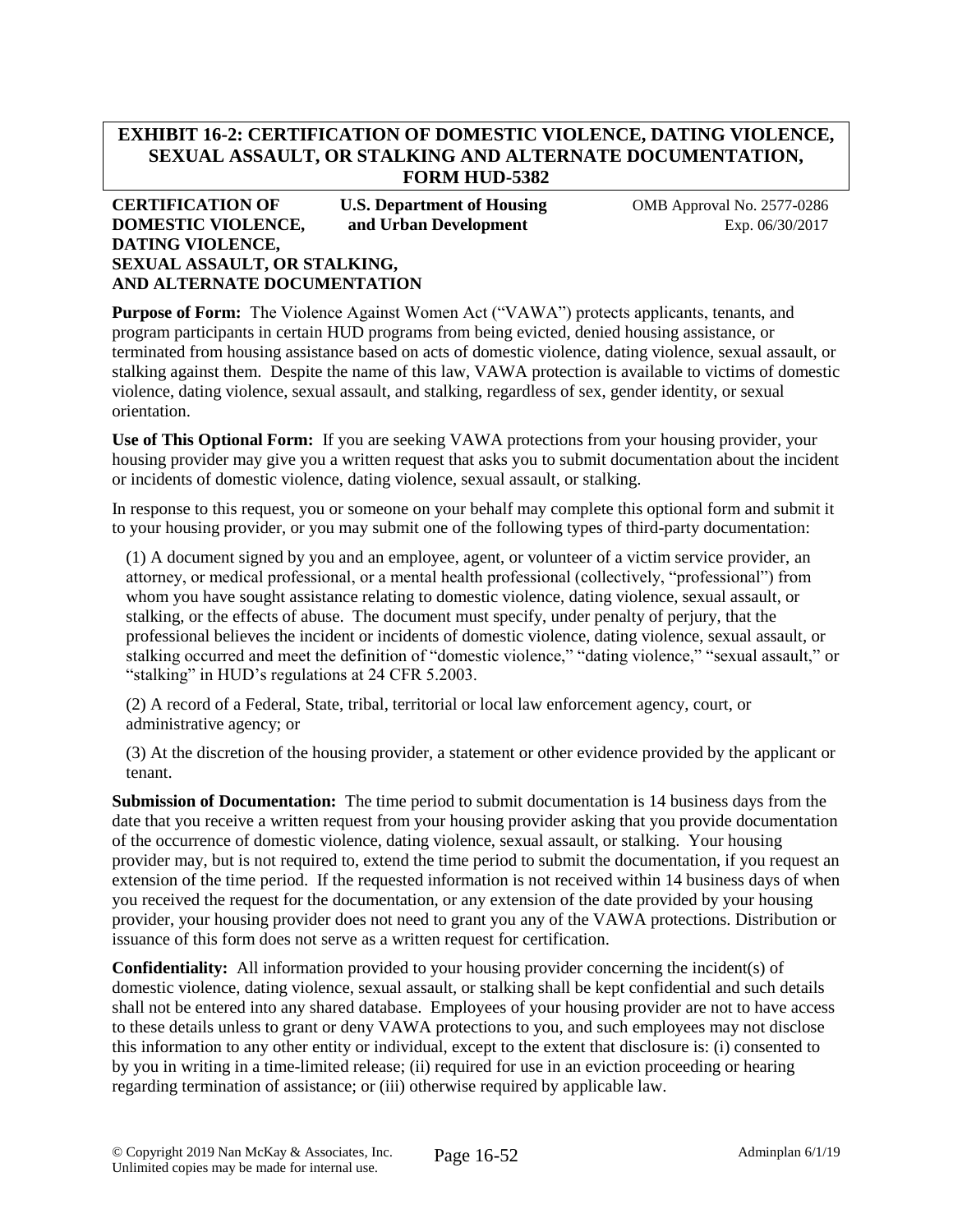#### **TO BE COMPLETED BY OR ON BEHALF OF THE VICTIM OF DOMESTIC VIOLENCE, DATING VIOLENCE, SEXUAL ASSAULT, OR STALKING**

| 4. Name(s) of other family member(s) listed on the lease:<br><u>Letting and the set of the set of the set of the set of the set of the set of the set of the set of the set of the set of the set of the set of the set of the set</u> |
|----------------------------------------------------------------------------------------------------------------------------------------------------------------------------------------------------------------------------------------|
|                                                                                                                                                                                                                                        |
|                                                                                                                                                                                                                                        |
|                                                                                                                                                                                                                                        |
|                                                                                                                                                                                                                                        |
| <u> 1989 - Johann Barn, amerikan bernama di sebagai bernama di sebagai bernama di sebagai bernama di sebagai bern</u>                                                                                                                  |
| In your own words, briefly describe the incident(s):                                                                                                                                                                                   |
|                                                                                                                                                                                                                                        |
|                                                                                                                                                                                                                                        |

This is to certify that the information provided on this form is true and correct to the best of my knowledge and recollection, and that the individual named above in Item 2 is or has been a victim of domestic violence, dating violence, sexual assault, or stalking. I acknowledge that submission of false information could jeopardize program eligibility and could be the basis for denial of admission, termination of assistance, or eviction.  $\mathcal{L}_\mathcal{L}$ 

\_\_\_\_\_\_\_\_\_\_\_\_\_\_\_\_\_\_\_\_\_\_\_\_\_\_\_\_\_\_\_\_\_\_\_\_\_\_\_\_\_\_\_\_\_\_\_\_\_\_\_\_\_\_\_\_\_\_\_\_\_\_\_\_\_\_\_\_\_\_\_\_\_\_\_\_\_\_\_\_\_\_\_\_\_\_

 $Signed on (Date)$ 

Public Reporting Burden: The public reporting burden for this collection of information is estimated to average 1 hour per response. This includes the time for collecting, reviewing, and reporting the data. The information provided is to be used by the housing provider to request certification that the applicant or tenant is a victim of domestic violence, dating violence, sexual assault, or stalking. The information is subject to the confidentiality requirements of VAWA. This agency may not collect this information, and you are not required to complete this form, unless it displays a currently valid Office of Management and Budget control number.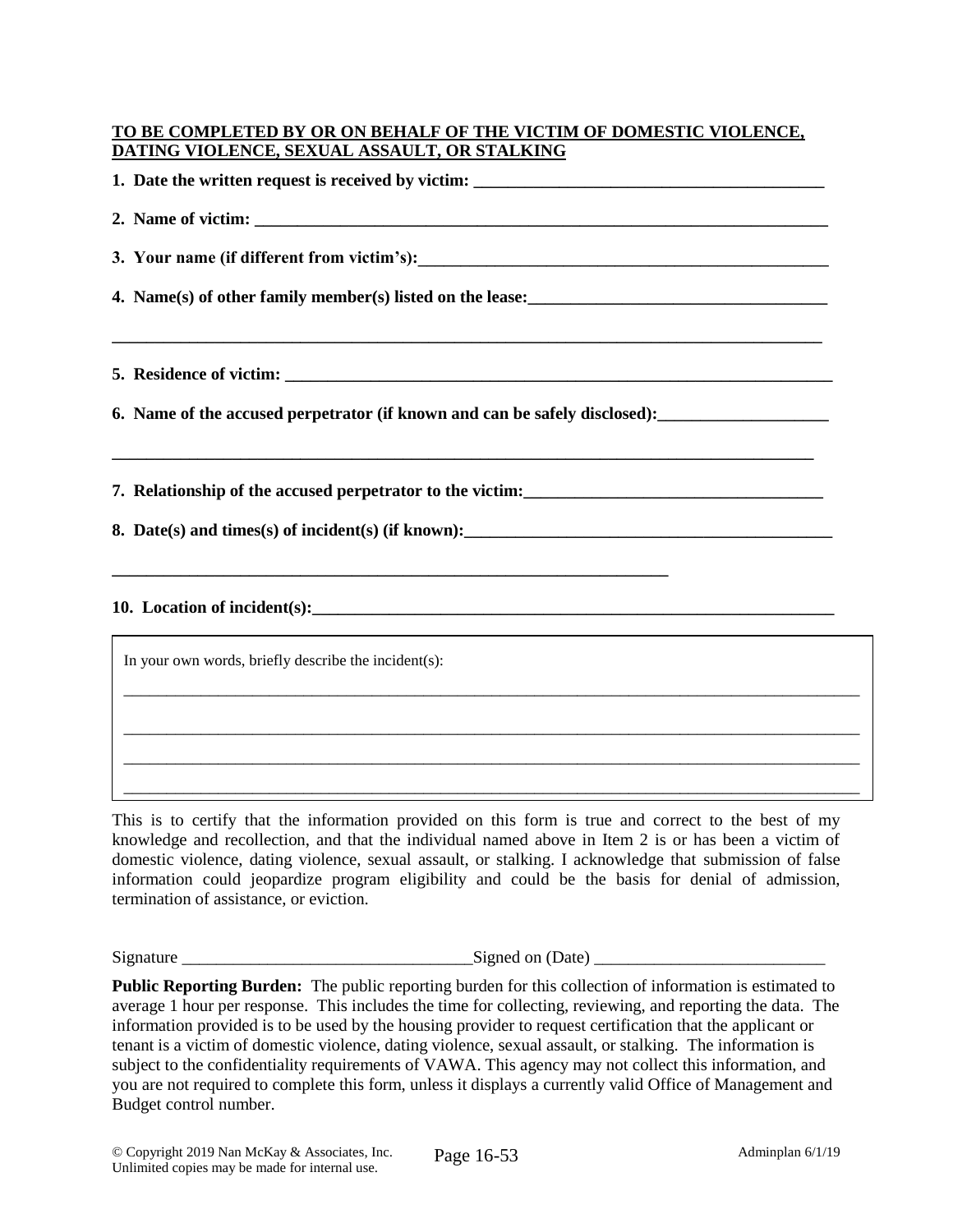### **EXHIBIT 16-3: EMERGENCY TRANSFER PLAN FOR VICTIMS OF DOMESTIC VIOLENCE, DATING VIOLENCE, SEXUAL ASSAULT, OR STALKING (HCV VERSION)**

Attachment: Certification form HUD-5382

### **Longmont Housing Authority**

#### **Emergency Transfer Plan for Victims of Domestic Violence, Dating Violence, Sexual**

#### **Assault, or Stalking**

#### **Housing Choice Voucher Program**

#### **Emergency Transfers**

The PHA is concerned about the safety of its tenants, and such concern extends to tenants who are victims of domestic violence, dating violence, sexual assault, or stalking. In accordance with the Violence Against Women Act  $(VAWA)$ ,<sup>3</sup> the PHA allows tenants who are victims of domestic violence, dating violence, sexual assault, or stalking to request an emergency transfer from the tenant's current unit to another unit. The ability to request a transfer is available regardless of sex, gender identity, or sexual orientation.<sup>4</sup> The ability of the PHA to honor such request for tenants currently receiving assistance, however, may depend upon a preliminary determination that the tenant is or has been a victim of domestic violence, dating violence, sexual assault, or stalking, and on whether the PHA has another dwelling unit that is available and is safe to offer the tenant for temporary or more permanent occupancy.

This plan identifies tenants who are eligible for an emergency transfer, the documentation needed to request an emergency transfer, confidentiality protections, how an emergency transfer may occur, and guidance to tenants on safety and security. This plan is based on a model emergency transfer plan published by the U.S. Department of Housing and Urban Development (HUD), the federal agency that oversees that the **public housing and housing choice voucher (HCV) programs** are in compliance with VAWA.

#### **Eligibility for Emergency Transfers**

A tenant who is a victim of domestic violence, dating violence, sexual assault, or stalking, as provided in HUD's regulations at 24 CFR part 5, subpart L, is eligible for an emergency transfer if the tenant reasonably believes that there is a threat of imminent harm from further violence if the tenant remains within the same unit. If the tenant is a victim of sexual assault, the tenant may also be eligible to transfer if the sexual assault occurred on the premises within the 90-calendarday period preceding a request for an emergency transfer.

 $\overline{a}$ 

<sup>&</sup>lt;sup>3</sup>Despite the name of this law, VAWA protection is available to all victims of domestic violence, dating violence, sexual assault, and stalking, regardless of sex, gender identity, or sexual orientation.

<sup>&</sup>lt;sup>4</sup>Housing providers cannot discriminate on the basis of any protected characteristic, including race, color, national origin, religion, sex, familial status, disability, or age. HUD-assisted and HUD-insured housing must be made available to all otherwise eligible individuals regardless of actual or perceived sexual orientation, gender identity, or marital status.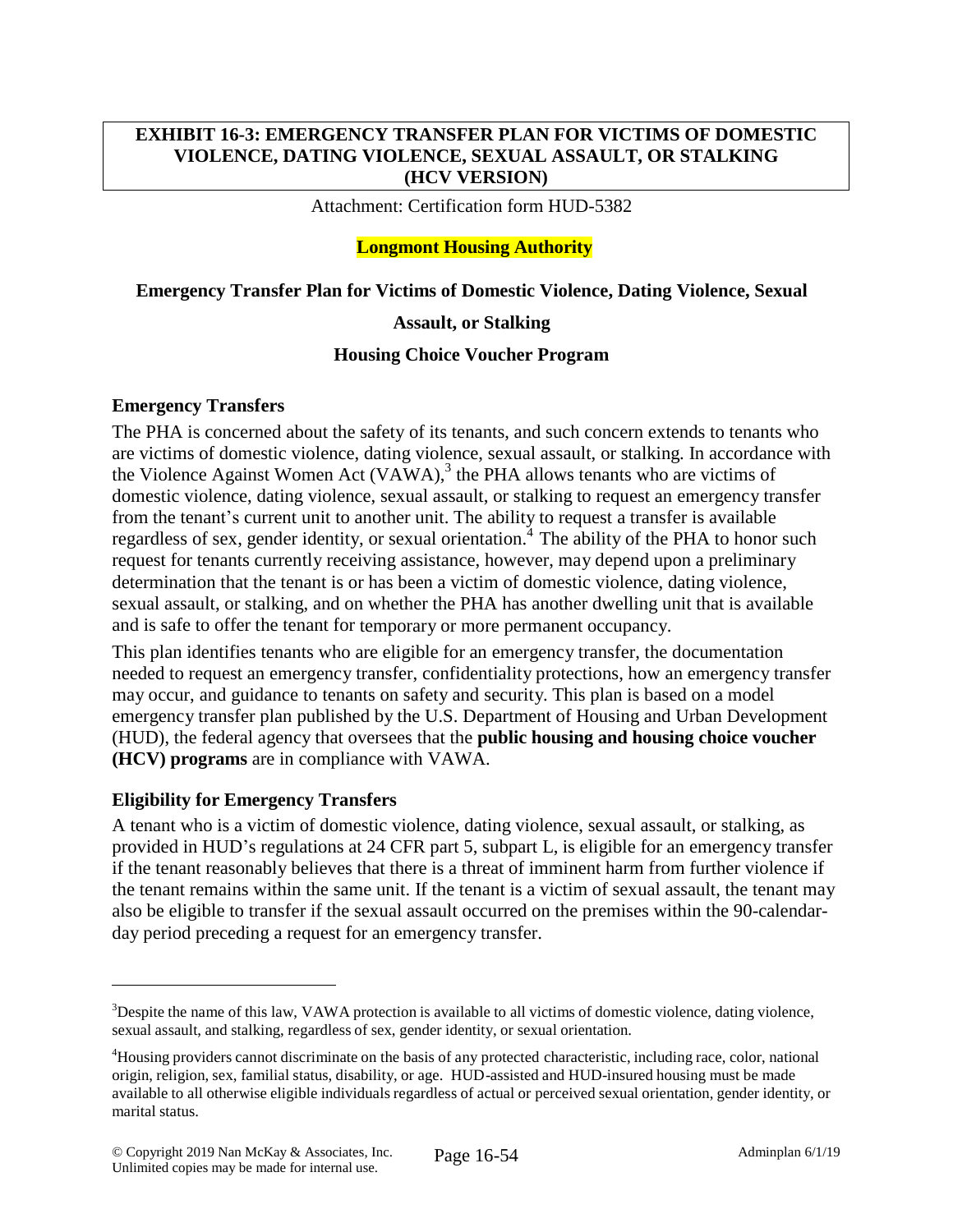A tenant requesting an emergency transfer must expressly request the transfer in accordance with the procedures described in this plan.

Tenants who are not in good standing may still request an emergency transfer if they meet the eligibility requirements in this section.

# **Emergency Transfer Request Documentation**

To request an emergency transfer, the tenant shall notify the PHA's management office and submit a written request for a transfer to **any PHA office**. The PHA will provide reasonable accommodations to this policy for individuals with disabilities. The tenant's written request for an emergency transfer should include either:

- 1. A statement expressing that the tenant reasonably believes that there is a threat of imminent harm from further violence if the tenant were to remain in the same dwelling unit assisted under the PHA's program; OR
- 2. A statement that the tenant was a sexual assault victim and that the sexual assault occurred on the premises during the 90-calendar-day period preceding the tenant's request for an emergency transfer.

# **Confidentiality**

The PHA will keep confidential any information that the tenant submits in requesting an emergency transfer, and information about the emergency transfer, unless the tenant gives the PHA written permission to release the information on a time-limited basis, or disclosure of the information is required by law or required for use in an eviction proceeding or hearing regarding termination of assistance from the covered program. This includes keeping confidential the new location of the dwelling unit of the tenant, if one is provided, from the person or persons that committed an act of domestic violence, dating violence, sexual assault, or stalking against the tenant. See the Notice of Occupancy Rights under the Violence against Women Act for All Tenants for more information about the PHA's responsibility to maintain the confidentiality of information related to incidents of domestic violence, dating violence, sexual assault, or stalking.

### **Emergency Transfer Timing and Availability**

The PHA cannot guarantee that a transfer request will be approved or how long it will take to process a transfer request. The PHA will, however, act as quickly as possible to move a tenant who is a victim of domestic violence, dating violence, sexual assault, or stalking to another unit, subject to availability and safety of a unit. If a tenant reasonably believes a proposed transfer would not be safe, the tenant may request a transfer to a different unit. If a unit is available, the transferred tenant must agree to abide by the terms and conditions that govern occupancy in the unit to which the tenant has been transferred. The PHA may be unable to transfer a tenant to a particular unit if the tenant has not or cannot establish eligibility for that unit.

If the PHA has no safe and available units for which a tenant who needs an emergency transfer is eligible, the PHA will assist the tenant in identifying other housing providers who may have safe and available units to which the tenant could move. At the tenant's request, the PHA will also assist tenants in contacting the local organizations offering assistance to victims of domestic violence, dating violence, sexual assault, or stalking that are attached to this plan.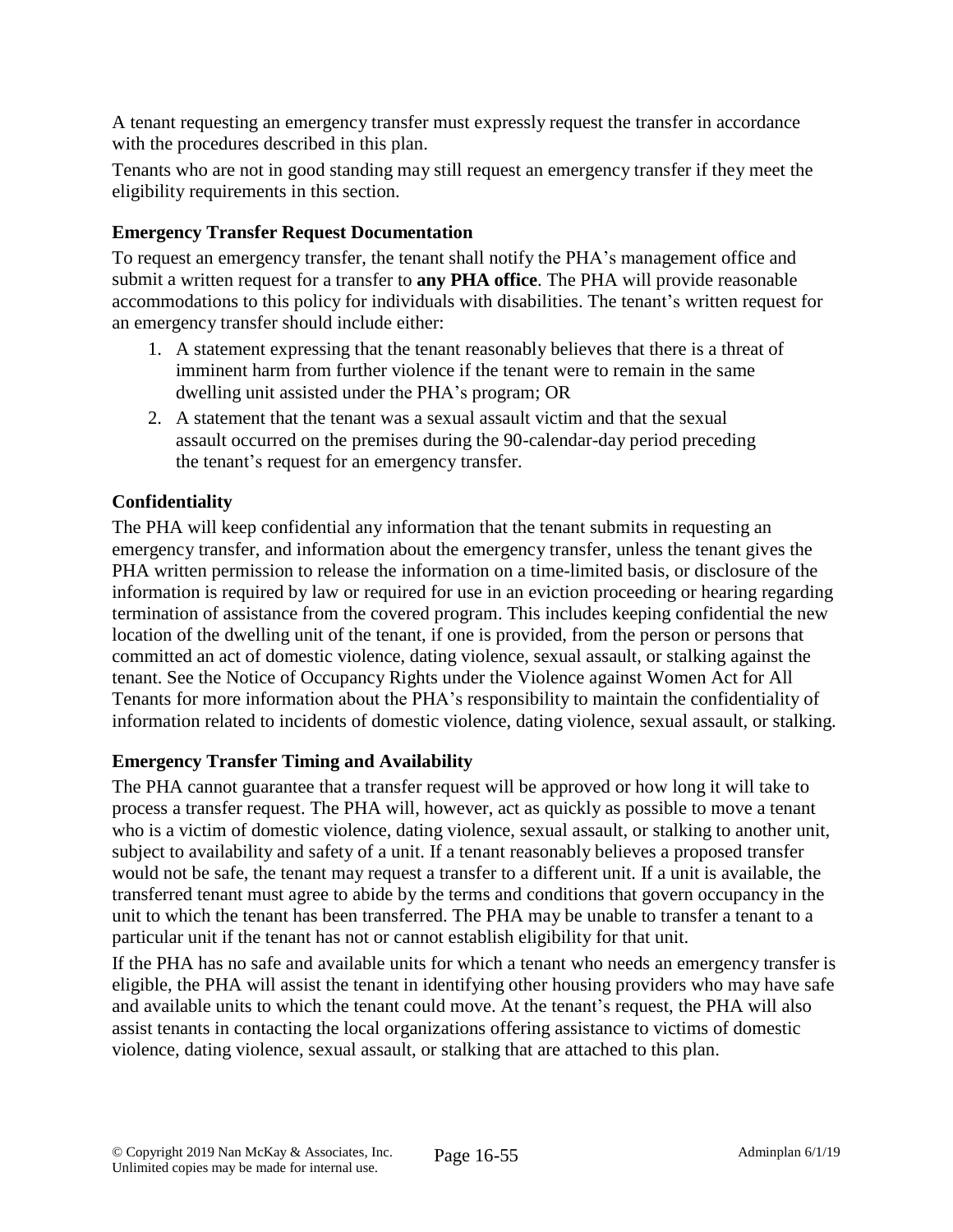## **Emergency Transfers: Housing Choice Voucher (HCV) Program**

Tenant-based assistance: If you are a participant in the tenant-based HCV program and request an emergency transfer as described in this plan, the PHA will assist you to move to a safe unit quickly using your existing voucher assistance. The PHA will make exceptions to program regulations restricting moves as required.

At your request, the PHA will refer you to organizations that may be able to further assist you.

Project-based assistance: If you are assisted under the project-based voucher (PBV) program, you may request an emergency transfer under the following programs for which you are not required to apply:

- Tenant-based voucher, if available
- Project-based assistance in the same project (if a vacant unit is available and you determine that the vacant unit is safe)
- Project-based assistance in another development owned by the PHA

Emergency transfers under VAWA will take priority over waiting list admissions for these types of assistance.

You may also request an emergency transfer under the following programs for which you are required to apply:

- Section 8 Housing Choice Voucher Program
- PBV assistance in another development not owned by the PHA

Emergency transfers will not take priority over waiting list admissions for these programs. At your request, the PHA will refer you to organizations that may be able to further assist you.

#### **Safety and Security of Tenants**

Pending processing of the transfer and the actual transfer, if it is approved and occurs, the tenant is urged to take all reasonable precautions to be safe.

Tenants who are or have been victims of domestic violence are encouraged to contact the National Domestic Violence Hotline at 1-800-799-7233, or a local domestic violence shelter, for assistance in creating a safety plan. For persons with hearing impairments, that hotline can be accessed by calling 1-800-787-3224 (TTY).

Tenants who have been victims of sexual assault may call the Rape, Abuse, and Incest National Network's National Sexual Assault Hotline at 1-800-656-HOPE, or visit the online hotline at: [https://ohl.rainn.org/online/.](https://ohl.rainn.org/online/)

Tenants who are or have been victims of stalking seeking help may visit the National Center for Victims of Crime's Stalking Resource Center at: [https://www.victimsofcrime.org/our](https://www.victimsofcrime.org/our-programs/stalking-resource-center)[programs/stalking-resource-center.](https://www.victimsofcrime.org/our-programs/stalking-resource-center)

**Attachment:** Local organizations offering assistance to victims of domestic violence, dating violence, sexual assault, or stalking.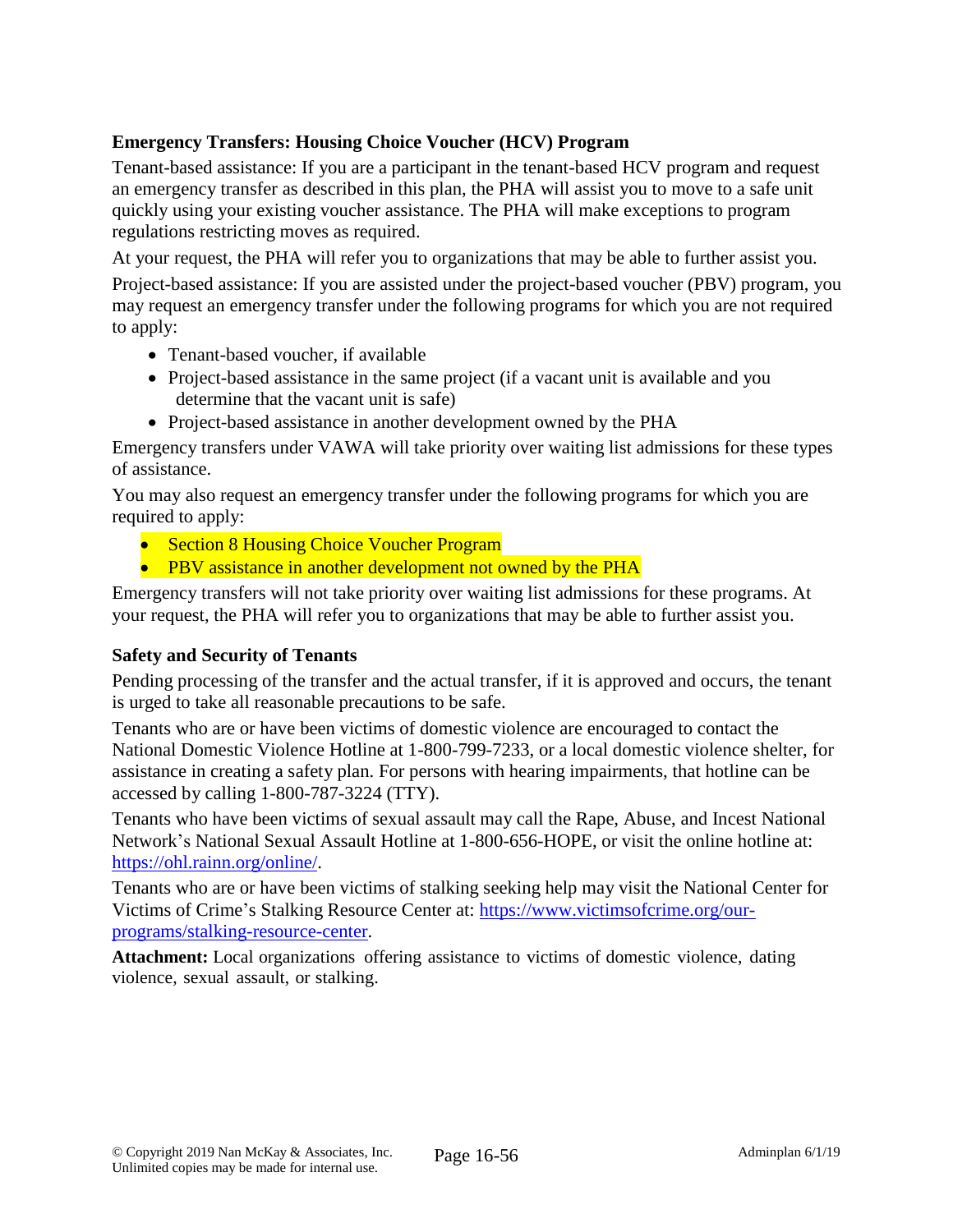### **EXHIBIT 16-4: EMERGENCY TRANSFER REQUEST FOR CERTAIN VICTIMS OF DOMESTIC VIOLENCE, DATING VIOLENCE, SEXUAL ASSAULT, OR STALKING, FORM HUD-5383**

#### **EMERGENCY TRANSFER U.S. Department of Housing COMB Approval No. 2577-0286 REQUEST FOR CERTAIN and Urban Development** Exp. 06/30/2017 **VICTIMS OF DOMESTIC VIOLENCE, DATING VIOLENCE, SEXUAL ASSAULT, OR STALKING**

**Purpose of Form:** If you are a victim of domestic violence, dating violence, sexual assault, or stalking, and you are seeking an emergency transfer, you may use this form to request an emergency transfer and certify that you meet the requirements of eligibility for an emergency transfer under the Violence Against Women Act (VAWA). Although the statutory name references women, VAWA rights and protections apply to all victims of domestic violence, dating violence, sexual assault or stalking. Using this form does not necessarily mean that you will receive an emergency transfer. See your housing provider's emergency transfer plan for more information about the availability of emergency transfers.

#### **The requirements you must meet are:**

**(1) You are a victim of domestic violence, dating violence, sexual assault, or stalking.**  If your housing provider does not already have documentation that you are a victim of domestic violence, dating violence, sexual assault, or stalking, your housing provider may ask you for such documentation. In response, you may submit Form HUD-5382, or any one of the other types of documentation listed on that Form.

**(2) You expressly request the emergency transfer.** Submission of this form confirms that you have expressly requested a transfer. Your housing provider may choose to require that you submit this form, or may accept another written or oral request. Please see your housing provider's emergency transfer plan for more details.

**(3) You reasonably believe you are threatened with imminent harm from further violence if you remain in your current unit.** This means you have a reason to fear that if you do not receive a transfer you would suffer violence in the very near future.

#### **OR**

**You are a victim of sexual assault and the assault occurred on the premises during the 90-calendar-day period before you request a transfer.** If you are a victim of sexual assault, then in addition to qualifying for an emergency transfer because you reasonably believe you are threatened with imminent harm from further violence if you remain in your unit, you may qualify for an emergency transfer if the sexual assault occurred on the premises of the property from which you are seeking your transfer, and that assault happened within the 90-calendar-day period before you submit this form or otherwise expressly request the transfer.

**Submission of Documentation:** If you have third-party documentation that demonstrates why you are eligible for an emergency transfer, you should submit that documentation to your housing provider if it is safe for you to do so. Examples of third party documentation include, but are not limited to: a letter or other documentation from a victim service provider, social worker, legal assistance provider, pastoral counselor, mental health provider, or other professional from whom you have sought assistance; a current restraining order; a recent court order or other court records; a law enforcement report or records; communication records from the perpetrator of the violence or family members or friends of the perpetrator of the violence, including emails, voicemails, text messages, and social media posts.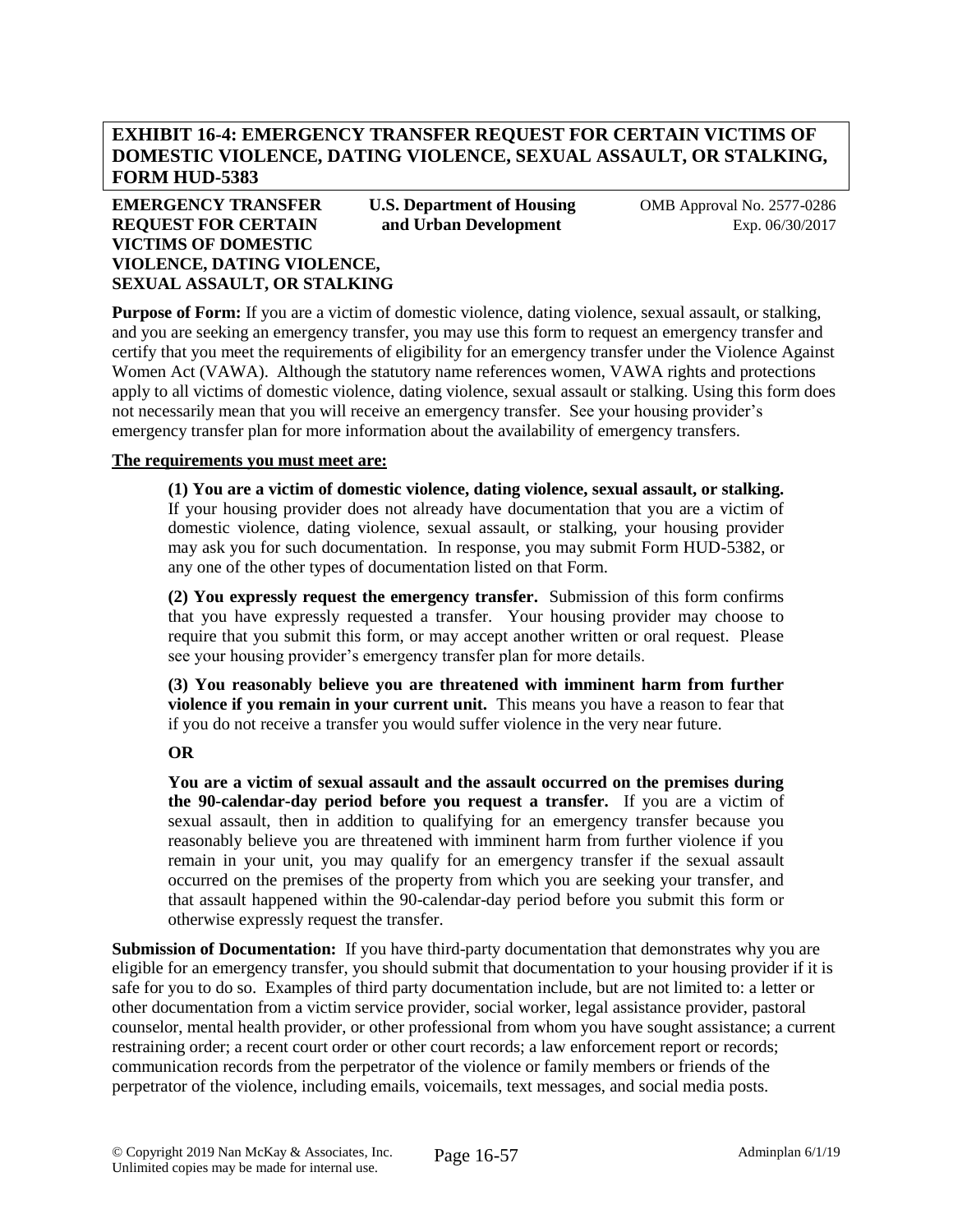**Confidentiality:** All information provided to your housing provider concerning the incident(s) of domestic violence, dating violence, sexual assault, or stalking, and concerning your request for an emergency transfer shall be kept confidential. Such details shall not be entered into any shared database. Employees of your housing provider are not to have access to these details unless to grant or deny VAWA protections or an emergency transfer to you. Such employees may not disclose this information to any other entity or individual, except to the extent that disclosure is: (i) consented to by you in writing in a time-limited release; (ii) required for use in an eviction proceeding or hearing regarding termination of assistance; or (iii) otherwise required by applicable law.

#### **TO BE COMPLETED BY OR ON BEHALF OF THE PERSON REQUESTING A TRANSFER**

| 1. Name of victim requesting an emergency transfer: _____________________________                                                                                                                                                      |
|----------------------------------------------------------------------------------------------------------------------------------------------------------------------------------------------------------------------------------------|
|                                                                                                                                                                                                                                        |
| 3. Name(s) of other family member(s) listed on the lease:<br><u>Letting and the set of the set of the set of the set of the set of the set of the set of the set of the set of the set of the set of the set of the set of the set</u> |
| 4. Name(s) of other family member(s) who would transfer with the victim:                                                                                                                                                               |
|                                                                                                                                                                                                                                        |
|                                                                                                                                                                                                                                        |
| 7. Name of the accused perpetrator (if known and can be safely disclosed): _________________________                                                                                                                                   |
|                                                                                                                                                                                                                                        |
|                                                                                                                                                                                                                                        |
| 10. Is the person requesting the transfer a victim of a sexual assault that occurred in the past 90                                                                                                                                    |

**days on the premises of the property from which the victim is seeking a transfer? If yes, skip question 11. If no, fill out question 11. \_\_\_\_\_\_\_\_\_\_\_\_\_\_**

**11. Describe why the victim believes they are threatened with imminent harm from further violence if they remain in their current unit.** 

**12. If voluntarily provided, list any third-party documentation you are providing along with this notice:** 

**\_\_\_\_\_\_\_\_\_\_\_\_\_\_\_\_\_\_\_\_\_\_\_\_\_\_\_\_\_\_\_\_\_\_\_\_\_\_\_\_\_\_\_\_\_\_\_\_\_\_\_\_\_\_\_\_\_\_\_\_\_\_\_\_\_\_\_\_\_\_\_\_\_\_\_\_\_\_\_\_\_\_\_**

**\_\_\_\_\_\_\_\_\_\_\_\_\_\_\_\_\_\_\_\_\_\_\_\_\_\_\_\_\_\_\_\_\_\_\_\_\_\_\_\_\_\_\_\_\_\_\_\_\_\_\_\_\_\_\_\_\_\_\_\_\_\_\_\_\_\_\_\_\_\_\_\_\_\_\_\_\_\_\_\_\_\_\_\_\_**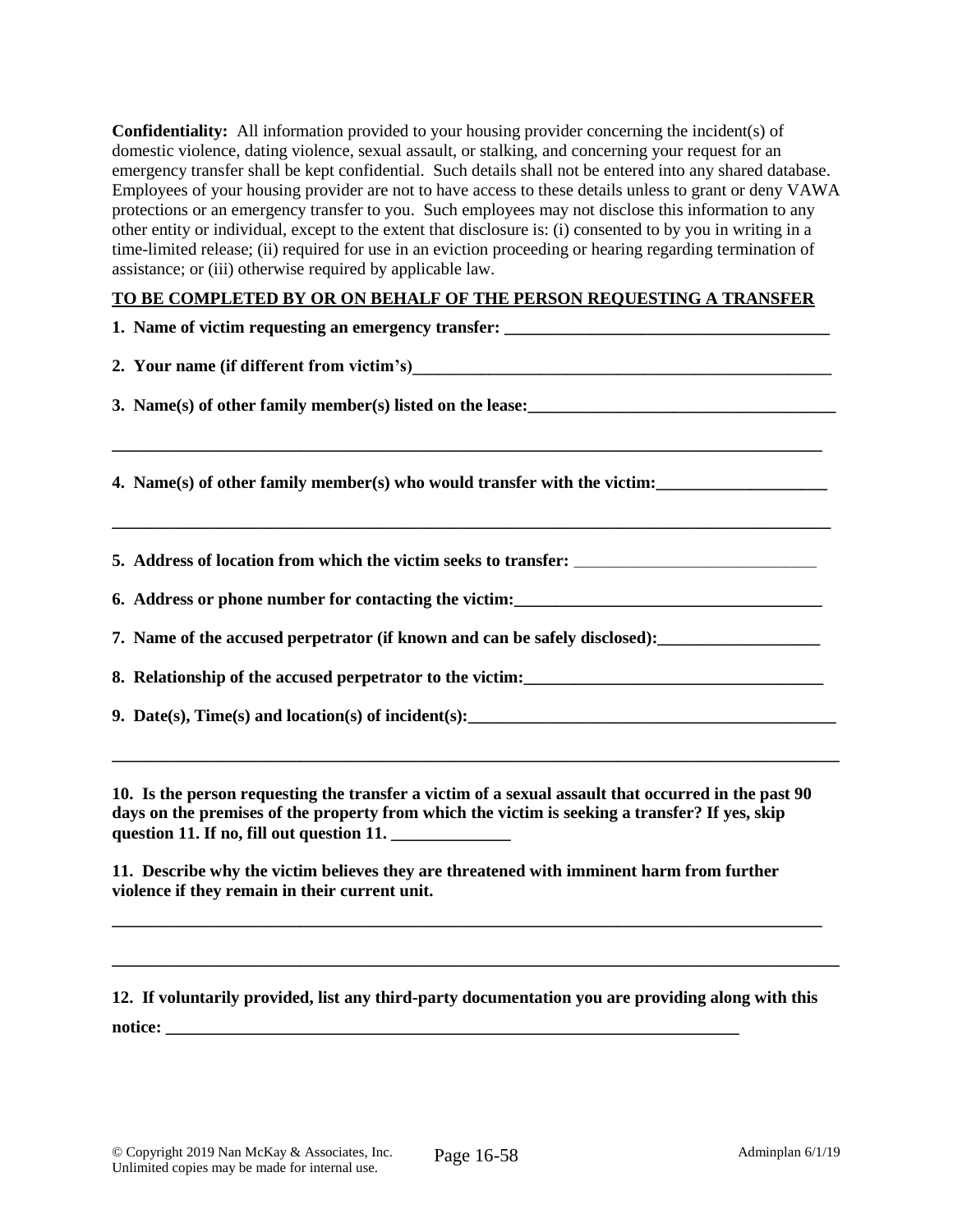This is to certify that the information provided on this form is true and correct to the best of my knowledge, and that the individual named above in Item 1 meets the requirement laid out on this form for an emergency transfer. I acknowledge that submission of false information could jeopardize program eligibility and could be the basis for denial of admission, termination of assistance, or eviction.

| Signature | Date'<br>.stoned<br>n n |
|-----------|-------------------------|
|-----------|-------------------------|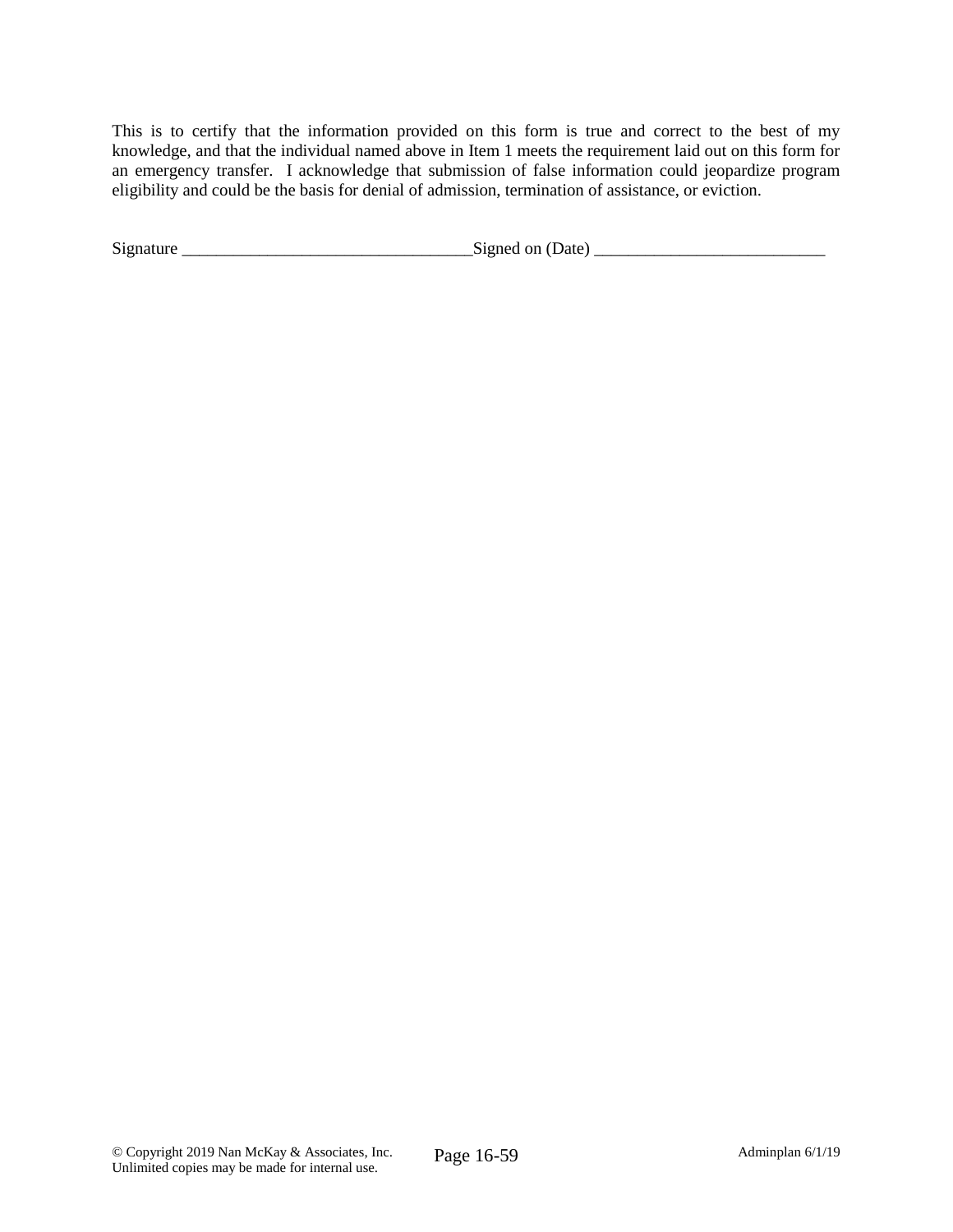### **MODEL OWNER NOTIFICATION OF RIGHTS AND OBLIGATIONS**

#### **Longmont Housing Authority**

#### **NOTIFICATION OF YOUR RIGHTS AND OBLIGATIONS**

#### **UNDER THE VIOLENCE AGAINST WOMEN ACT (VAWA)**

VAWA provides protections for Section 8 Housing Choice Voucher (HCV) and PBV applicants, tenants, and participants from being denied assistance on the basis or as a direct result of being a victim of domestic violence, dating violence, sexual assault and stalking.

#### **Purpose**

Many of VAWA's protections to victims of domestic violence, dating violence, sexual assault and stalking involve action by the public housing agency (PHA), but some situations involve action by owners of assisted housing. The purpose of this notice (herein called "Notice") is to explain your rights and obligations under VAWA, as an owner of housing assisted through **[insert name of housing provider]** HCV program. Each component of this Notice also provides citations to HUD's applicable regulations.

#### **Denial of Tenancy**

*Protections for applicants***:** Owners cannot deny tenancy based on the applicant having been or currently being a victim of domestic violence, dating violence, sexual assault, or stalking. However, the applicant must be otherwise eligible for tenancy. (See 24 Code of Federal Regulations (CFR) 982.452(b)(1).)

#### **Eviction**

*Protections for HCV participants***:** Incidents or threats of domestic violence, dating violence, sexual assault, or stalking will not be considered a serious or repeated lease violation by the victim, or good cause to terminate the tenancy of the victim (24 CFR 5.2005(c)). Protection also applies to criminal activity related directly to domestic violence, dating violence, sexual assault, or stalking, conducted by a member of a tenant's household or any guest or other person under the tenant's control, if the tenant or an affiliated individual of the tenant is the victim or threatened victim of such domestic violence, dating violence, sexual assault, or stalking (24 CFR 5.2005(b)(2)).

#### *Limitations of VAWA protections:*

a. Nothing in the VAWA Final Rule limits the authority of an owner, when notified of a court order, to comply with a court order with respect to (24 CFR 5.2005(d)(1)):

1) The rights of access or control of property, including civil protection orders issued to protect a victim of domestic violence, dating violence, sexual assault, or stalking; or

2) The distribution or possession of property among members of a household in a case.

b. Nothing in the VAWA Final Rule limits an owner from evicting a victim of domestic violence, dating violence, sexual assault, or stalking for a lease violation that is not premised on an act of domestic violence, dating violence, sexual assault, or stalking, as long as the owner does not subject the victim to more demanding standards than other tenants when deciding whether to evict. (See 24 CFR 5.2005(d)(2).)

c. Nothing in the VAWA Final Rule limits an owner from evicting a tenant (including the victim of domestic violence, dating violence, sexual assault, or stalking) if the owner can demonstrate an actual and imminent threat to other tenants or those employed at or providing services to the HCV property would be present if the tenant or lawful occupant is not evicted. (See 24 CFR 5.2005(d)(3).)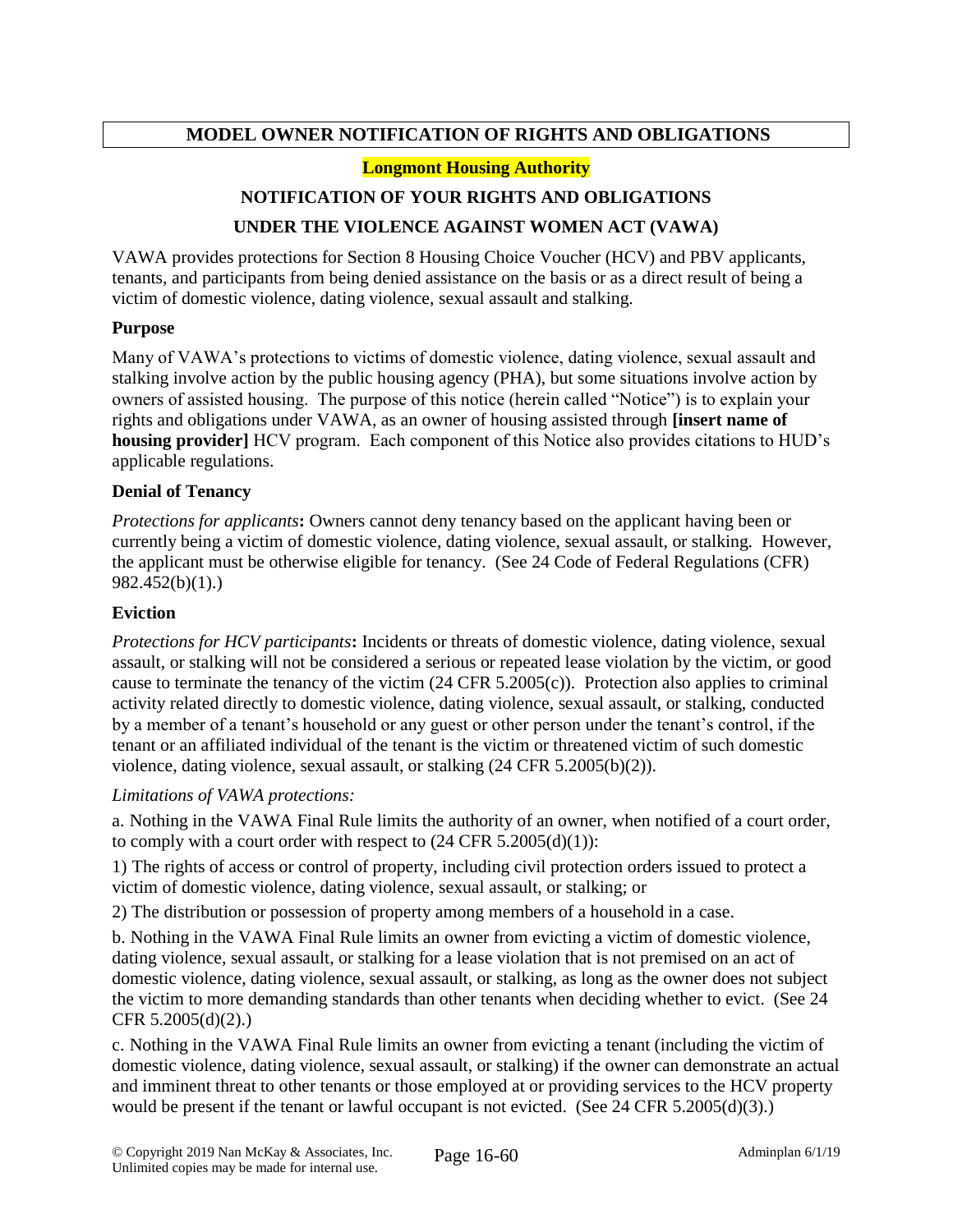i. In this context, words, gestures, actions, or other indicators will be considered an "actual and imminent threat" if they meet the following standards: An actual and imminent threat consists of a physical danger that is real, would occur within an immediate time frame, and could result in death or serious bodily harm. In determining whether an individual would pose an actual and imminent threat, the factors to be considered include: the duration of the risk, the nature and severity of the potential harm, the likelihood that the potential harm will occur, and the length of time before the potential harm would occur. (See 24 CFR 5.2003.)

ii. Any eviction due to "actual and imminent threat" should be utilized by an owner only when there are no other actions that could be taken to reduce or eliminate the threat, including, but not limited to, transferring the victim to a different unit, barring the perpetrator from the property, contacting law enforcement to increase police presence or develop other plans to keep the property safe, or seeking other legal remedies to prevent the perpetrator from acting on a threat. Restrictions predicated on public safety cannot be based on stereotypes, but must be tailored to particularized concerns about individual residents. (See 24 CFR 5.2005(d)(4).)

### **Documentation of Domestic Violence, Dating Violence, Sexual Assault, or Stalking**

If an applicant or tenant requests VAWA protection based on status as a victim of domestic violence, dating violence, sexual assault, or stalking, the owner has the option to request that the victim document or provide written evidence to demonstrate that the violence occurred. However, nothing in HUD's regulation requires a covered housing provider to request this documentation. (See 24 CFR 5.2007(b)(3).)

If the owner chooses to request this documentation, the owner must make such request in writing. The individual may satisfy this request by providing any one document type listed under 24 CFR  $5.2007(b)(1)$ :

a. Form HUD-55383 (Self-Certification Form); or

b. A document: 1) Signed by an employee, agent, or volunteer of a victim service provider, an attorney, or medical professional or a mental health professional (collectively, "professional") from whom the victim has sought assistance relating to domestic violence, dating violence, sexual assault, or stalking, or the effects of abuse:

2) Signed by the applicant or tenant; and

3) That specifies, under penalty of perjury, that the professional believes in the occurrence of the incident of domestic violence, dating violence, sexual assault, or stalking that is the ground for protection and remedies under 24 CFR part 5, subpart L, and that the incident meets the applicable definition of domestic violence, dating violence, sexual assault, or stalking under 24 CFR 5.2003; or

c. A record of a Federal, State, tribal, territorial or local law enforcement agency, court, or administrative agency; or

d. At the discretion of a covered housing provider, a statement or other evidence provided by the applicant or tenant.

The owner must accept any of the above items  $(a - c)$ . The owner has discretion to accept a statement or other evidence (d).

The owner is prohibited from requiring third-party documentation of the domestic violence, dating violence, sexual assault, or stalking, unless the submitted documentation contains conflicting information.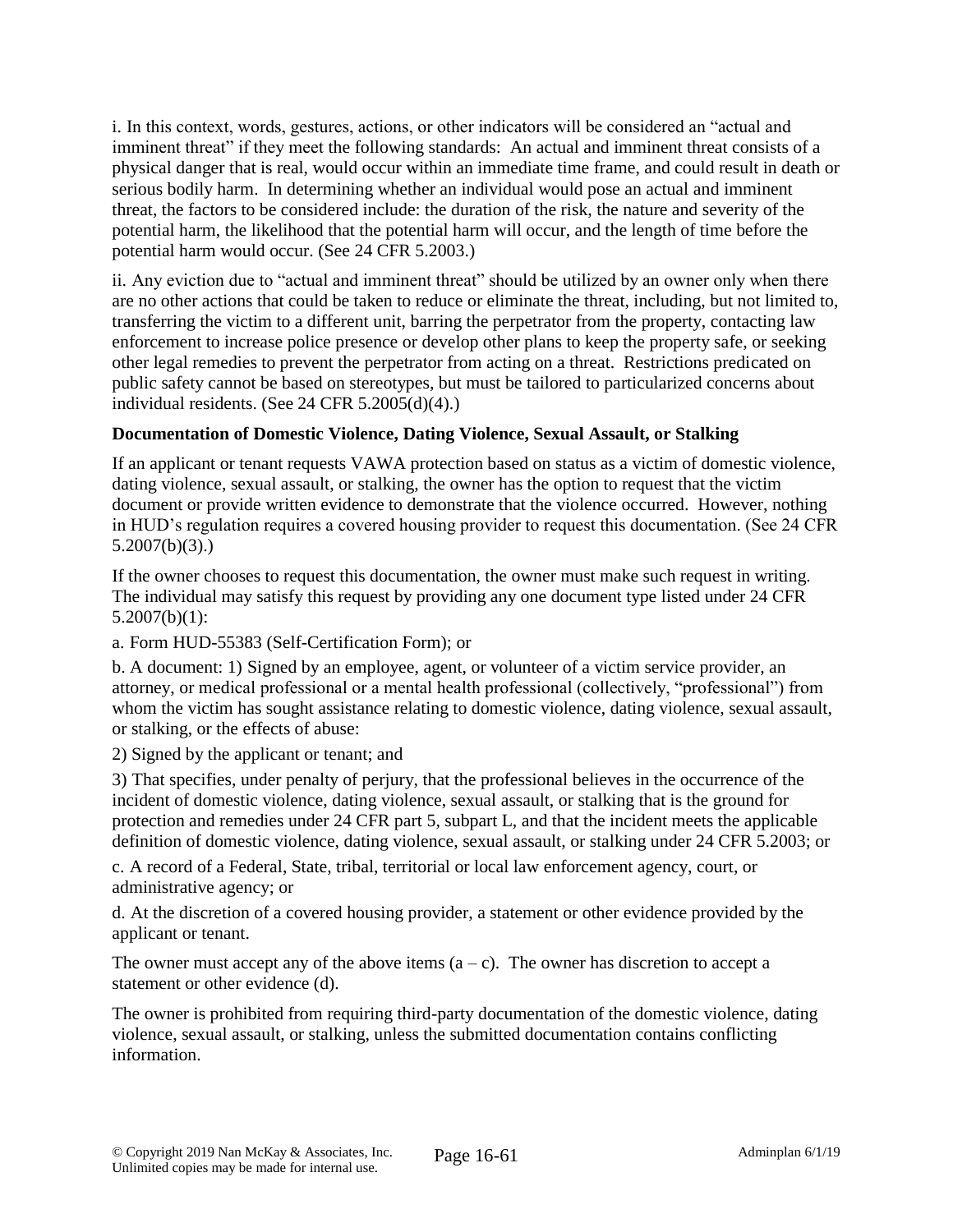If the owner makes a written request for documentation, the owner may require submission of that documentation within 14 business days after the date that the individual received the written request for documentation. (24 CFR 5.2007(a)(2)). The owner may extend this time period at its discretion. During the 14 business day period and any granted extensions of that time, no adverse actions, such as evictions or terminations, can be taken against the individual requesting VAWA protection.

Once a victim provides documentation of domestic violence, dating violence, sexual assault, or stalking, the owner is encouraged to acknowledge receipt of the documentation in a timely manner.

If the applicant or tenant fails to provide documentation that meets the criteria in 24 CFR 5.2007 within 14 business days after receiving the written request for that documentation or within the designated extension period, nothing in VAWA Final Rule may be construed to limit the authority of the covered housing provider to:

a. Deny admission by the applicant or tenant to the housing or program;

- b. Deny assistance under the covered housing program to the applicant or tenant;
- c. Terminate the participation of the tenant in the covered housing program; or
- d. Evict the tenant, or a lawful occupant that commits a violation of a lease.

An individual's failure to timely provide documentation of domestic violence, dating violence, sexual assault, or stalking does not result in a waiver of the individual's right to challenge the denial of assistance or termination, nor does it preclude the individual's ability to raise an incident of domestic violence, dating violence, sexual assault, or stalking at eviction or termination proceedings.

#### **Moves**

A victim of domestic violence, dating violence, sexual assault, or stalking may move in violation of their lease if the move is required to protect their safety. If a move results in the termination of the Housing Assistance Payment Contract, the lease is automatically terminated.

#### **Lease Bifurcation**

Owners may choose to bifurcate a lease, or remove a household member from a lease in order to evict, remove, terminate occupancy rights, or terminate assistance to such member who engages in criminal activity directly relating to domestic violence, dating violence, sexual assault, or stalking against an affiliated individual or other individual. (See 24 CFR 5.2009(a).) If an owner chooses to bifurcate the lease, the owner must comply with the reasonable time to establish eligibility under the covered housing program or find alternative housing following lease bifurcation provision in 24 CFR 5.2009(b). VAWA protections, including bifurcation, do not apply to guests or unreported members of a household or anyone else residing in a household who is not a tenant.

Eviction, removal, termination of occupancy rights, or termination of assistance must be effected in accordance with the procedures prescribed by federal, state, or local law for termination of leases.

To avoid unnecessary delay in the bifurcation process, HUD recommends that owners seek court-ordered eviction of the perpetrator pursuant to applicable laws. This process results in the underlying lease becoming null and void once the owner regains possession of the unit. The owner would then execute a new lease with the victim.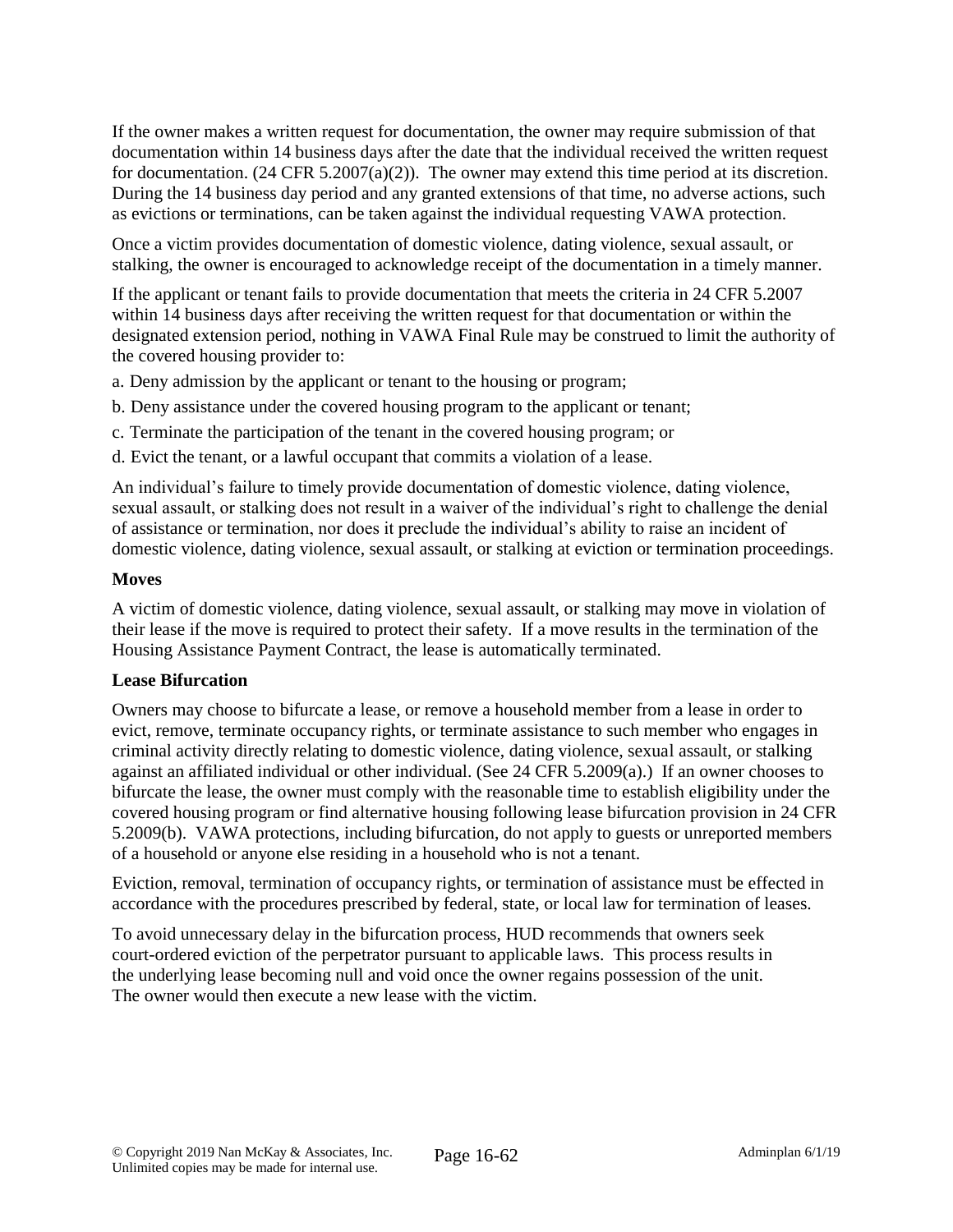#### **Evictions Due to "Actual and Imminent Threat" or Violations Not Premised on Abuse**

The VAWA Final Rule generally prohibits eviction on the basis or as a direct result of the fact that the applicant or tenant is or has been a victim of domestic violence, dating violence, sexual assault, or stalking, if the applicant or tenant otherwise qualifies for assistance, participation or occupancy. (See 24 CFR 5.2005.)

However, the VAWA Final Rule does not prohibit an owner from evicting a tenant for any violation not premised on an act of domestic violence, dating violence, sexual assault, or stalking that is in question against the tenant or an affiliated individual of the tenant. Nor does the VAWA Final Rule prohibit an owner from evicting a tenant if the owner can demonstrate an actual and imminent threat to other tenants or those employed at or providing services to property of the owner would be present if that tenant or lawful occupant is not evicted or terminated from assistance. (See  $5.2005(d)(2)$  and  $(3)$ .)

In order to demonstrate an actual and imminent threat to other tenants or employees at the property, the covered housing provider must have objective evidence of words, gestures, actions, or other indicators that meet the standards in the following definition:

Actual and imminent threat refers to a physical danger that is real, would occur within an immediate time frame, and could result in death or serious bodily harm. In determining whether an individual would pose an actual and imminent threat, the factors to be considered include:

- The duration of the risk;
- The nature and severity of the potential harm;
- The likelihood that the potential harm will occur; and
- The length of time before the potential harm would occur.

(See 24 CFR 5.2003 and 5.2005(d)(2).)

#### **Confidentiality**

Any information submitted to a covered housing provider under 24 CFR 5.2007, including the fact that an individual is a victim of domestic violence, dating violence, sexual assault, or stalking, must be maintained in strict confidence by the covered housing provider. (See 24 CFR 5.2007(c).)

Employees of the owner (or those within their employ, e.g., contractors) must not have access to the information unless explicitly authorized by the owner for reasons that specifically call for these individuals to have access to this information under applicable Federal, State, or local law (e.g., the information is needed by an employee to provide the VAWA protections to the victim).

The owner must not enter this information into any shared database, or disclose this information to any other entity or individual, except to the extent that disclosure is:

a. Requested or consented to in writing by the individual (victim) in a time-limited release;

b. Required for use in an eviction proceeding or hearing regarding termination of assistance from the covered program; or

c. Otherwise required by applicable law.

When communicating with the victim, owners must take precautions to ensure compliance with these confidentiality requirements.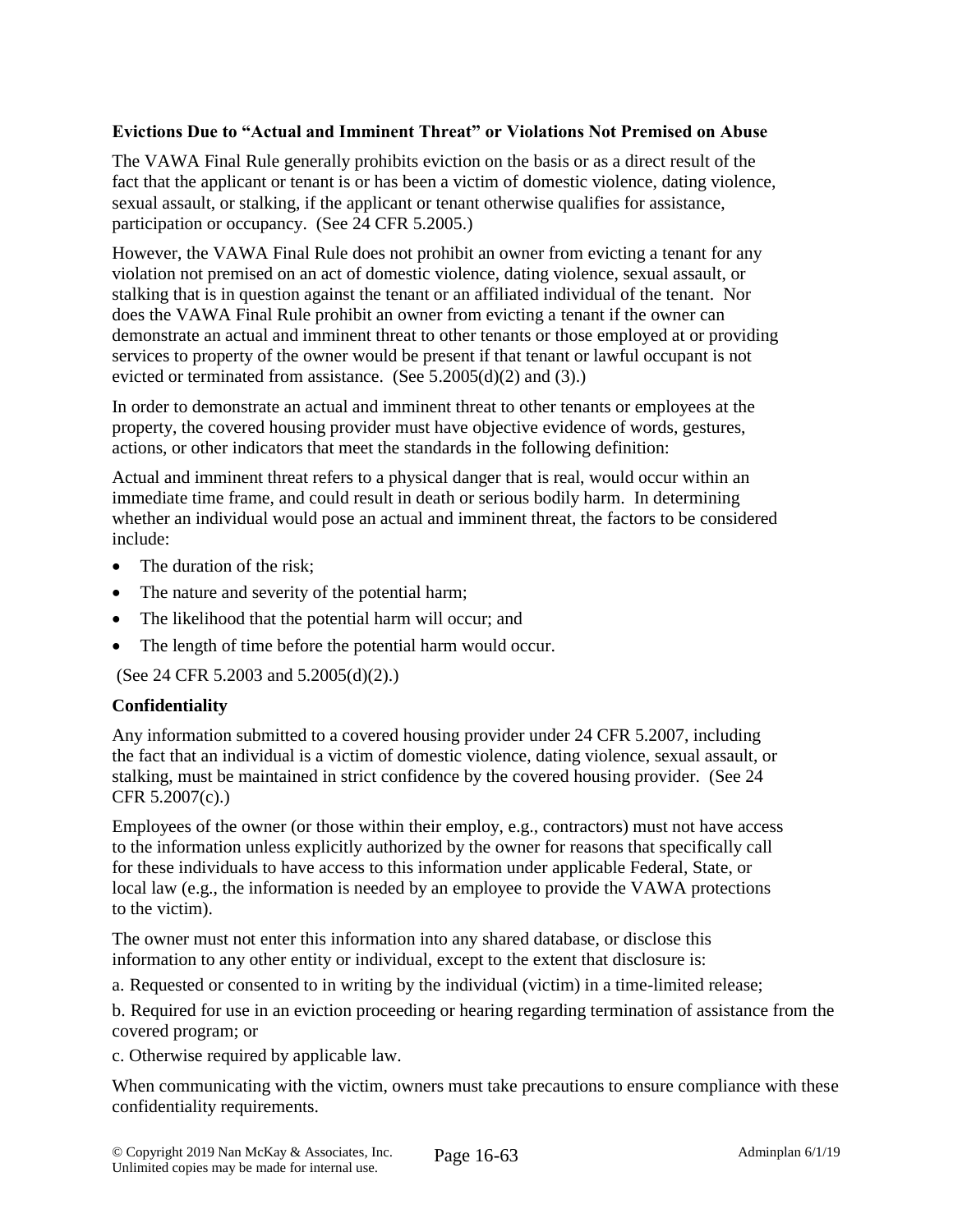#### **Service Providers**

**Longmont Housing Authority** has extensive relationships with local service providers. **Longmont Housing Authority** staff are available to provide referrals to shelters, counselors, and advocates. These resources are also provided in **Longmont Housing Authority** Annual and 5-Year Plan, Administrative Plan, VAWA Notice of Occupancy Rights, and Emergency Transfer Plan. A list of local service providers is attached to this Notice.

#### **Definitions**

**Actual and imminent threat** refers to a physical danger that is real, would occur within an immediate time frame, and could result in death or serious bodily harm. In determining whether an individual would pose an actual and imminent threat, the factors to be considered include: the duration of the risk, the nature and severity of the potential harm, the likelihood that the potential harm will occur, and the length of time before the potential harm would occur.

**Affiliated individual**, with respect to an individual, means:

(1) A spouse, parent, brother, sister, or child of that individual, or a person to whom that individual stands in the place of a parent or guardian (for example, the affiliated individual is a person in the care, custody, or control of that individual); or

(2) Any individual, tenant, or lawful occupant living in the household of that individual.

**Bifurcate** means to divide a lease as a matter of law, subject to the permissibility of such process under the requirements of the applicable HUD-covered program and State or local law, such that certain tenants or lawful occupants can be evicted or removed and the remaining tenants or lawful occupants can continue to reside in the unit under the same lease requirements or as may be revised depending upon the eligibility for continued occupancy of the remaining tenants and lawful occupants.

**Dating violence** means violence committed by a person:

(1) Who is or has been in a social relationship of a romantic or intimate nature with the victim; and (2) Where the existence of such a relationship shall be determined based on a consideration of the following factors:

(i) The length of the relationship;

(ii) The type of relationship; and

(iii) The frequency of interaction between the persons involved in the relationship.

**Domestic violence** includes felony or misdemeanor crimes of violence committed by a current or former spouse or intimate partner of the victim, by a person with whom the victim shares a child in common, by a person who is cohabitating with or has cohabitated with the victim as a spouse or intimate partner, by a person similarly situated to a spouse of the victim under the domestic or family violence laws of the jurisdiction receiving grant monies, or by any other person against an adult or youth victim who is protected from that person's acts under the domestic or family violence laws of the jurisdiction. The term "spouse or intimate partner of the victim" includes a person who is or has been in a social relationship of a romantic or intimate nature with the victim, as determined by the length of the relationship, the type of the relationship, and the frequency of interaction between the persons involved in the relationship.